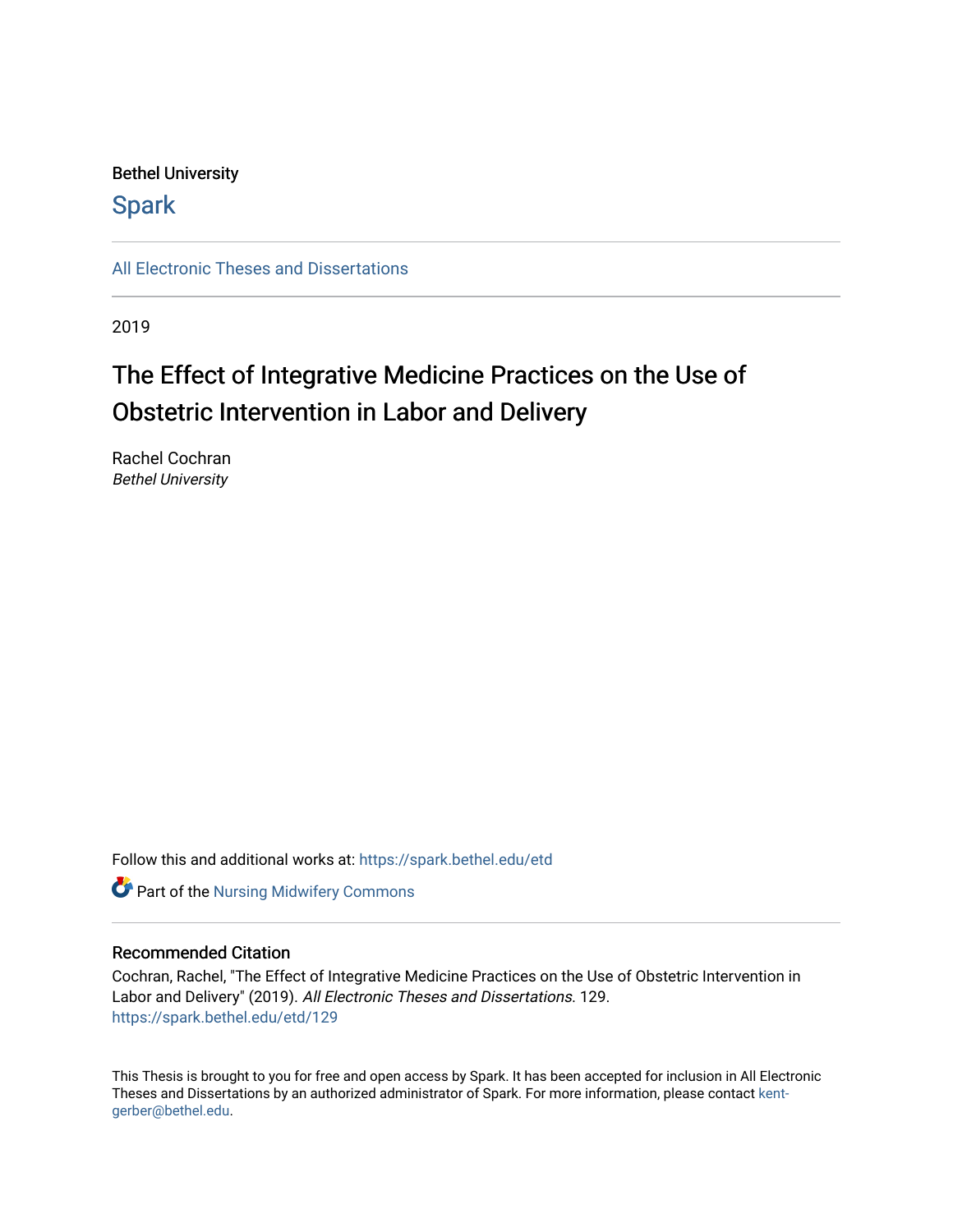# THE EFFECT OF INTEGRATIVE MEDICINE PRACTICES ON THE USE OF OBSTETRIC INTERVENTION IN LABOR AND DELIVERY

# A MASTER'S PROJECT SUBMITTED TO THE GRADUATE FACULTY OF THE GRADUATE SCHOOL BETHEL UNIVERSITY

BY

Rachel Cochran

IN PARTIAL FULFILLMENT OF THE REQUIREMENTS FOR THE DEGREE OF MASTER OF SCIENCE IN NURSE-MIDWIFERY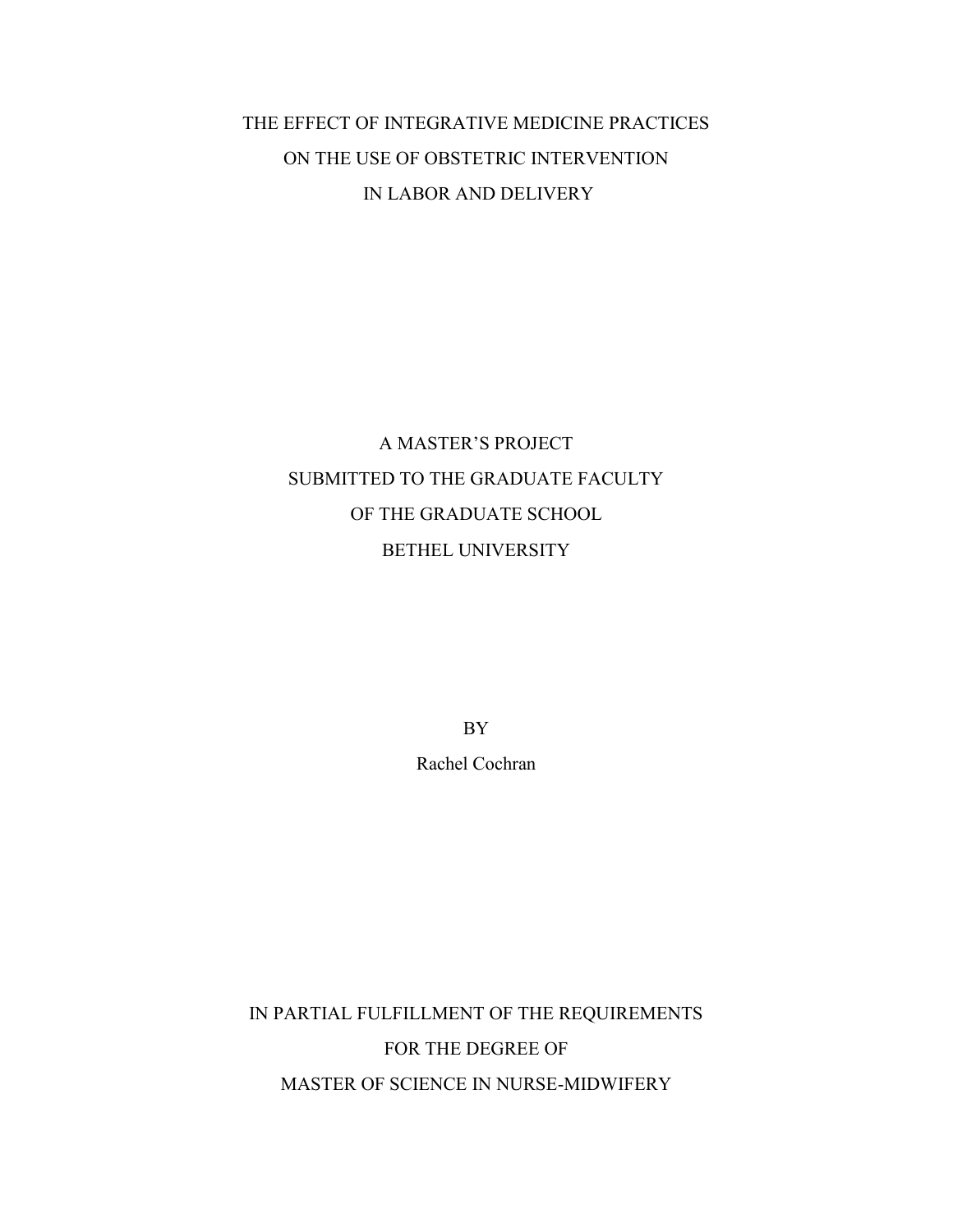The Effect of Integrative Medicine Practices on the Use of Obstetric Intervention in Labor and Delivery

> Rachel Cochran May 2019

 Project Advisor Name: Timothy Bredow, MSN, APRN Project Advisor Signature: Dim Bredout Second Reader Name: Jane Wrede, PhD, APRN, CNM Second Reader Signature: Chang Wurde Director of Nurse-Midwifery Program Name: Jane Wrede, PhD, APRN, CNM Director of Nurse-Midwifery Program Signature: *\_\_\_\_\_\_\_\_\_\_\_\_\_\_\_\_\_\_\_\_\_\_\_\_\_\_\_\_\_\_\_\_\_*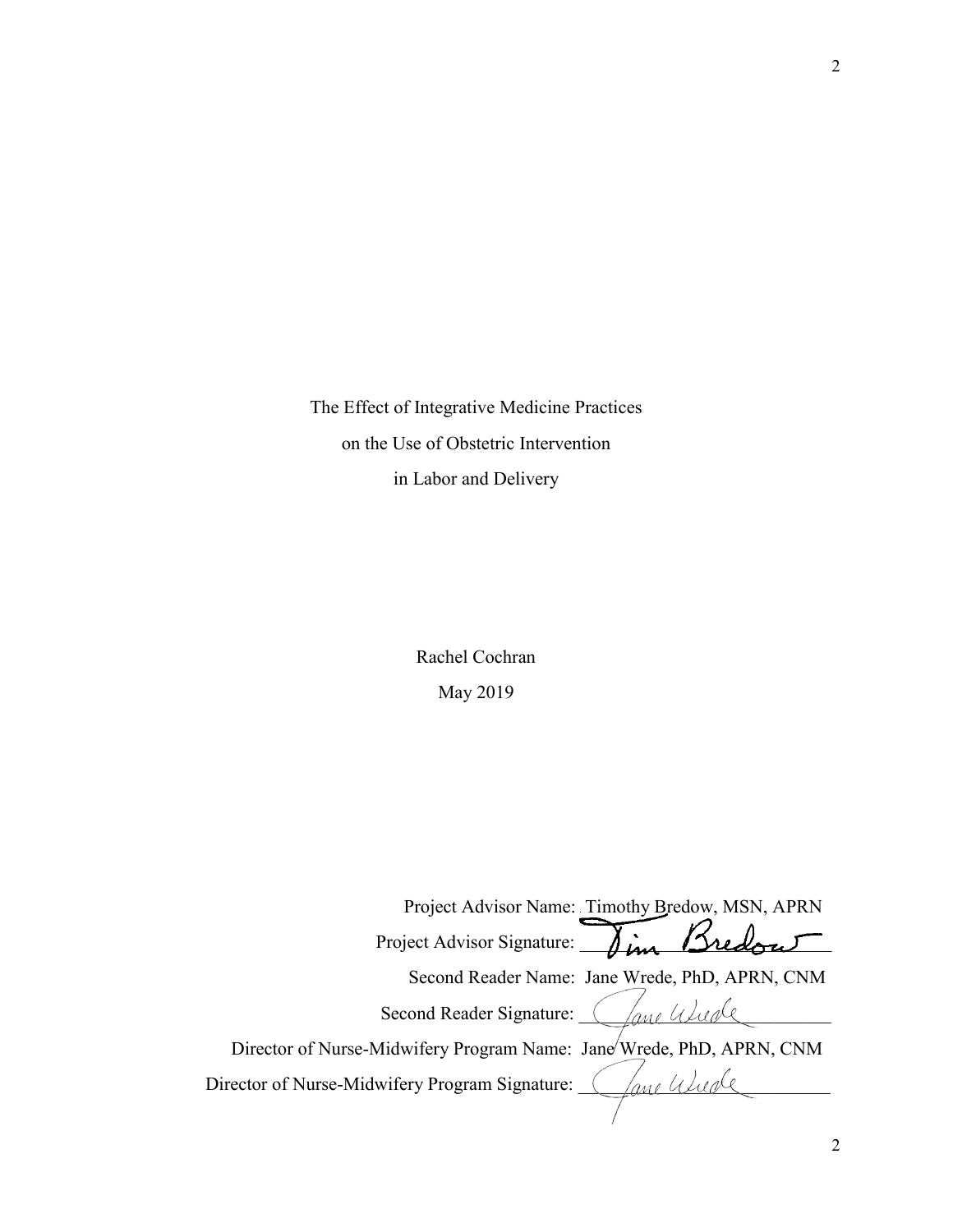#### **Acknowledgments**

To all my family and friends, I thank you all so much for the endless love you have shown me as I have been journeying through this Nurse Midwifery program. Specifically to my parents who had supported and encouraged me even in the times when I didn't believe in myself. Also to my wonderful husband who has walked alongside me since the first moment we met while listening to my dreams and loving me with a sacrificial love that I could never deserve. My abundant support system has been such a pivotal piece in getting me to where I am today. I couldn't feel more blessed or joyful when thinking about a future career walking alongside women through providing midwifery care.

Lastly, I would like to express sincere appreciation to the entire Bethel faculty who work incredibly hard every day to uphold this graduate program supporting myself and all of my cohort throughout this journey. I would also like to thank my capstone advisor Timothy Bredow, MSN, APRN and second reader Jane Wrede, Ph.D, APRN, CNM of the Bethel University faculty. The knowledge, support, and encouragement you gave me throughout creating this project allowed me to feel confident in the passion behind the work I was doing. Thank you for your continual insight each and every time I came to you with questions.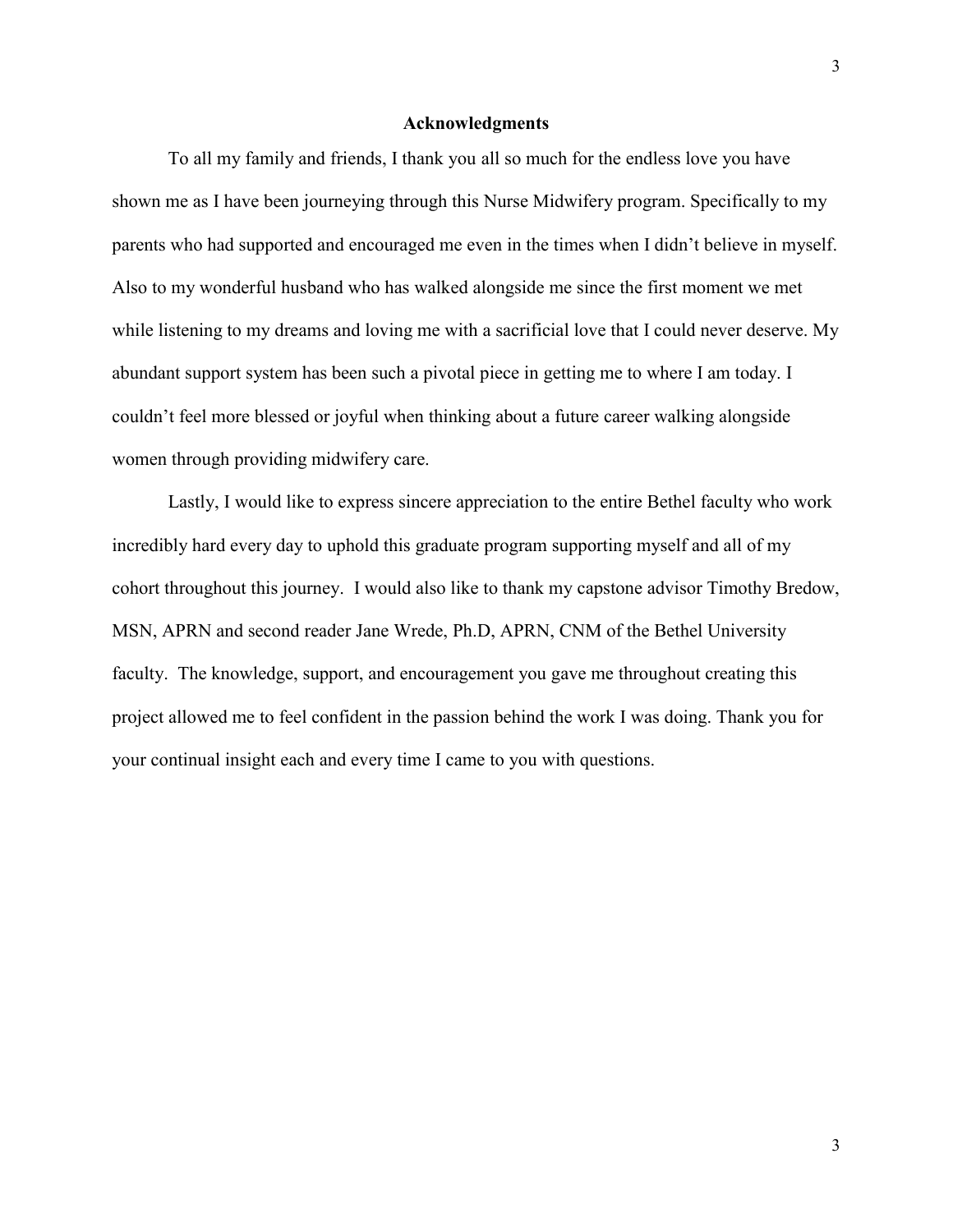#### **Abstract**

**Background/Purpose:** The purpose of this paper is to review scholarly writings to discern if the use of integrative medicine practices affects the use of obstetric intervention in labor and delivery.

**Theoretical Framework:** The Theory of Human Caring by Jean Watson will be used as the theoretical structure of this literature review. Watson's theory places caring at the center of all activities, decisions, and practices within the discipline of nursing and emphasizes a journey of caring for the whole person.

**Methods:** Nineteen research articles were critically reviewed with the purpose of determining whether the use of specific integrative medicine practices affects the use of obstetric intervention in labor and delivery.

**Results/Findings:** Integrative medicine practices reviewed showed decreased pain levels in labor and less pharmacological pain intervention used, shorter length of labor, reduced need to use pitocin for induction or augmentation, as well as a decreased rate of operative vaginal and cesarean deliveries.

**Conclusion:** The findings of this critical review support the use of integrative medicine practices including yoga, breathing techniques, acupuncture, and acupressure to reduce the use of obstetric intervention during labor and delivery. More studies are needed in each area with a more extensive trial size to provide additional data and support for these interventions.

**Implications for Research and Practice:** Nurse Midwives have the opportunity and responsibility to care for maternal and fetal health by being knowledgeable about the benefits and harm of all kinds of obstetric interventions. Also, providing resources to women so that they can be educated and learn about beneficial interventions. They also can educate women about the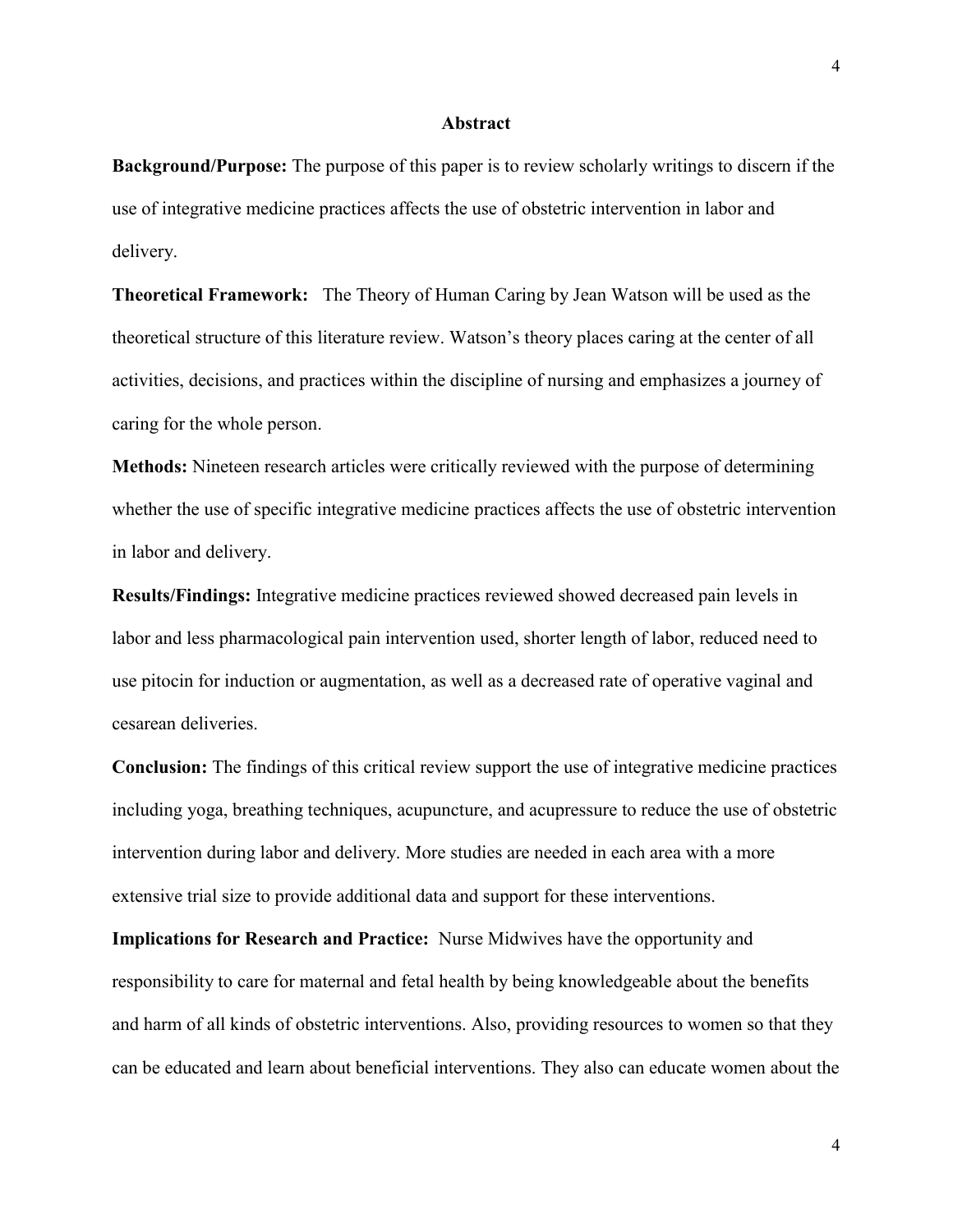benefits of using integrative medicine practices used antenatally and during labor and delivery to reduce the potential use of obstetric interventions.

**Keywords:** Keywords that have been utilized in the database searches included: obstetric intervention, birth outcomes, epidural, induction, operative delivery, cesarean section, integrative therapies, acupressure, acupuncture, mind-body intervention, yoga, breathing techniques, and non-pharmacologic intervention.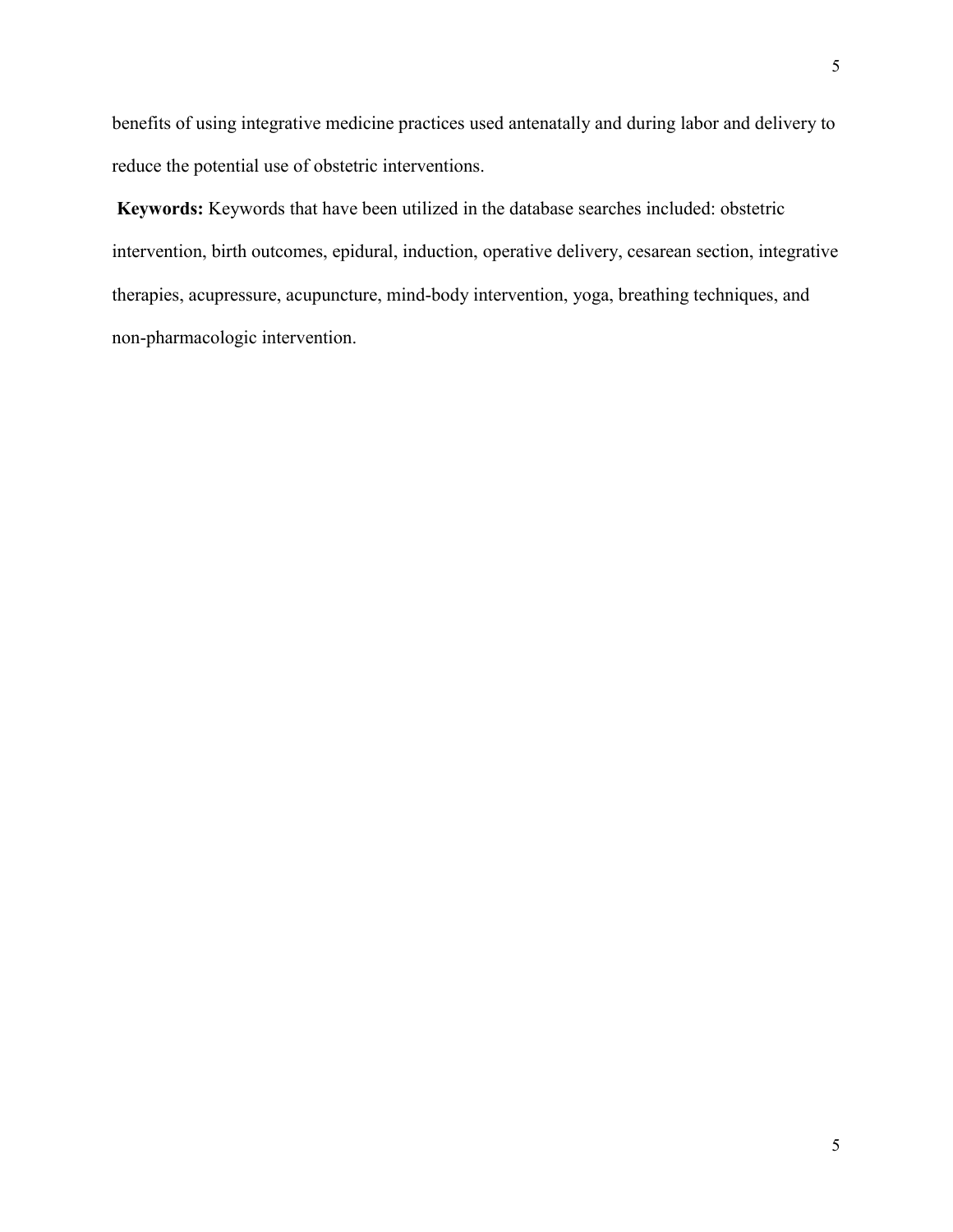# Table of Contents

| 21 |
|----|
|    |
| 21 |
| 28 |
| 30 |
| 30 |
| 31 |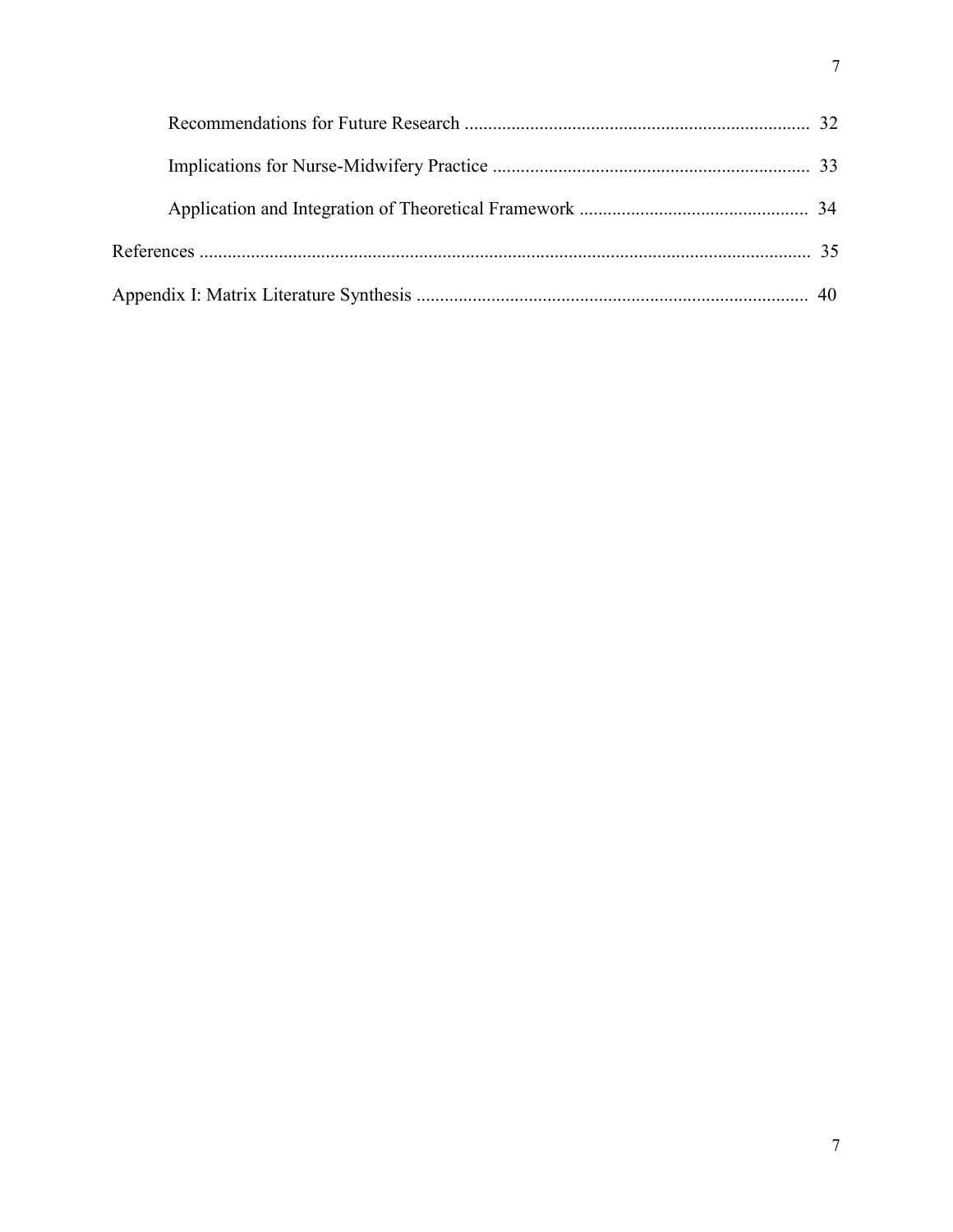#### **Chapter I: Introduction**

Maternity care today is focused on the safety of both the mother and the infant as well as pain relief in labor. With this focus, there have been many medical and technological advances within obstetrics that have helped to reduce maternal and infant mortality. These obstetric interventions have become the norm and include interventions such as the routine use of epidural analgesia, pitocin induction or augmentation, and operative births (Simkin, 2017). When used appropriately, these interventions can be very beneficial and even life-saving; however, routine use without valid indications can transform childbirth into a medical or surgical procedure instead of the normal physiologic process and beautiful family life event that it is (American College of Nurse Midwives [ACNM], 2013). It is also essential to recognize that the use of one intervention can lead to another, causing a domino effect of interventions.

Obstetric interventions sometimes occur because a woman did not receive proper education concerning the benefits and risks of the different interventions. This lack of education does not allow these women to advocate for themselves nor does it allow them to obtain other complementary comfort skills or integrative medicine practices that could replace the need for these obstetric interventions (ACNM, 2013). Currently, most births occur in hospitals; as such, most prenatal education is conducted in a hospital or clinical setting. Hospital-sponsored classes may favor practices that are common in that particular hospital, excluding teaching about specific obstetric interventions, with little to no time devoted to teaching about other choices, integrative medicine and labor support (Simkin, 2017). Yet, there is evidence that if childbirth education includes an explanation and rehearsal of additional complementary comfort and selfhelp measures including integrative medicine, it could decrease obstetrical interventions.

8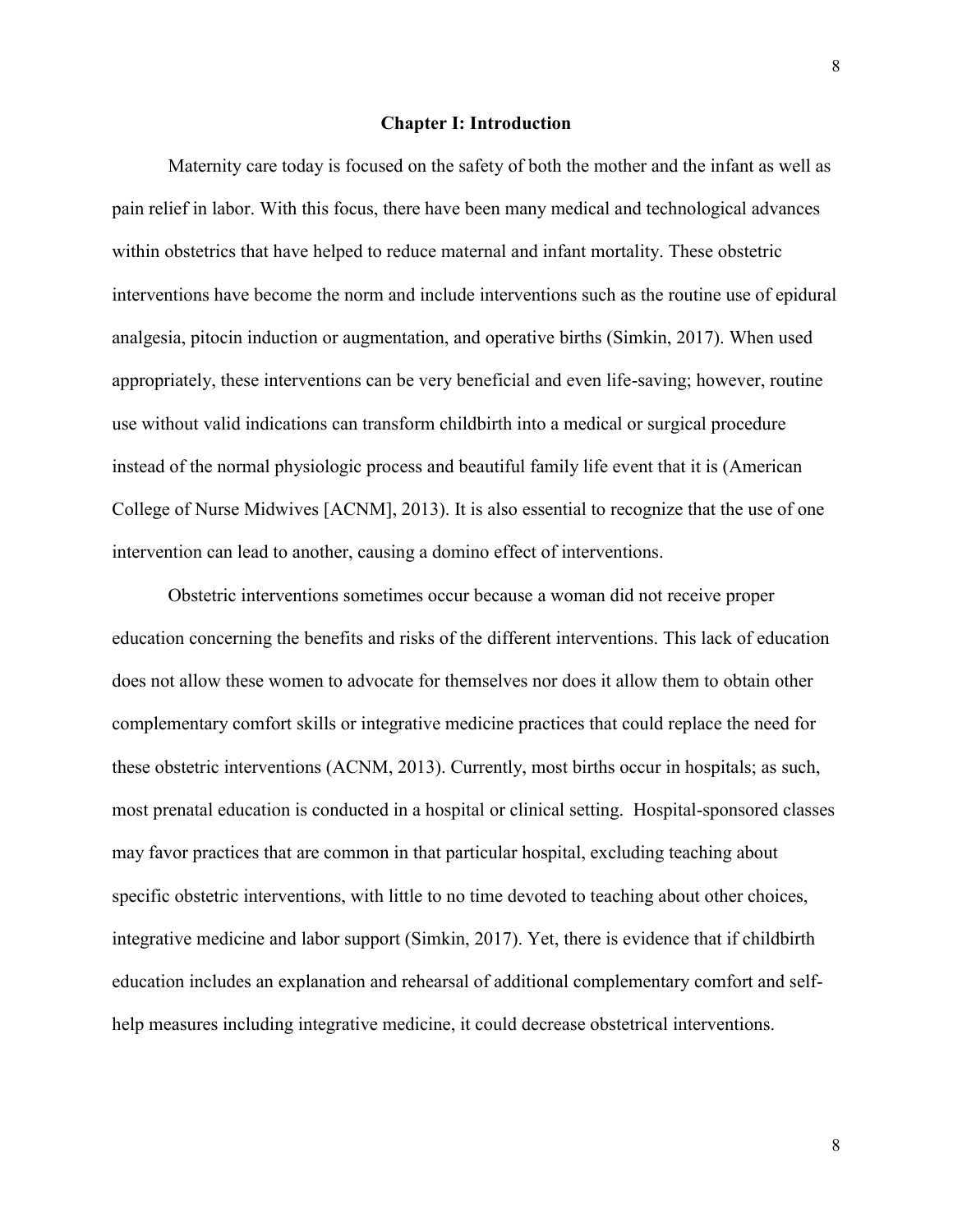The National Center for Complementary and Integrative Health defines integrative medicine as a diverse group of medical practices and products that are not generally considered conventional medicine (NCCIH, 2011). Integrative medicine practices are divided into five domains; mind-body medicine including yoga, tai chi, meditation, and relaxation techniques; manipulation including chiropractic, massage, and cranial sacral therapy; biologically based practices including herbal, botanical, and supplements; energy medicine including reiki, reflexology, acupressure and acupuncture; whole medical systems including Ayurveda, traditional Chinese medicine, and homeopathy (King & Brucker, 2011). The goal of integrative medicine is to take care of the whole person including body, mind, and spirit. For many years these practices have been used, and within recent decades their use has risen steadily in pregnancy. Current integrative medicine research within pregnancy has focused on mind-body medicine and energy medicine. The American College of Obstetricians and Gynecologists (ACOG) and American College of Nurse-Midwives (ACNM) support the use of specific integrative practices within these two categories not only for pregnancy symptoms but also for use during labor to decrease pain and shorten labor (Simkin, 2017).

### **Statement of Purpose**

This literature review analyzed current research to discern if the use of specific integrative medicine practices affects the use of obstetric intervention in labor and delivery. The specific integrative medicine practices focused on in this review will include the mind-body practices of yoga and breathing techniques as well as the energy practices of acupuncture and acupressure. This literature review explores the impact these integrative measures have on the rate of these obstetric interventions: epidural analgesia, pitocin inductions or argumentation, and operative births. With this purpose in mind, this paper addresses the following research question: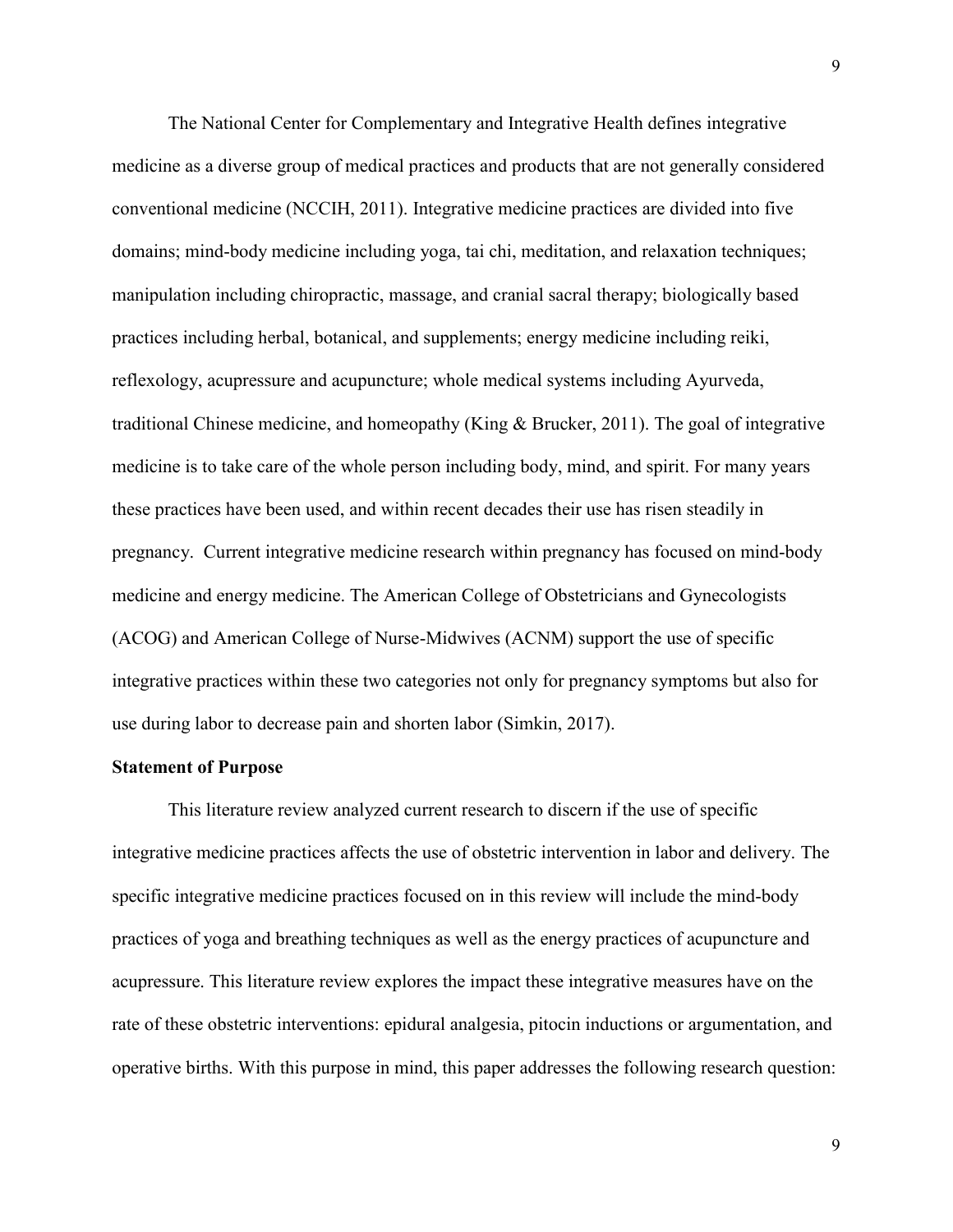During labor and delivery, will there be a difference in the rates of obstetric interventions including epidural analgesia, pitocin inductions or augmentation, and operative births between the women who use specific integrative medicine practices that include the mind-body practices of yoga and breathing techniques as well as the energy practices of acupuncture and acupressure versus women who do not use these practices?

### **Evidence Demonstrating a Need for the Critical Review**

Within the United States, the cesarean rate has climbed steadily from 20.9% in 1995 to a high of 32.9% in 2009, before starting to decline again to 32.0% in 2017 (Martin, Hamilton, Osterman, Driscoll, & Drake, 2018). Even with the slight decrease in the cesarean rate within the last couple years, there is a goal to continue to decrease this rate as well as work to reduce the rate of other obstetric interventions used during labor and delivery. Leading organizations in American maternity care, including the American College of Obstetricians and Gynecologists, Society for Maternal Fetal Medicine, American College of Nurse-Midwives, Association of Women's Health, and Obstetric and Neonatal Nursing, are calling for the identification and implementation of evidence-based maternity care practices to further reduce cesarean rates (Simkin, 2017).

The link between the use of obstetric interventions in labor and delivery and their effect on birth outcomes is not always clear; yet according to research, there appears to be a distinct correlation between the two (Simkin, 2017). Normal physiologic labor and birth are defined as "one that is powered by the innate human capacity of a woman and fetus" (ACNM, 2013). The use of obstetric interventions results in an interruption of the normal physiologic process of labor and delivery and can cause additional stress to the mother and the baby. Therefore obstetric interventions such as epidural analgesia, pitocin inductions or augmentations, and operative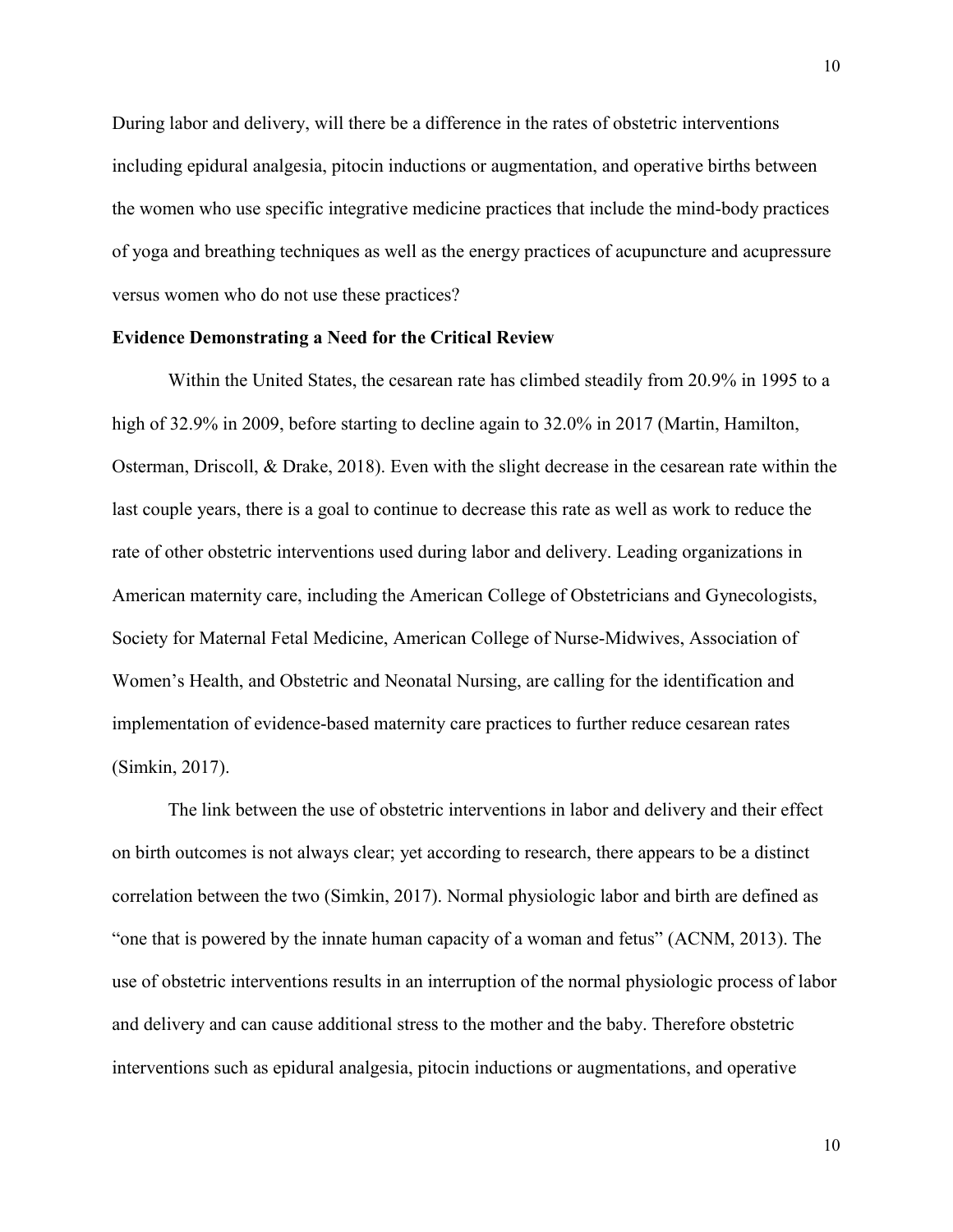births can cause an increase in this stress and be correlated to poor birth outcomes. When considering interventions, it is also essential to recognize that one intervention can lead to another, causing a domino effect of interventions. Creating practices for optimal birth outcome would focus on decreasing the use of obstetric interventions and stopping the progression of this domino effect. Some of the most notable obstetric interventions that warrant evaluation include the use of epidural analgesia, pitocin for induction or augmentation and operative births.

**Epidural analgesia.** Within the *National Vital Statistics Report*, the data showed that 61 percent of women who had a vaginal singleton birth in the United States in 2011 received epidural or spinal analgesia (Osterman & Martin, 2011). According to ACOG, an epidural is a combination of analgesic and anesthetic medication given through a tube placed in the lower back. During labor, the purpose of this medication is to help in providing pain relief yet allow the patient to remain awake and alert during delivery (ACOG, 2017). Labor and delivery is an extremely painful experience; therefore, the use of epidural analgesia can lead to a more comfortable birth experience. However, there are side effects from this medication that can impact the course of labor and delivery. Epidural or spinal analgesia has been shown to be associated with a prolonged second stage of labor, fetal distress, fetal malposition, and increased risk of operative delivery with a vacuum or forceps (Osterman & Martin, 2011). Other side effects of epidural analgesia can include headache, maternal hypotension, maternal infection, and urinary issues.

**Pitocin inductions or augmentations.** ACOG defines a labor induction as the use of medication or other methods to bring on or induce labor (2017). The rate for induction of labor has been known to fluctuate, ranging from 8 to 44 percent depending upon the location within the United States. Despite the difference in the rate of induction, overall the rate has increased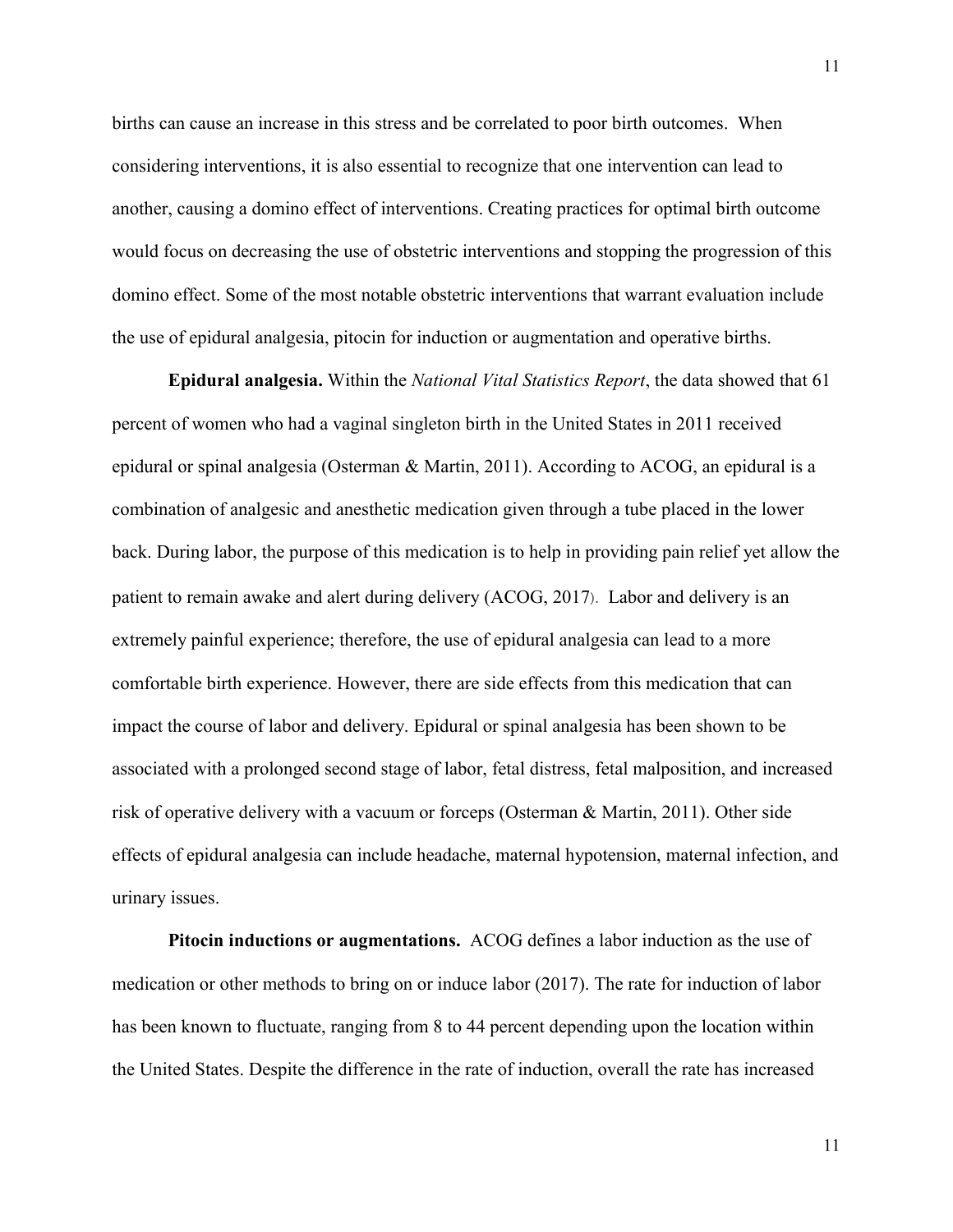and is continuing on an upward trend. In 1990, the mean rate for induction was 9.5% within the United States, which more than doubled to 23% by 2008 (Chauhan & Ananth, 2012).

Although there are advantages to induction of labor, it comes with potential risks for both the mother and the baby (Chauhan & Ananth, 2012). Pitocin, which is often used for the induction of labor, is labeled as a high-alert medication with a black box warning, and therefore, should be administered with great caution (Gu et al., 2016). Literature and evidence-based trials show risk factors for inductions and the use of pitocin, which include an increased risk of infection, use of epidural analgesia, an increased length of labor, an increase in perineal trauma, tachysystole, an increased rate of operative vaginal deliveries and cesarean section as well as an increased risk of postpartum hemorrhage. For the baby, effects could include fetal intolerance to labor, infection, and respiratory distress syndrome. All of these risk factors are also present for women who are given pitocin for augmentation of labor (Chauhan & Ananth, 2012).

**Operative births.** When a provider must assist in the birth process by using instruments, this would create an interruption of a natural birth instead resulting in an operative birth. Operative births can be divided into two different categories, vaginal assisted births with the use of forceps or vacuum extraction or cesarean births through surgical means. Within the United States, the cesarean rate climbed steadily from 20.9% in 1995 to a high of 32.9% in 2009, which was in large part attributed to advancing maternal age. Women 40 years old and older were more than twice as likely to delivery by cesarean as women under 20 years old. This number minimally declined to 32.0% in 2015 (Martin at el, 2018). Cesarean sections can be a lifesaving procedure for a mother and a baby, but they also come with multiple risks. The most significant risks with a cesarean section include the risk of infection, postpartum hemorrhage, need for a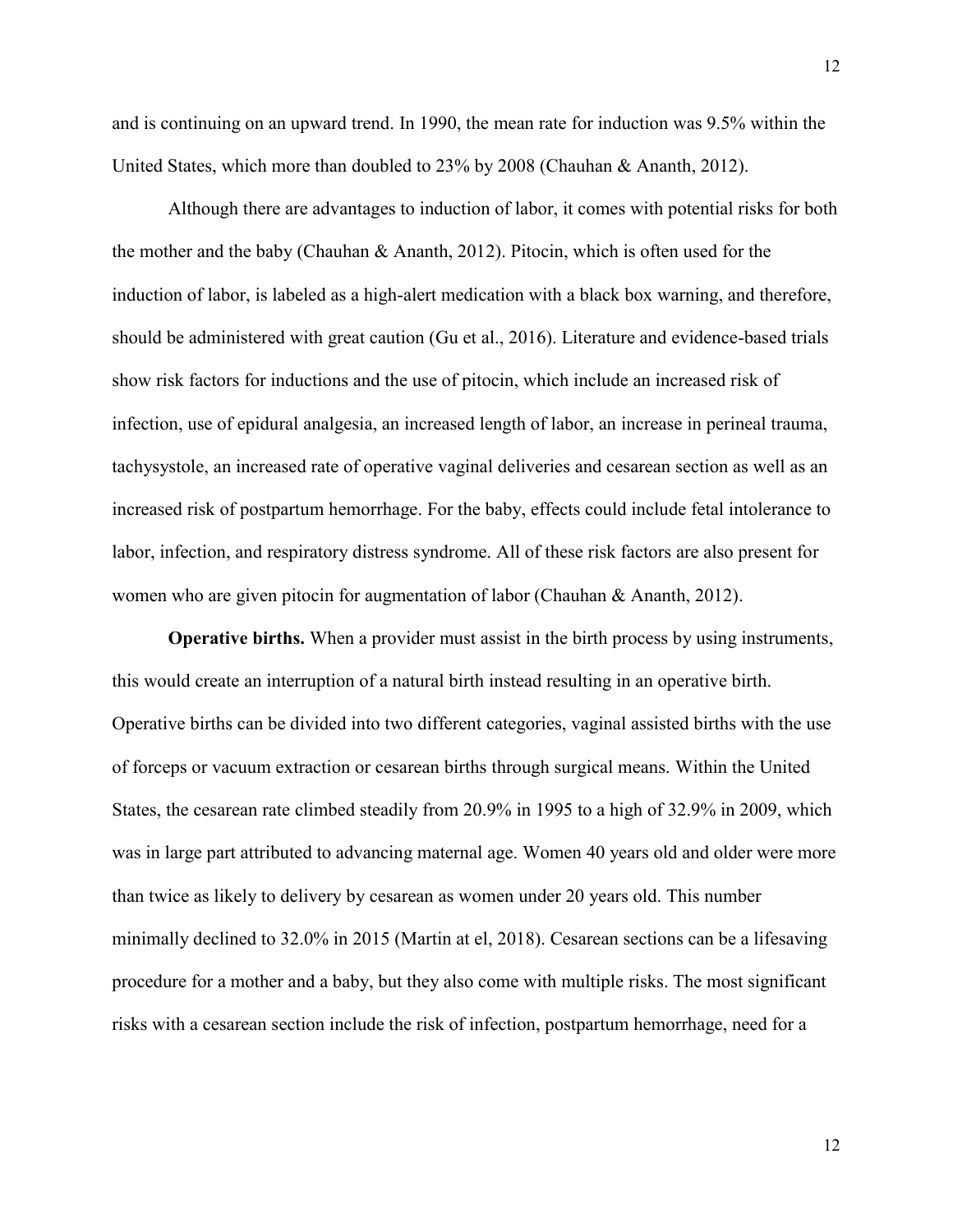blood transfusion, and risk to injury of organs. For the baby, risks include respiratory issues, low Apgar scores, and physical injury (Simkin, 2017).

In the United States, 3.1% of all deliveries in 2015 were accomplished using an operative vaginal approach. Forceps deliveries accounted for 0.56 percent of vaginal births, and vacuum deliveries accounted for 2.58 percent of vaginal births. Risks of operative vaginal deliveries include trauma to the perineum, injury to the bowel or bladder, uterine rupture and increased risk of postpartum hemorrhage. For the baby, risks include facial or skull injuries, the risk of brain bleeds, the risk of seizures, neonatal jaundice and shoulder dystocia (Martin et al., 2018).

#### **Significance to Nurse-Midwifery**

Midwives recognize pregnancy and birth to be normal physiologic and developmental processes (ACNM, 2012). Another hallmark of midwifery is advocating for non-intervention in normal processes in the absence of complications. Therefore, the midwife philosophy promotes a strong drive to search for opportunities that will help reduce the need for obstetric interventions when unnecessary. A consensus statement released by the American College of Nurse Midwives (ACNM), the Midwives Alliance of North America (MANA) and the National Association of Certified Professional Midwives (NACPM) promotes and identifies what is essential in supporting a healthy and normal physiologic childbirth (ACNM, 2013). According to this consensus statement, several factors can cause a disruption in normal physiological childbirth. These include the use of pitocin, epidural analgesia or general anesthesia, operative vaginal delivery by vacuum or forceps, and cesarean births. This statement goes on to recommend that policies be introduced including education and integrative therapies promoting normal physiologic birth (ACNM, 2013).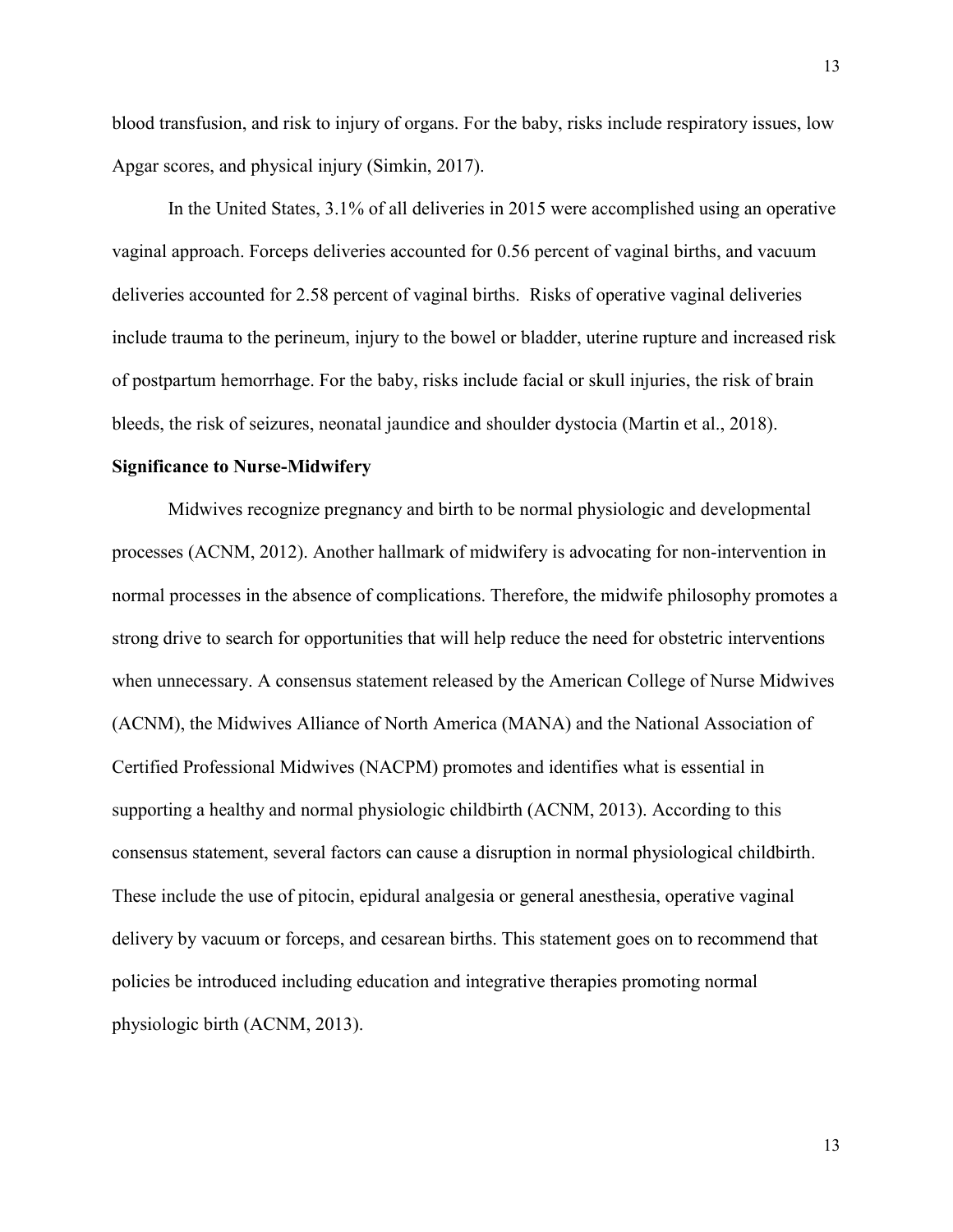The American College of Obstetricians and Gynecologists (ACOG) issued a second consensus statement about prenatal education. Within this statement, Simkin (2017) noted that when ACOG compared the benefits of different approaches to childbirth education, there was little insight gained, as there was too much diversity in the trials and the educational curriculum itself. However, the statement went on to say that even with the difficulties in comparing the benefits to different approaches to childbirth education, we can still gain useful knowledge by examining findings of published trials of integrative therapies and their effects on birth outcomes (Simkin, 2017). There is evidence that if childbirth education includes explanation and training on integrative medicine practices and self-help measures it could improve birth outcomes (Simkin, 2017).

### **Theoretical Framework**

The Theory of Human Caring developed in 1975 by Jean Watson is applied as the theoretical structure of this literature review. Watson's theory places caring at the center of all activities, decisions, and practices within the discipline of nursing (Watson, 2012). Her emphasis is to look beyond technology and curing of the physical alone towards embracing the intersect of art, science, humanities, and spirituality when seeking to care for the whole person.

Watson's theory is based on the notion that caring is only effective when practiced relationally. Also, effective care consists of actions that result in the satisfaction of specific human needs such as the need for love, hope, knowledge, or self-worth. Furthermore, a healthy environment of caring accepts the person for who they are and allows them to choose the best actions for himself or herself at the given time. Finally, Watson's theory emphasizes that the practice of caring integrates biophysical knowledge with knowledge of human behavior and need, in order to promote health and growth (Watson, 2012).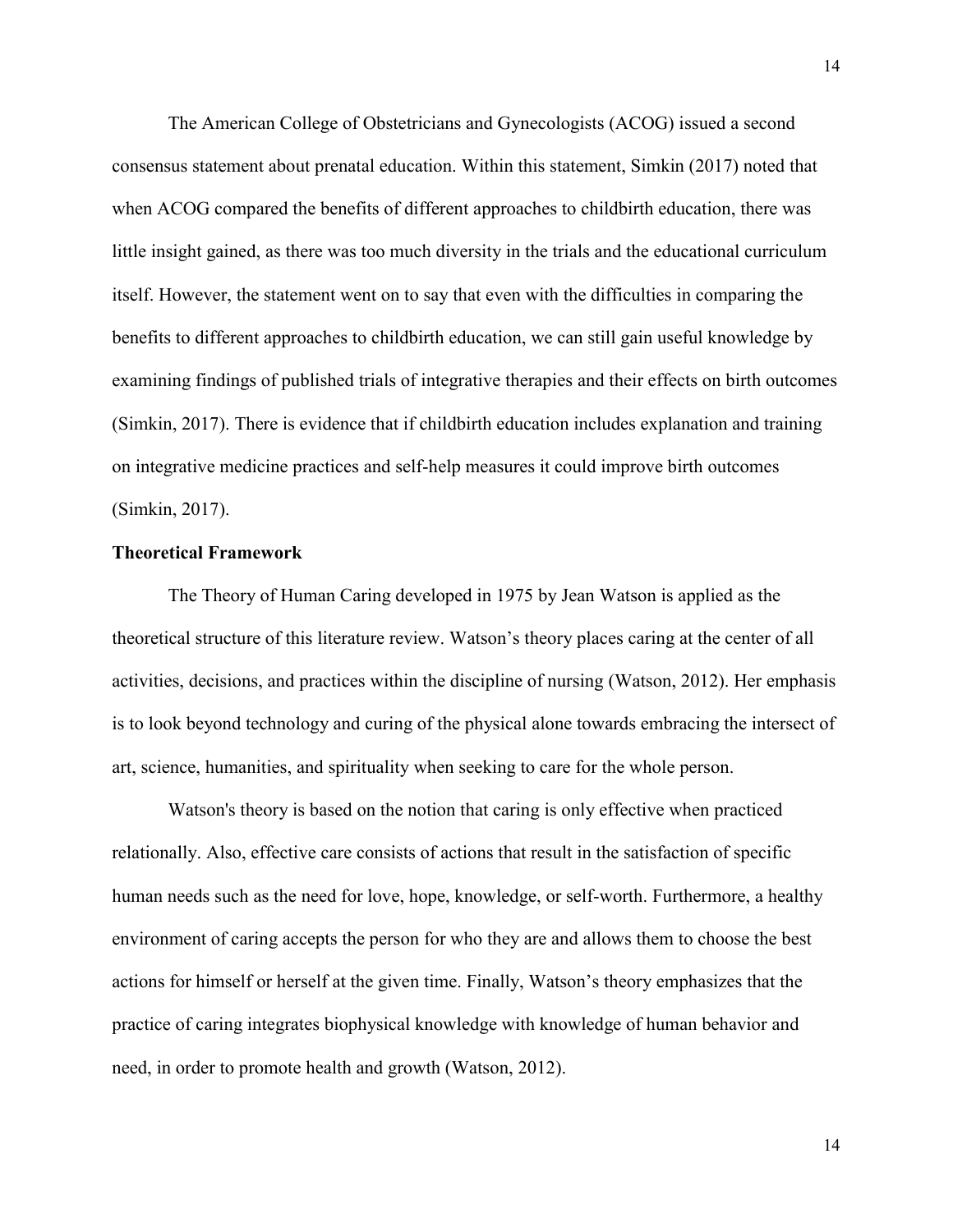The science behind caring is holistic, and complementary to the science of curing (Watson, 2012). Medical practices that observe caring from the same lens as Watson's theory include holistic medicine. Integrative medicine is a branch of holistic medicine and is defined as a group of diverse medical systems, practices, and products that are generally not considered to be part of conventional medicine (NCCIH, 2011). The concept of integrative medicine is a unique approach that takes into account the whole person including the body, mind, spirit, and community.

When applying the Theory of Caring to pregnancy, the goal is to encourage a therapeutic relationship between all different kinds of medicine practices, both conventional and integrative, in order to deliver the best care. Utilizing integrative medicine when working with a woman encourages her to help herself by using her energy and can cultivate a beautiful environment (Ozan, Okumuş, & Lash, 2015). This environment is one that can intentionally work to meet her natural needs for love, hope, knowledge, or self-worth as described by Watson. Furthermore assimilating integrative medicine practices into the environment would allow her to choose the best actions for herself when presented with multiple options focusing on every part of her, not just a scientific birth process. When modern science might be pointing towards greater use of conventional medical interventions, integrative medicine can be applied to the Theory of Human Caring to enhance the connection between science and caring to positively impact birth outcomes for women (Watson, 2012).

#### **Summary**

When looking historically at integrative medicine practices, many have been components of healthcare systems for centuries. There are written references to medicinal herbs and acupuncture in some of the earliest recorded records around the world, including the Christian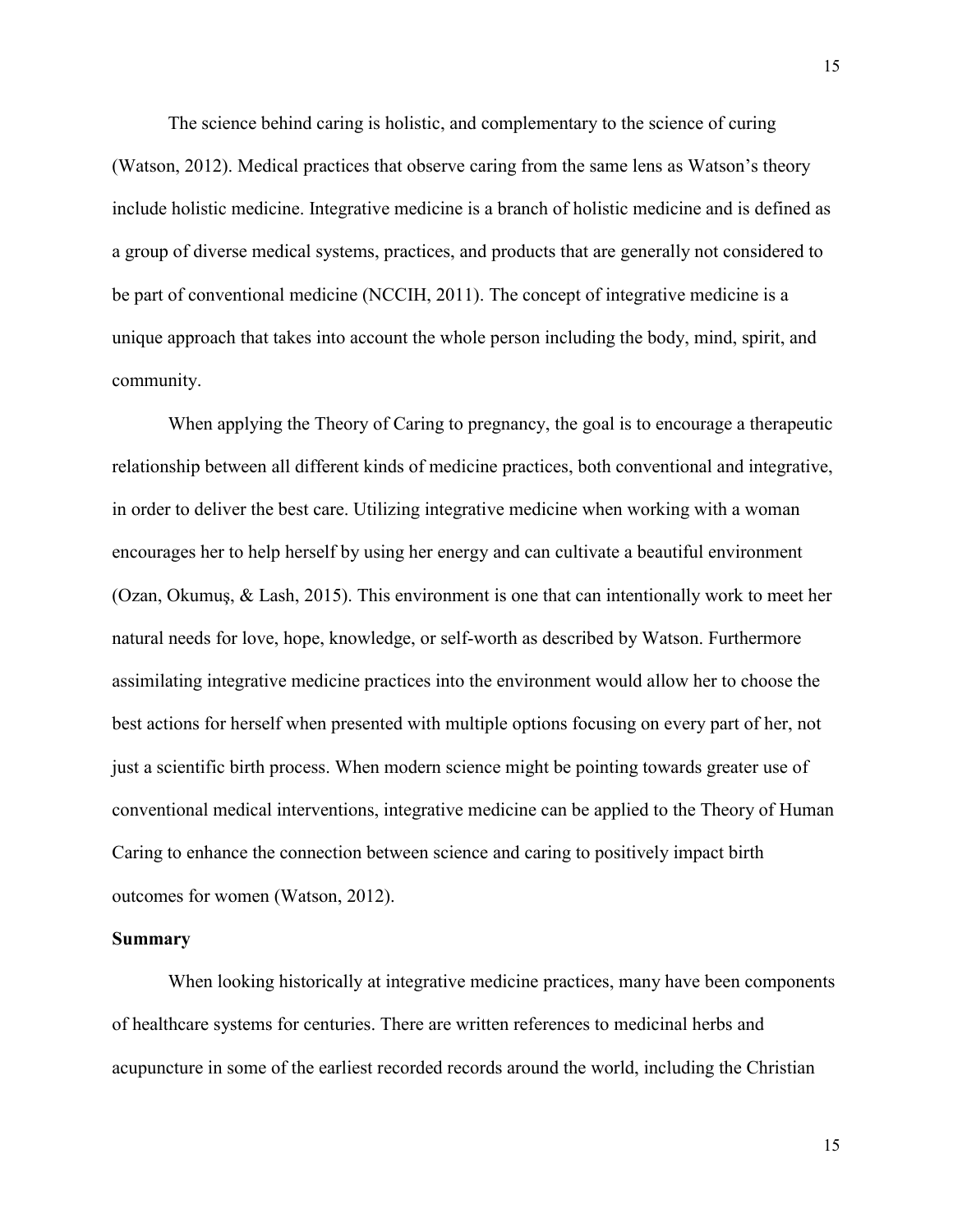Bible (Eisenberg, Davis, & Ettner, 1999). Even so, integrative medicine practices today are often pushed aside in light of the continued increase in medical and technological advances within obstetrics. These advances have caused obstetric intervention to become the norm, yet many large maternal health organizations have now begun to recognize that more intervention is not necessarily a good thing.

With a call for lower cesarean rates as well as the use of fewer obstetric interventions in labor and delivery, midwives are well positioned to help reduce these numbers. Midwives, as well as other providers, can continue to work with women to educate them on all of their options in childbirth including education with an explanation and rehearsal of additional complementary comfort and self-help measures including integrative medicine.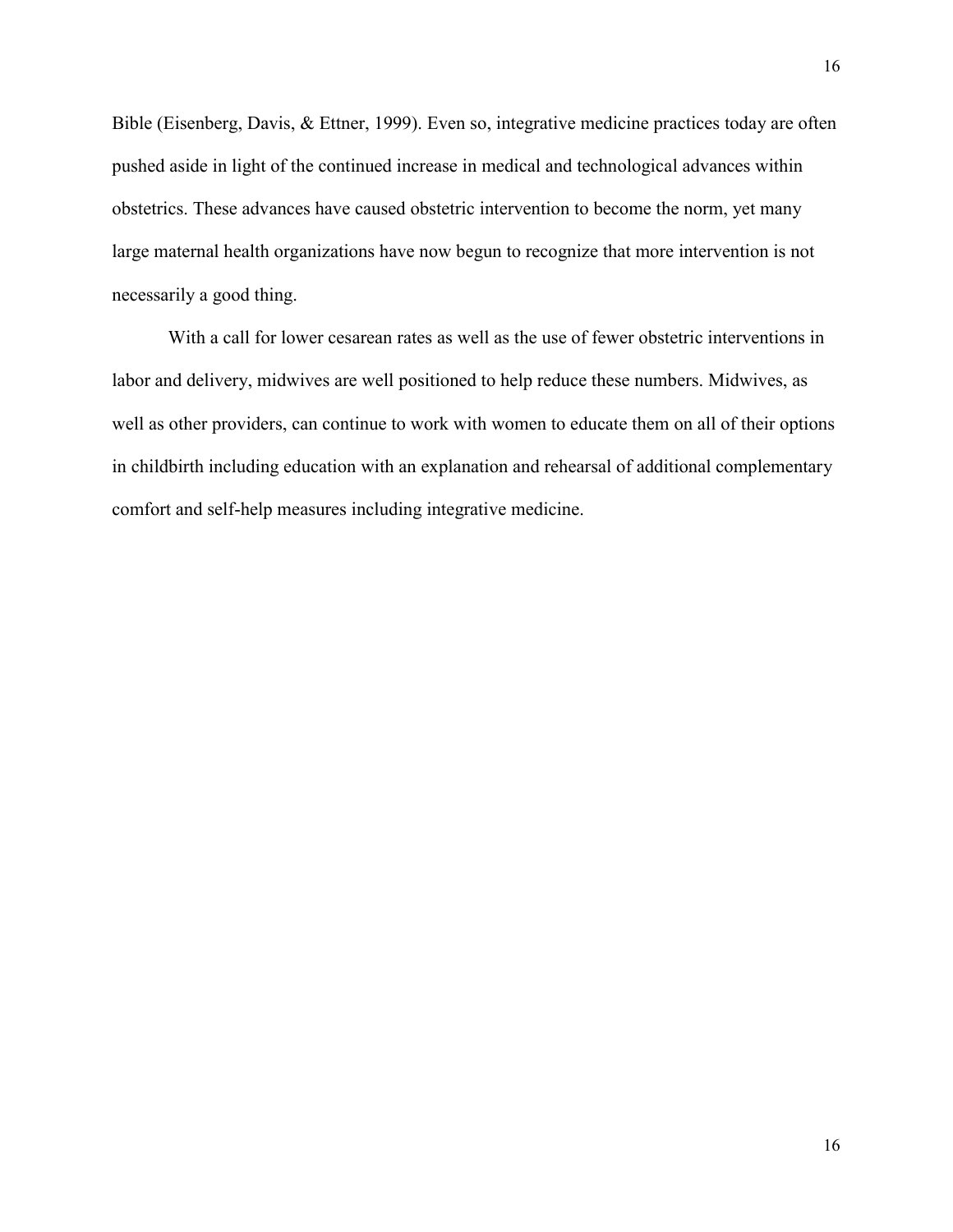### **Chapter II: Methods**

Chapter two presents the process that was used to evaluate and select articles for this literature review. This literature review assessed the rate of obstetric interventions between women who use specific integrative medicine practices that include the mind-body practices of yoga and breathing techniques as well as the energy practices of acupuncture and acupressure versus women who do not use these practices. The databases used during this process are presented as well as the keywords used to search within these databases. Details are provided on how the relevant studies were selected, including criteria for inclusion, exclusion and a summary of the chosen studies. Lastly, specifics are given regarding the mechanism that was used to determine the level and quality of the evidence.

#### **Search Strategies**

This literature review included articles from academic journals published between 2005 and 2018. The databases searched were CINAHL, PubMed, Cochran Database of Systematic Reviews and EBSCOhost. Keywords used in the searches were: obstetric intervention, birth outcomes, epidural, induction, operative delivery, cesarean section, integrative therapies, acupressure, acupuncture, mind-body intervention, yoga, breathing techniques, and nonpharmacologic intervention.

### **Criteria for Inclusion and Exclusion**

This literature review selected studies that involved the use of specific integrative medicine practices including the mind-body practices of yoga and breathing techniques as well as the energy practices of acupuncture and acupressure. Articles had to include the use of one or more of these integrative medicine practices, but there were no restrictions regarding whether the practice was done during the antenatal period or during labor and delivery. Inclusion articles had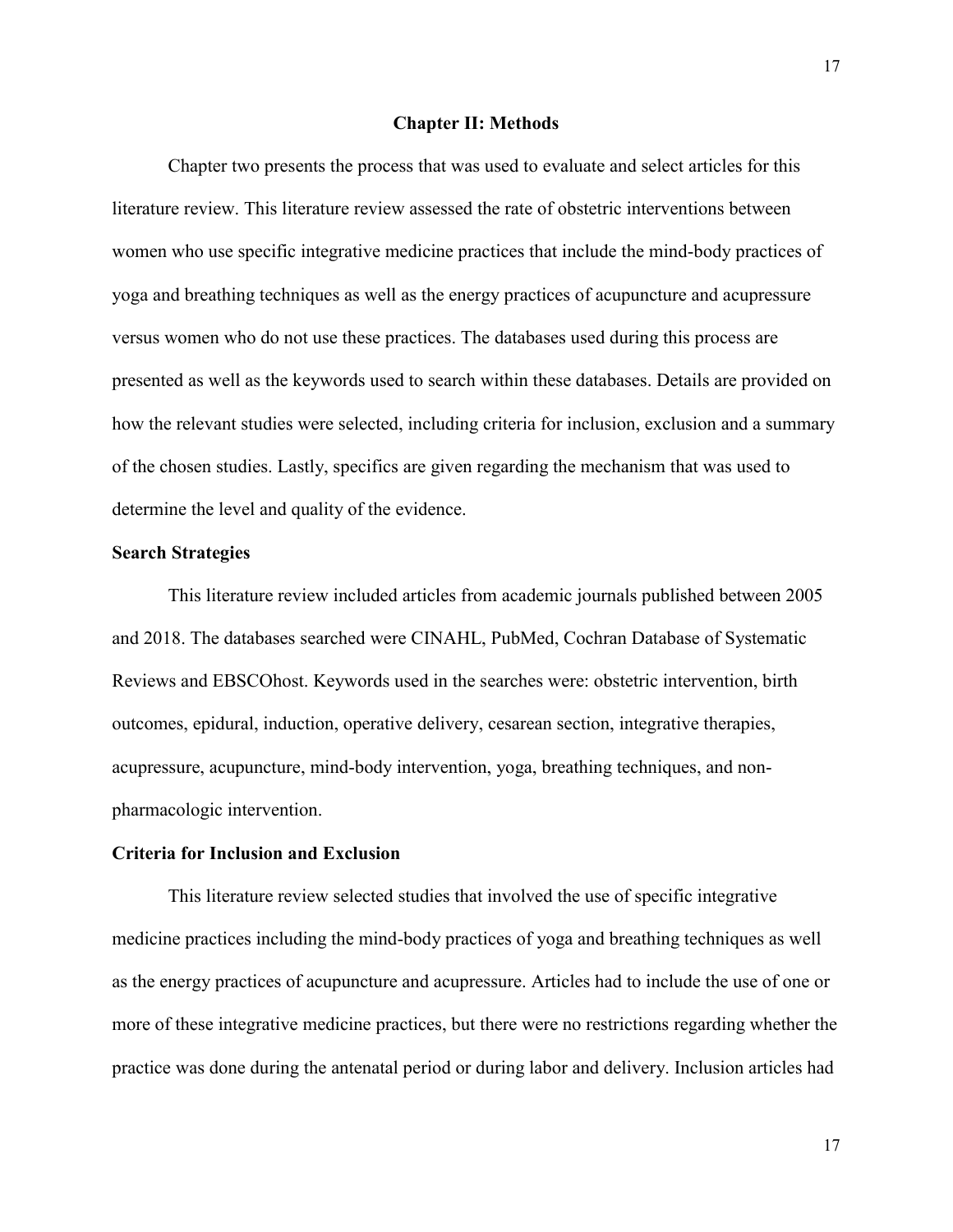data looking at the results of obstetric interventions including pharmacologic pain analgesia, the use of pitocin, and operative births (vaginal or cesarean).

Exclusion criteria included articles that looked at other integrative medicine practices such as herbs, hypnobirthing, water immersion or massage. Articles were excluded if they only assessed how the use of integrative medicine practices affected pregnancy instead of the impact during labor and delivery. Research assessing other obstetric outcomes such as outcomes about birth weight, preterm labor or pre-eclampsia were not included as the focus of this review was to look at outcomes from the use of obstetric interventions during labor and delivery including epidural analgesia, pitocin use, and operative births. Finally, research regarding some specialty populations was rejected due to the inability to apply these results in the general population.

#### **Summary of Selected Studies**

An initial search produced 76 articles with possible relevance to this topic. After inclusion and exclusion criteria were used to evaluate the articles, 19 articles were chosen for inclusion in this literature review. The articles included randomized controlled trials, systematic reviews with and without meta-analysis, and quasi-experimental trials. The research was completed in various countries, including Australia, Brazil, Denmark, Egypt, India, Iran, Taiwan, Thailand and throughout the United States.

### **Evaluation Criteria**

After articles were selected based on inclusion and exclusion criteria, the articles were evaluated for strength and quality using the John Hopkins Research Evidence Appraisal Tool (Dearholt & Dang, 2012). The level of evidence in an article was evaluated based on its strength and was placed on a scale of I to V. Research grade was evaluated based on quality and was divided into three sections categorized as A, B or C.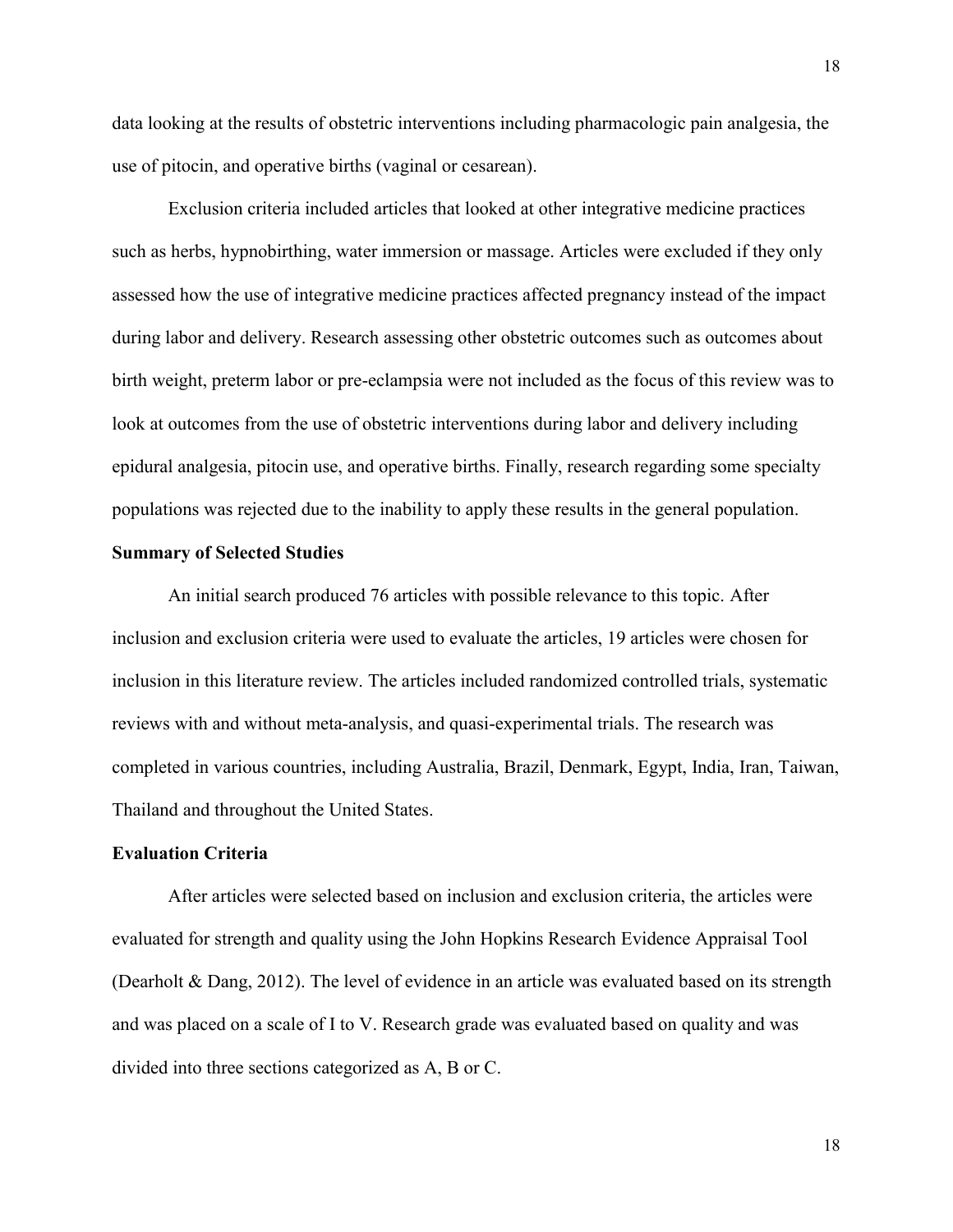The highest level of scientific evidence was evaluated as level I and included experimental studies of randomized controlled trials as well as systematic reviews of randomized controlled trials. Next, level II contains quasi-experimental studies. Finally, level III includes non-experimental and qualitative studies (Dearholt & Dang, 2012). Only levels I, II and III were evaluated for this literature review.

Research quality was divided into the three categories of A, B or C, descending from high to low quality. For an article to be considered high quality (A), it must have consistent generalizable results with sufficient sample size for study design with adequate control resulting in definitive conclusions as well as consistent recommendations that are based on a thorough literature review that includes references to scientific evidence (Dearholt & Dang, 2012). Good quality research (B) consists of the same elements as a high-quality level; however, the elements are not as active. There are reasonably consistent results with a sufficient sample size for the study design, some control with fairly definitive conclusions and reasonably consistent recommendations based on a fairly comprehensive literature review that includes some scientific evidence (Dearholt & Dang, 2012). Finally, low quality (C) articles have little evidence with inconsistent results, an insufficient sample size for the study design, and no conclusions can be drawn from the results (Dearholt & Dang, 2012). Table 1 presents a breakdown of the nineteen articles that were selected for this literature review based on their quality and strength.

#### **Table 1**

|                    | Quality/Grade |  |   |  |
|--------------------|---------------|--|---|--|
|                    |               |  | R |  |
| Strength/<br>Level |               |  |   |  |
|                    |               |  |   |  |
|                    | Ш             |  |   |  |

### Articles Quality and Strength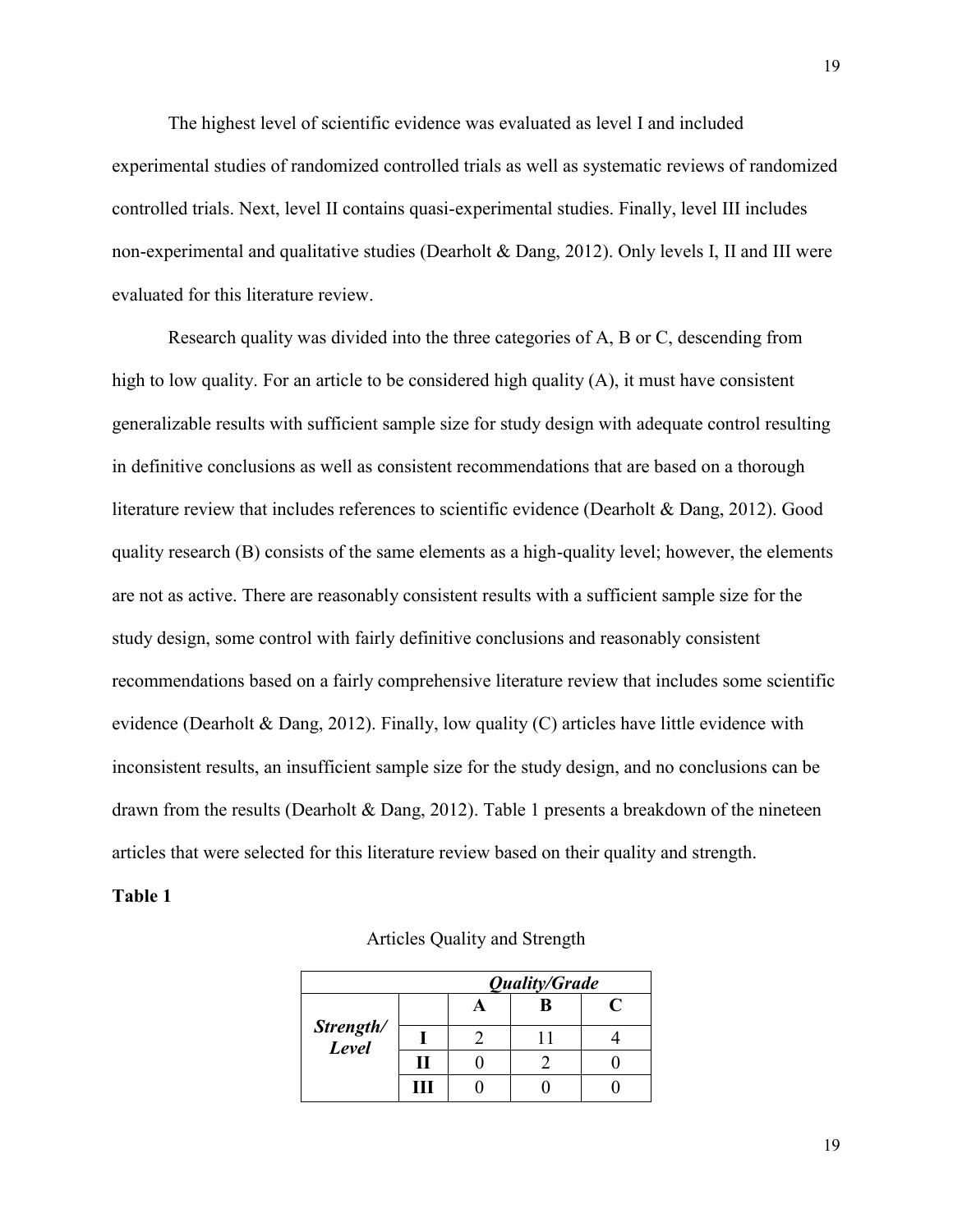# **Summary**

 A literature search of the CINAHL, PubMed, Cochrane Database of Systematic Reviews and EBSCOhost databases was done to identify articles relevant to the chosen topic. Nineteen articles were chosen after applying the inclusion and exclusion criteria. These articles were then evaluated using the Johns Hopkins Research Evidence Appraisal Tool and placed within a matrix, which can be found in Appendix I.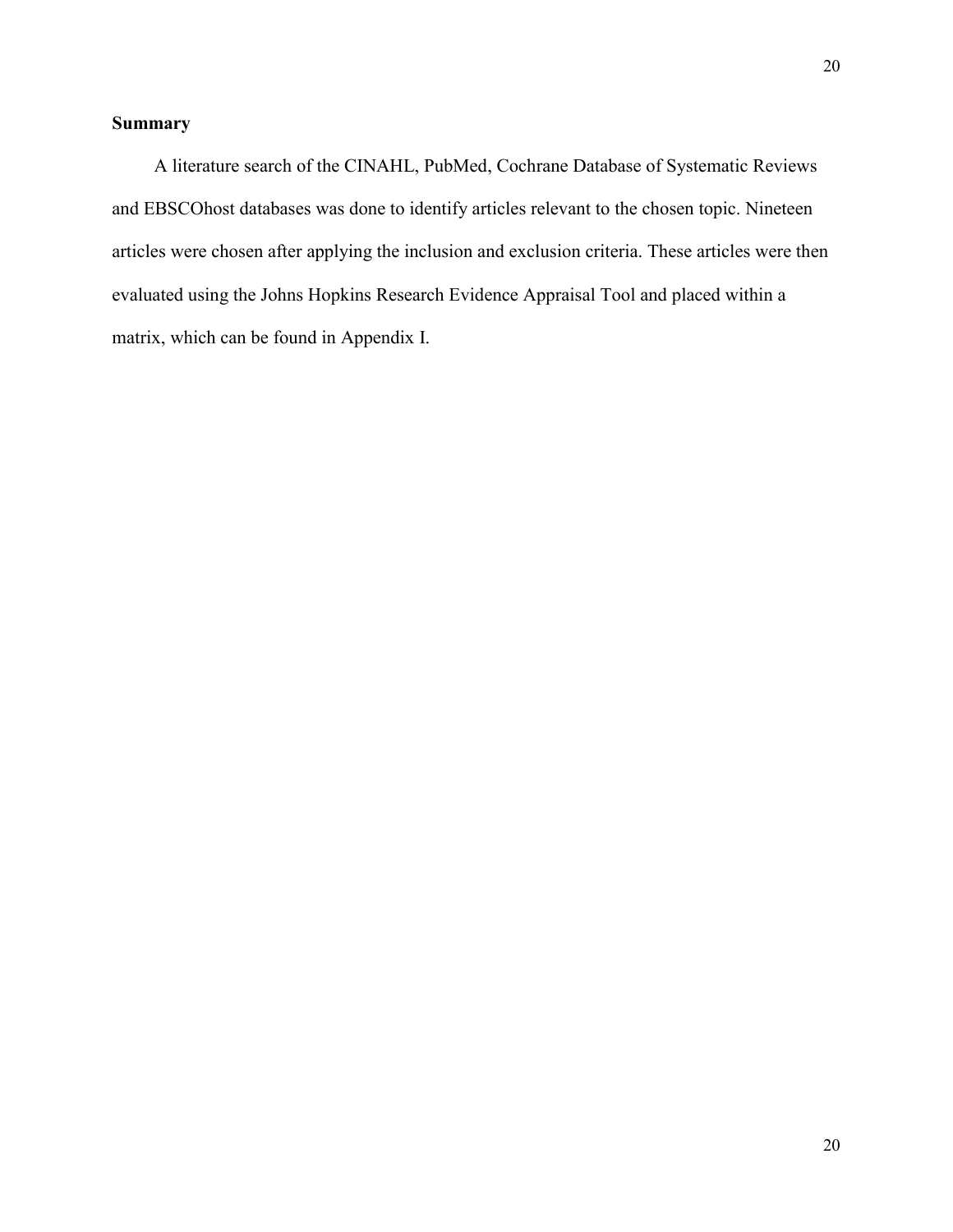#### **Chapter III: Literature and Analysis**

#### **Synthesis of the Matrix**

A matrix was used to consolidate the research articles and assess the difference in the use of the obstetric interventions such as epidural analgesia, pitocin use for induction or augmentation and operative births between the women who use specific integrative medicine practices during labor and those who do not use these practices (Appendix I). Within the matrix, relevant column headings used included: purpose, sample, design, level, and quality, results/conclusions as well as strengths and limitations. The research studies were evaluated for strength and quality using the Johns Hopkins Research Evidence Appraisal Tool (Dearholt & Dang, 2012). Articles were organized by the strength of research and then compiled alphabetically.

#### **Synthesis of the Major Findings**

The matrix is comprised of 19 scholarly articles that were chosen for appraisal to assess the impact of specific integrative medicine practices on obstetric interventions during labor and delivery. The integrative medicine practices were derived from two different categories; mindbody practices including yoga and breathing techniques and energy practices including acupuncture and acupressure. This analysis looks at the impact of each of these two categories of integrative medicine on the pain management in labor, pitocin use in labor, duration of labor, and mode of delivery.

**Pain management.** The subject of pain management during labor is a concern for every mother who is preparing for birth. Mother's desires can range from complete elimination of pain to the complete rejection of any pharmacological intervention. This literature review included 13 studies that examined the differences in pain management with mothers who were using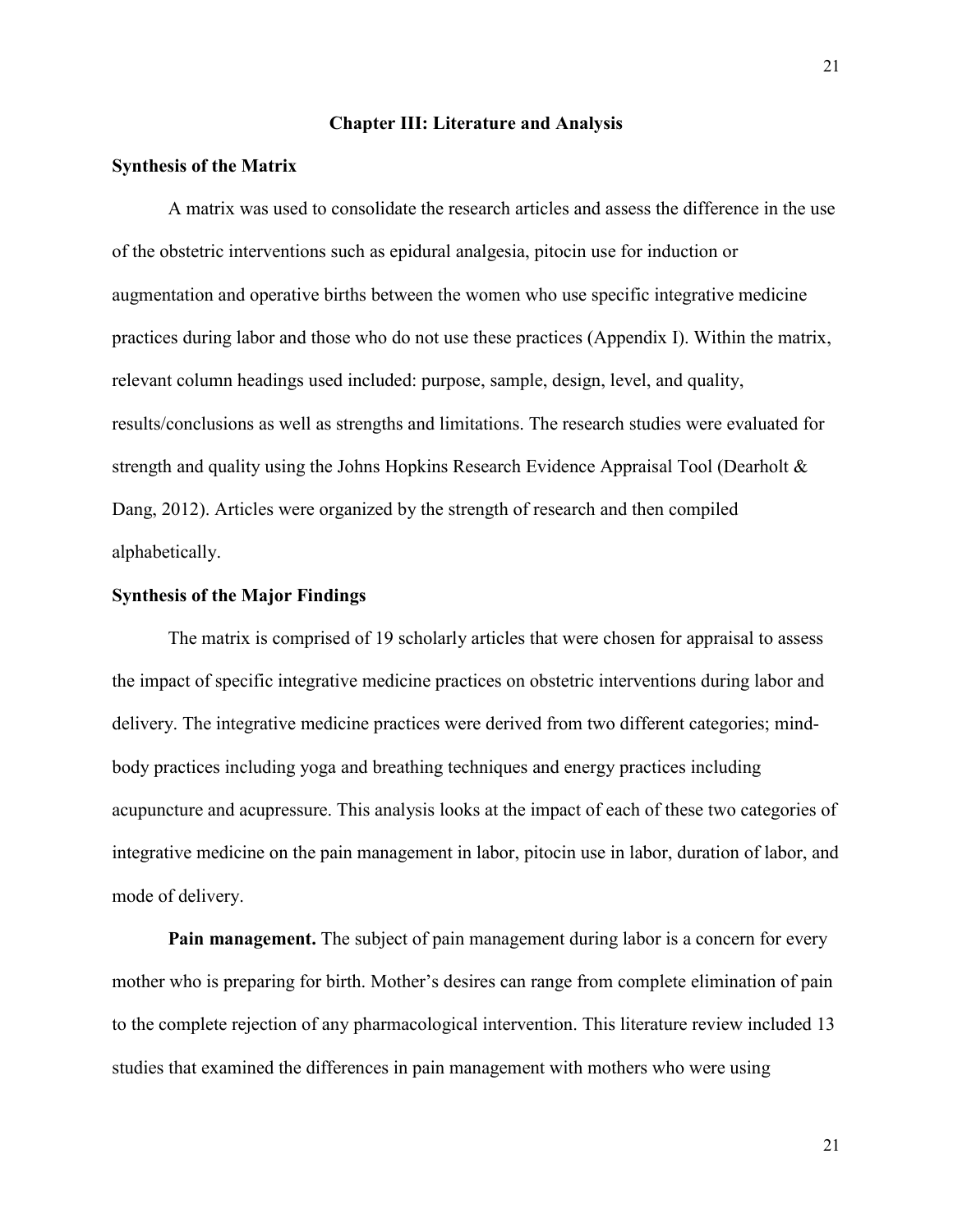integrative medicine practices antenatally and in labor and delivery (Akbarzadeh, Masoudi, Hadianfard, Kasraeian, & Zare, 2014; Akbarzadeh, Moradi, Jowkar, Zare, & Hadianfard, 2015; Bagharpoosh & Goodarzi, 2006; Bolanthakodi, Raghunandan, Saili, Mondal, & Saxena, 2018; Borup, Wurlitzer, Hedegaard, Kesmodel, & Hvidman, 2009; Chung, Hung, Kuo, & Huang, 2003; Chuntharapat, Petpichetchian, & Hatthakit, 2008; Citkovitz et al., 2009; Duncan et al., 2017; El Fadeel Abd El Hamid, Obaya, & Gaafar, 2013; Jahdi et al., 2017; Levett, Smith, Bensoussan, & Dahlen, 2016; Smith, Levett, Collins, & Crowther, 2011).

Several different outcomes related to pain were examined within these selected studies, including perceived maternal pain levels during labor and the rate of using epidurals or other pharmacological pain agents. Twelve of the thirteen pain related studies found benefits with the use of integrative medicine practices either with a decreased level of perceived maternal pain and/or with decreased use of epidurals or other pharmacological pain agents.

Jahdi et al. (2017) and Chuntharapat et al. (2008) created studies to assess the use of prenatal yoga and its effects on pain in labor. Both studies identified a significant difference between the pain scores of women in the yoga group verse the control group  $((p=0.01)$ , Jahdi et al., 2017) ((p<0.05), Chuntharapat, et al., 2008). In a different study, Bagharpoosh & Goodarzi (2006) evaluated the effect of progressive muscle relaxation techniques during labor on women's perceived pain. The mean pain level in the active phase of labor for women in the intervention group was lower than that in the control group (7.03 vs. 9.12). The difference was statistically significant,  $p=0.0001$ .

Four different studies were analyzed that assessed the perceived pain outcome after the use of different acupressure interventions. The first of these studies by El Fadeel Abd El Hamid, Obaya, & Gaafar (2013) included 100 women, half of whom were given acupressure at the SP6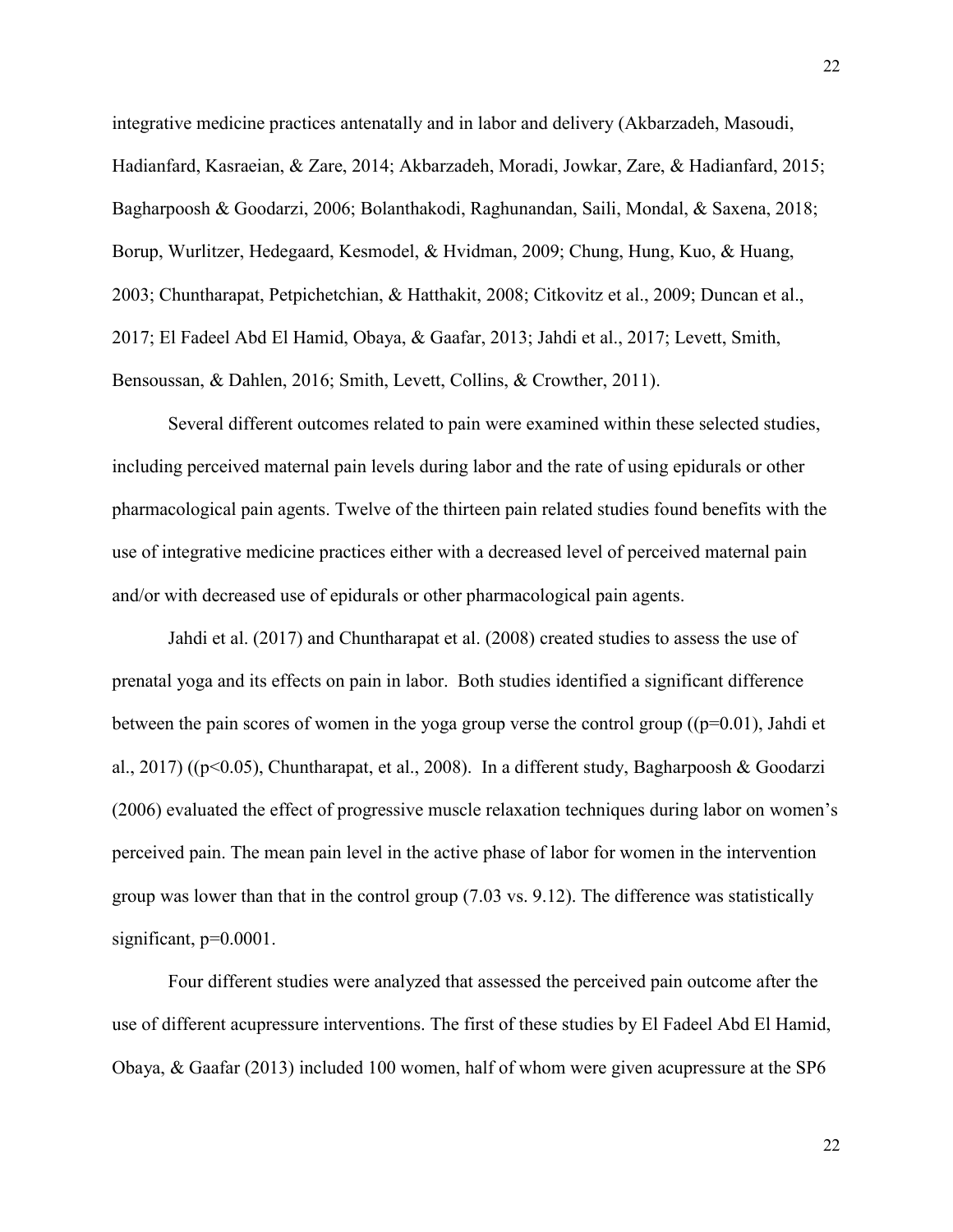point during labor contractions. A statistically significant difference was found between the intervention group and control group regarding labor pain scores immediately after receiving the intervention ( $p=0.004$ ), after 30 minutes ( $p=0.002$ ), after 60 minutes ( $p=0.02$ ) and after 120 minutes (p=0.03) (El Fadeel Abd El Hamid et al., 2013). Chung et al. (2003) also found a statistically significant ( $p=0.017$ ) decrease in labor pain during the active phase of the first stage of labor when providing acupressure to LI4 and BL67 points. Another study comparing the effects of maternal supportive care, acupressure, and traditional care revealed significant differences in the three groups regarding the intensity of pain after the intervention at 3-4 cm dilation (Akbarzadeh et al., 2014). In the supportive care group, the reported pain was  $3.54+1.328$ . In the acupressure group, pain was  $3.44 + 0.907$ ; in the control group pain, was 9.40+1.010. This difference was statistically significant,  $(p<0.001)$ . Finally, in a study that compared the use of mono-stage and bi-stage acupressure at the GB21 point in labor found that the perceived severity of pain was significantly less  $(p<0.001)$  between intervention groups immediately, at 30 minutes, and at 60 minutes after the intervention compared with the control group (Akbarzadeh et al., 2015).

Additionally, a Cochrane review including 19 studies and 2519 women was done examining relaxation techniques for pain management in labor (Smith et al., 2011). Within these 19 studies, seven studies looked explicitly at relaxation techniques and yoga for pain relief. Relaxation and yoga compared to usual care provided lowered the intensity of pain when measured on a scale of 0 to 10 with low scores indicating less pain (Smith et al., 2011).

Ultimately, the amount of pain a woman perceives during labor has an impact on epidural usage or other pain analgesics; therefore it is also vital to assess this specific outcome. Bolanthakodi et al. (2018) studied 200 women utilizing yoga in pregnancy. They found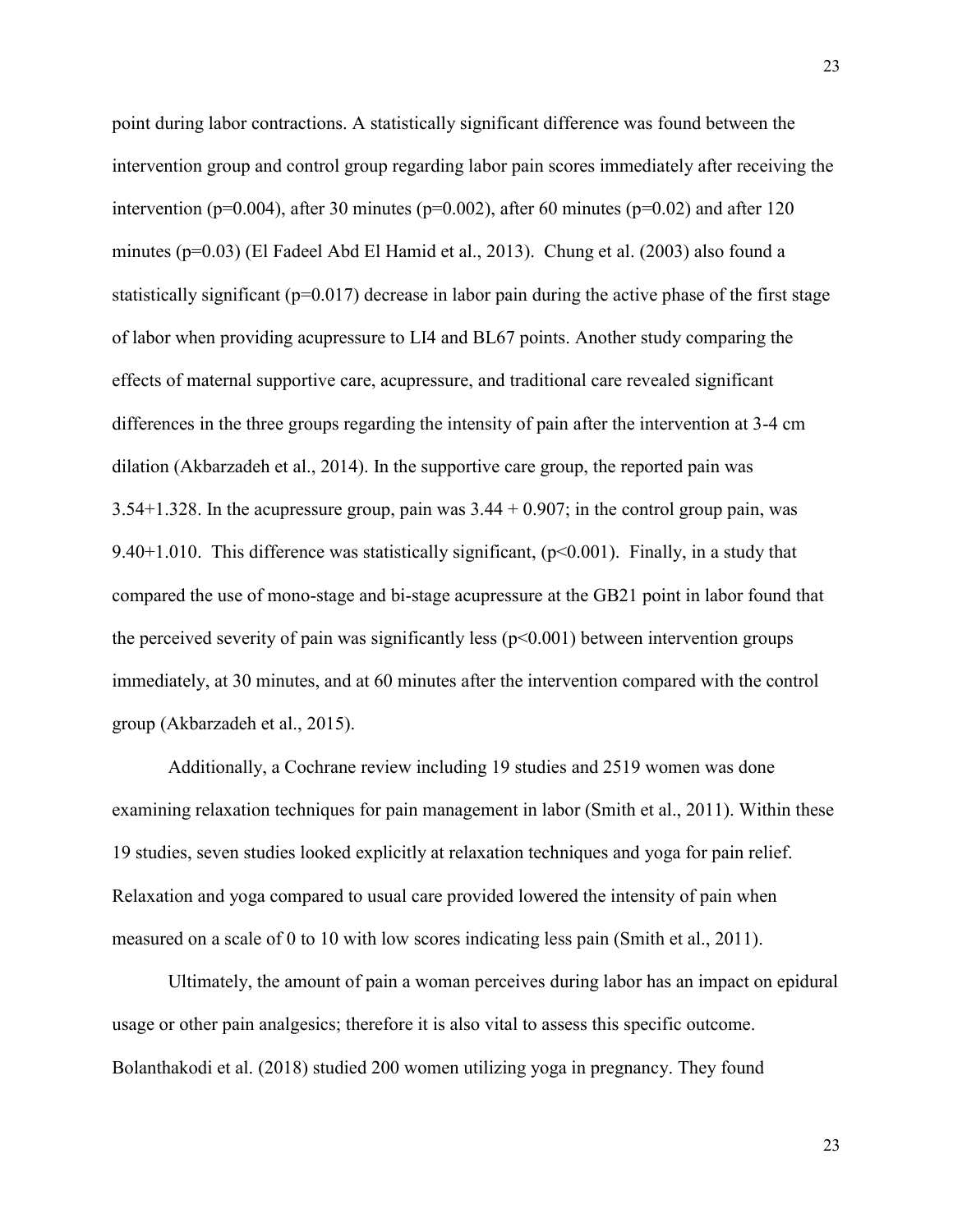significant reduction in use of epidural analgesia in the study group  $(p<0.045)$ . Duncan et al. (2017) observed the effects of a mindfulness-based childbirth preparation course and saw that 30.8% in the intervention group used an epidural compared to 61.5% in the control group. This showed a trend towards statistical significance  $(p=0.12)$ . Levett et al. (2016) offered a 2-day antenatal course teaching several integrative medicine practices including acupressure, yoga and relaxation techniques. They compared those who participated in the course with those who did not. The study group had a 23.9% epidural use and the control group had a 68.7% epidural use. Statistically this was strongly significant (p<0.001). Additionally El Fadeel Abd El Hamid et al. (2013) examined the use of acupressure at the SP6 point. Only 12% of the women in the study group received analgesic pain medication versus 44% in the control group. This was again statistically significant ( $p=0.001$ ). Finally, a study by Borup et al. (2009) evaluated the use of acupuncture in labor and found that the intervention group only received an epidural the 15.7% of the time versus  $30.0\%$  in the control group ( $p=0.001$ ).

**Use of pitocin.** The outcome of induction or augmentation of labor by the use of pitocin was observed in six studies. Most of the studies where integrative medicine practices were implemented did show an impact on decreasing pitocin use (Bolanthakodi et al., 2018; Jahdi et al., 2017; Jain et al., 2017; Levett et al., 2016). Only two studies were unable to identify reduced pitocin use (Borup et al., 2009; Smith et al., 2011).

A study involving 200 women who received seven prenatal sessions of yoga required induction of labor with pitocin statistically  $(p<0.044)$  less than the control group (Bolanthakodi et al., 2018). Within another study by Jahdi et al. (2017) involving 60 women who participated in prenatal yoga, the percentage of participants in the intervention group undergoing inductions was 29.3%, which was also significantly lower than that in the control group with 56.7%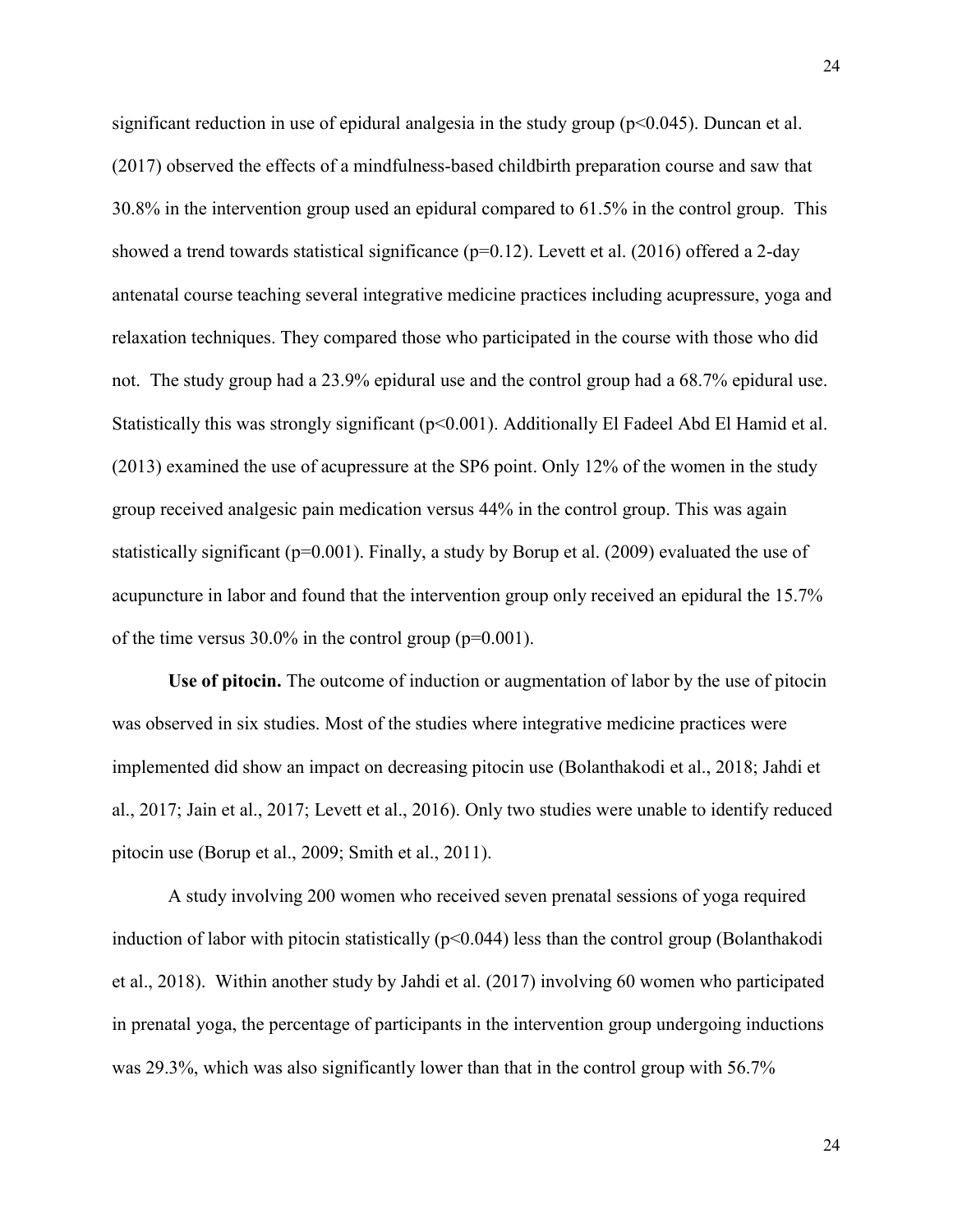$(p=0.008)$ . Levett et al. (2016) studied the results of a two-day antenatal complementary therapies course including acupressure, yoga, and relaxation technique education. They too reported a reduced need for pitocin augmentation (p<0.0001) compared to the control group. Finally, in a study including 122 women who were educated on breathing exercises prenatally there were fewer inductions (14.8%) than in the control group (24.6%). This difference in rates of inductions was not statistically significant, however the reduced need for pitocin for augmentation was statistically significant (p<0.005). Only 59% of women in the experimental group needed pitocin for augmentation of labor compared to 78% of women in the control group (Jain et al., 2017)

**Duration of Labor.** Most women dream of a fast labor and swift delivery, but we know that sometimes labors can be very long and exhausting. According to ACOG (2017), a prolonged labor can increase a woman's chance of a cesarean section or need for other obstetric interventions. With this in mind, it is critical to assess the outcome of the duration of labor during this literature review and the impact these integrative medicine practices might have on this outcome.

Eight different studies examined the duration of labor with the use of these specific integrative medicine practices (Bolanthakodi et al., 2018; Borup et al., 2009; Chung et al., 2003; Chuntharapat et al., 2008; El Fadeel Abd El Hamid et al., 2013; Jahdi et al., 2017; Levett et al., 2016; Mafetoni & Shimo, 2015). All but one of the eight studies (Chung et al.,2003) found a statistically significant decrease in the length of time women spent laboring with the use of integrative medicine practices.

Within three different studies involving the use of prenatal yoga, one or all of the stages of labor was significantly shortened in comparison to the control group. Bolanthakodi et al.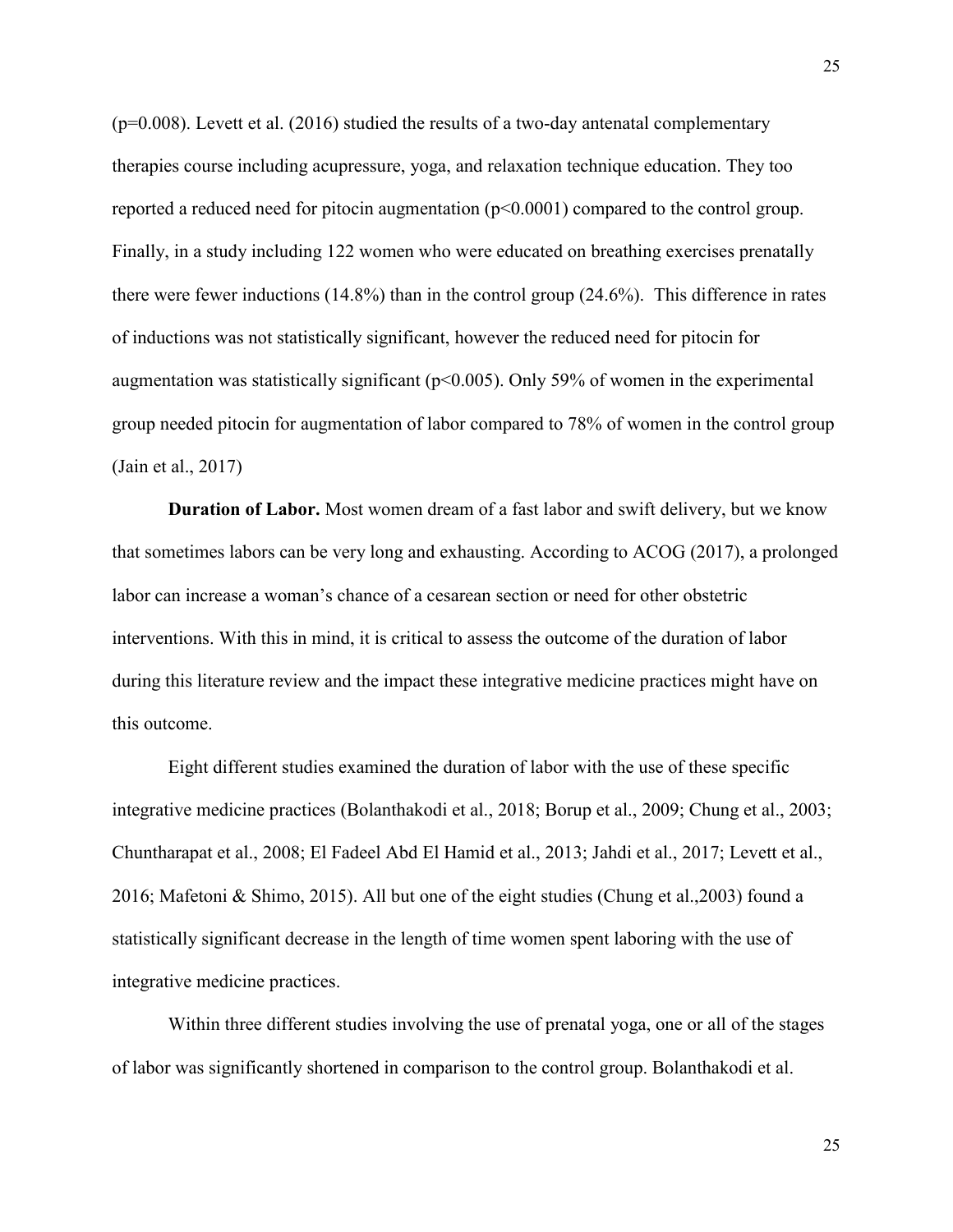(2018) and Chuntharapat et al. (2008) both showed a shortened first stage of labor, as well as a shorter total duration of labor (Bolanthakodi et al., 2018, p<0.001) (Chuntharapat et al., 2008, p<0.05). Jahdi et al. (2017) showed a shorter duration of the second and third stages of labor  $(p=0.04$  and  $p=0.01)$ . The two day antenatal complementary therapies course including acupressure, yoga, and relaxation techniques was correlated with a shorter second stage of labor (60 min vs 92 min) among the participants compared to the control group without extra education ( $p=0.05$ ) (Levett et al., 2016).

Mafetoni & Shimo (2015) studied acupressure administered at the SP6 point which resulted in the average labor duration being significantly shorter for the intervention group (221 minutes compared to 398 minutes, p=0.0047). Furthermore, El Fadeel Abd El Hamid et al. (2013) studied acupressure also applied to the SP6 point. Again women in the study group had a shorter duration of labor during both the first and second stages of labor than women in the control group with a mean of 6.02+1.07 hours in the study group compared to a mean of 9.45+2.71 hours in the control group during the first stage (p=0.002) and means of 23.42+12.00 minutes and 34.89+9.53 minutes for the study and control groups respectively during second stage  $(p< 0.04)$  (El Fadeel Abd El Hamid et al., 2013). In the lone study that compared the effect of acupuncture in labor and delivery, there was a significant reduction for the duration of labor in the intervention group, 289 minutes versus 365 minutes in the control group, p=0.001(Borup et al., 2009).

**Mode of Delivery.** Eighteen studies in this review examined the impact of integrative medicine practices on the mode of delivery, comparing either vaginal or operative birth, which included forceps, vacuum extraction, or cesarean delivery. Results varied. Seven of the studies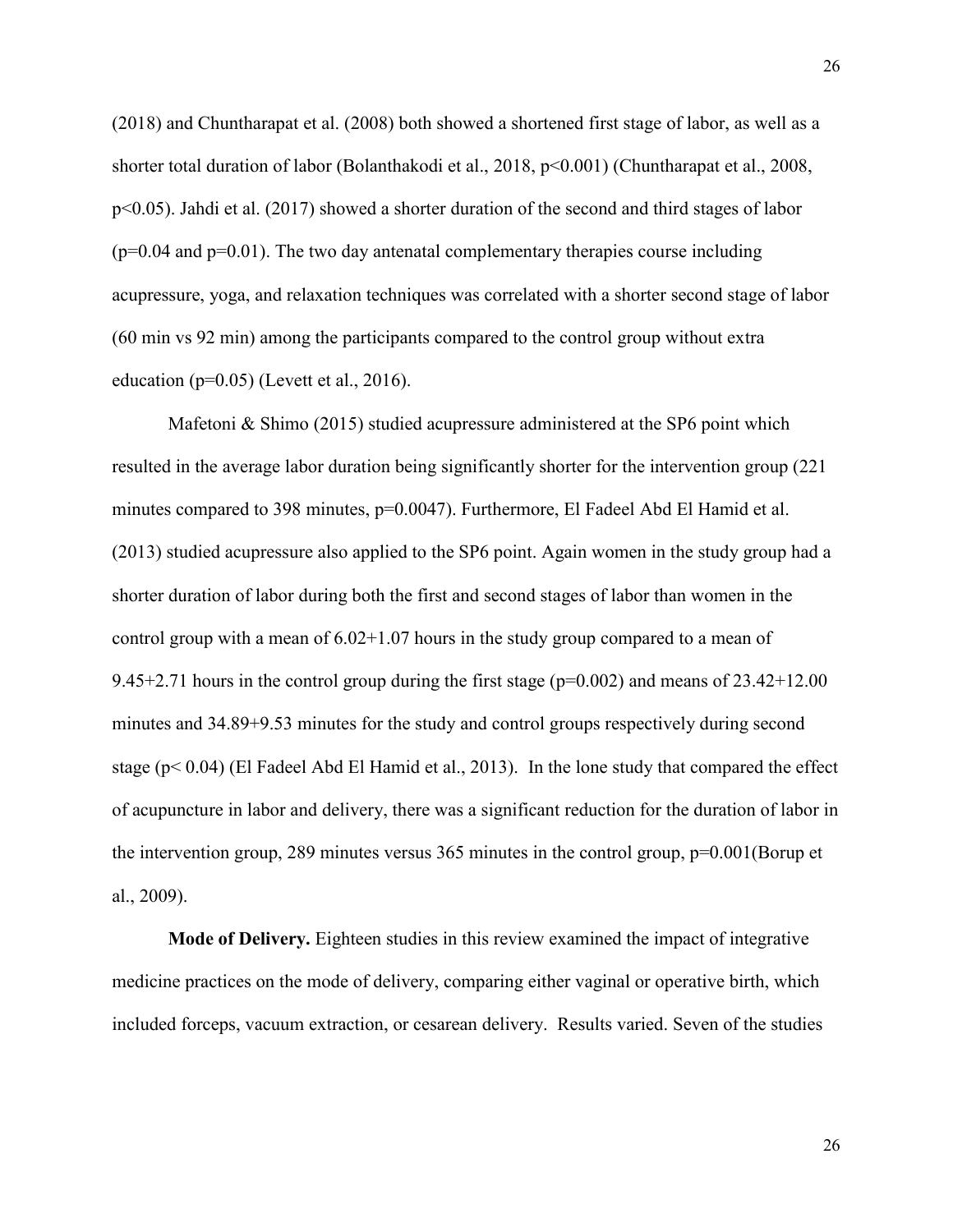indicated no statistical significance in normal vaginal versus operative births, but eleven studies did find a decrease in the number of operative births.

Two independent studies were done by Bolanthakodi et al. (n=200), and Jahdi et al. (n=60) reporting a significantly greater number of normal vaginal deliveries as a result of prenatal yoga participation. Within the Bolanthakodi et al. study (2018), 82.6% in the intervention group versus  $68\%$  in the control group had normal vaginal deliveries ( $p<0.037$ ). Within the Jahdi et al. study (2017), 86.7% in the intervention group had normal vaginal deliveries compared with 50% in the control group ( $p=0.002$ ). A systemic review done by Beddoe & Lee (2008) assessed the outcomes of 12 trials which involved several different mindbody interventions used during pregnancy and in labor. Five of the trials including a total of 335 women looked at the use of yoga in pregnancy. The intervention groups had a 23% cesarean rate versus 33% for the control group. This difference is clinically relevant regardless of the fact of not attaining statistical significance (Beddoe & Lee, 2008).

In a study that taught breathing exercises to women during pregnancy, there was a 3.28% operative birth rate for the intervention group and 11.48% rate of operative births including cesarean sections and assisted vaginal deliveries in the control group (Jain et al., 2017). Bastani, Hidarnia, Montgomery, Aguilar-Vafaei, & Kazemnejad created a similar trial involving 220 women who, along with routine prenatal care, also received 7-weeks of applied relaxation training sessions (2006). When compared with the control group, there was a significant difference ( $p=0.002$ ) in the mode of delivery; the rate of normal vaginal delivery was 78.8% in the experimental group and 52.9% in the control group (Bastani et al., 2006). Additionally, Levett et al. (2016) created a study looking at the benefits of a two-day antenatal course teaching complementary therapies including acupressure, yoga, and relaxation techniques on the impact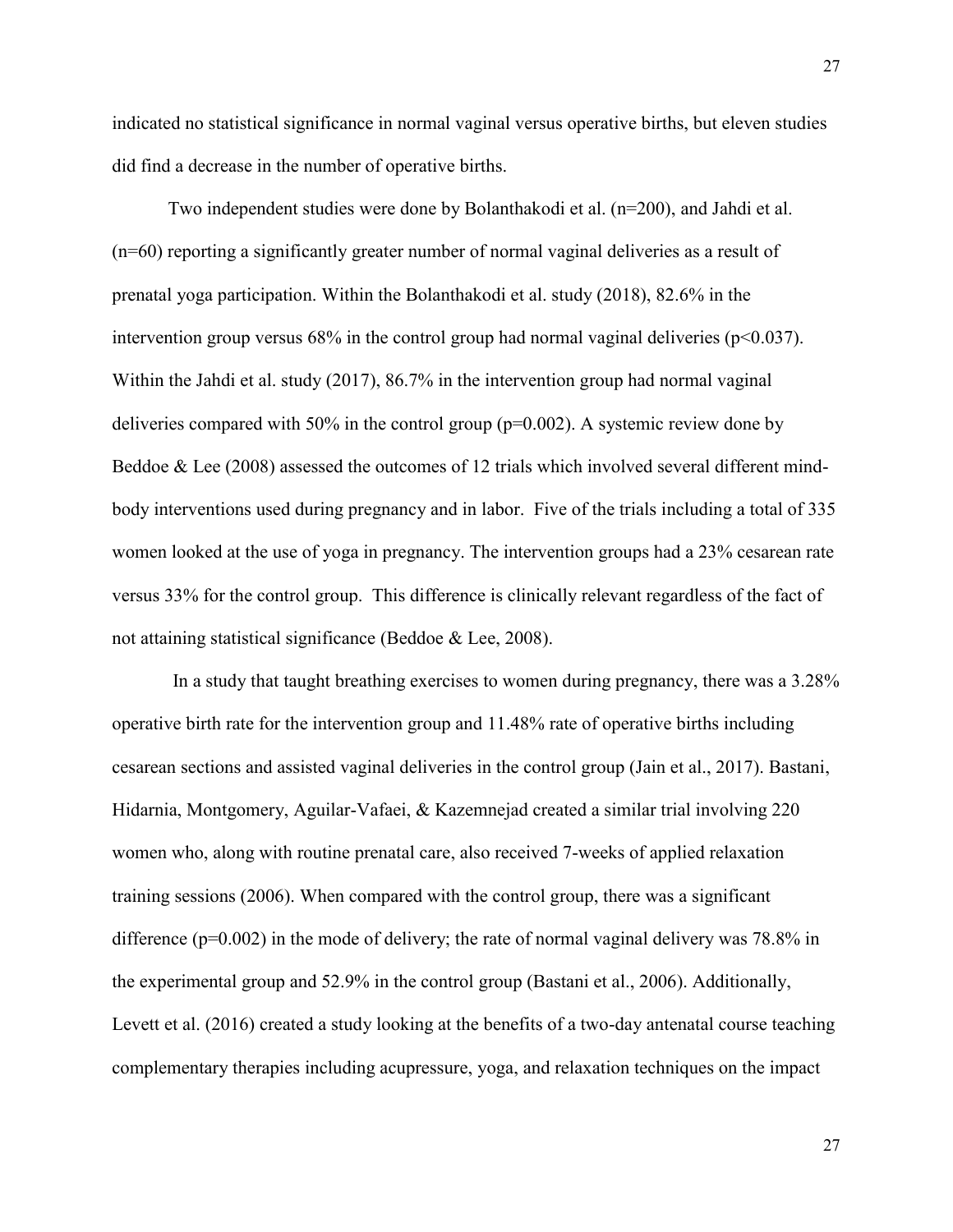of birth outcomes. This study found a statistically significant difference in cesarean rates between the intervention group 18.2% and the control group 32.5% (p=0.017).

In a meta-analysis of 13 randomized control trials where acupressure was utilized during labor, the mode of delivery was observed. The results showed that acupressure increased the rate of a vaginal delivery when compared with placebo or no intervention  $(p=0.002)$  (Makvandi et al., 2016). Within a study by Mafetoni & Shimo (2015) the rate of cesarean section in the intervention group receiving acupressure was 26.9% while the control group was 42.3%. Even though this was not statistically significant, like the study by Beddoe  $\&$  Lee (2008) it is clinically relevant. Akbarzadeh et al. (2015) compared the use of mono and bi-stage acupressure at the GB21 point verse standard cares and its effect on delivery for women. The results showed that cesarean sections were performed on 1.0% of women from the intervention groups and 10.0% of the women from the control groups ( $p=0.022$ ). Earlier Akbarzadeh et al. (2014) had compared maternal supportive care, acupressure, and traditional care. Natural vaginal deliveries occurred 94% of the time in the maternal care group, 92% of the time in the acupressure group, and 60% of the time in the control group. Finally a study within the United States was done looking at 45 women who received acupuncture during labor and comparing them to 127 historical control matches. This study found that the women who received acupuncture underwent significantly fewer cesarean sections (7% versus 20%, p=0.004) (Citkovitz et al., 2009).

#### **Summary**

Nineteen scholarly articles were chosen for appraisal to determine the use of integrative medicine practices effects on the use of obstetric intervention in labor and delivery. The most prominent type of results was conducted through the use of randomized control trials creating a high level of research, yet the majority of these studies were good or low quality based on the

28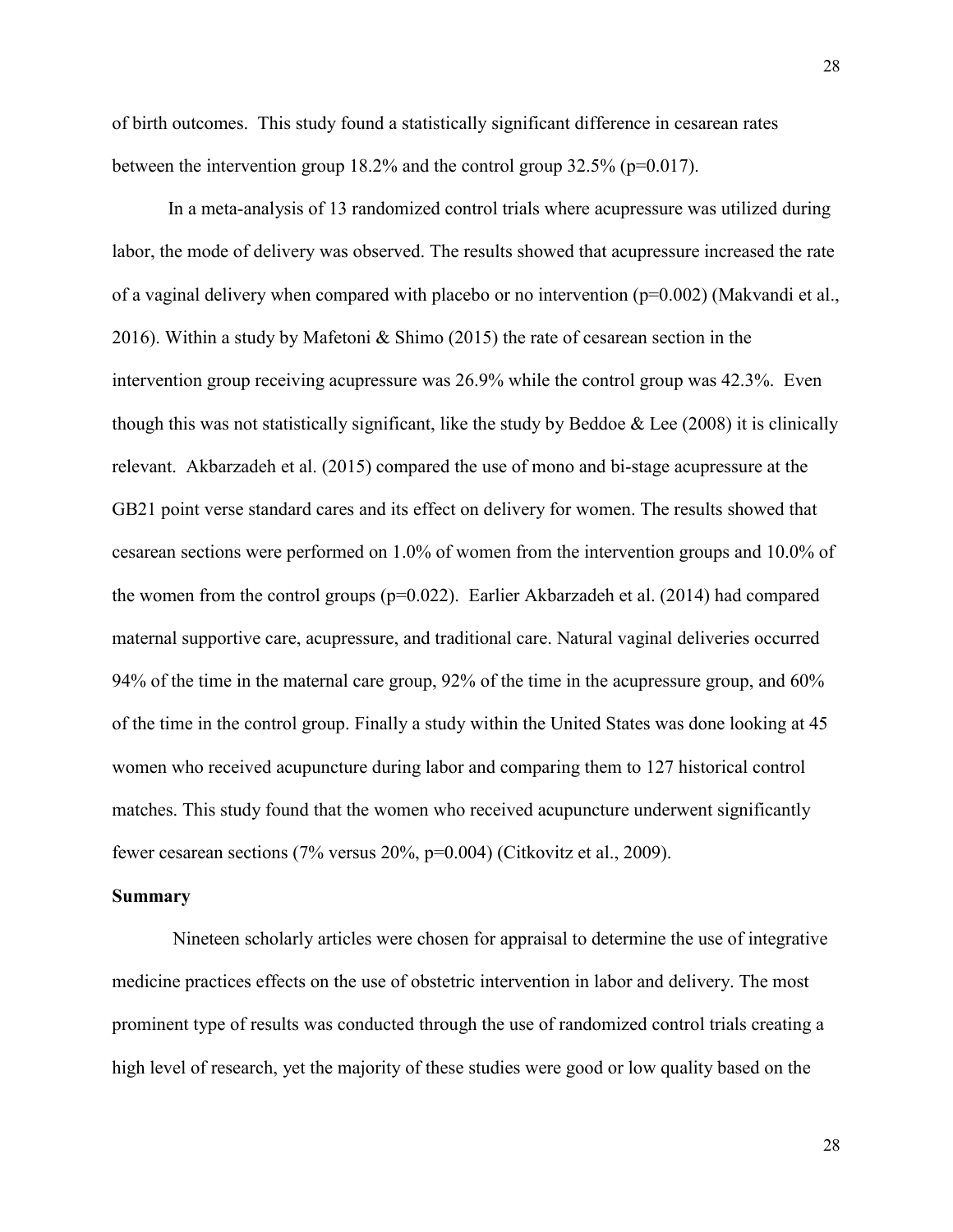Johns Hopkins Research Evidence Appraisal Tool and were not rated high. Small sample sizes didn't allow for all of the research to reach statistical significance yet it can all be applied as clinically relevant.

When the body of research was scrutinized, the most profound impact these specific integrative medicine practices had on labor and delivery was seen in decreased level of pain and epidural usage, shorter labors, and increased spontaneous vaginal deliveries. Moreover, although less supported by the current research, these specific integrative medicine practices were also seen to reduce the use of pitocin, increase maternal satisfaction, and present the possibility of significant financial savings for clinical institutes who utilized these practices.

Chapter Four will discuss the current trends in maternity care, including the gaps in the literature regarding integrative practices. Implications for nurse-midwifery practice will be explored as well as recommendations for future research. Finally, a discussion of Dr. Watson's Theory of Human Caring will also be integrated and applied to the benefits seen with the use of specific integrative medicine practices.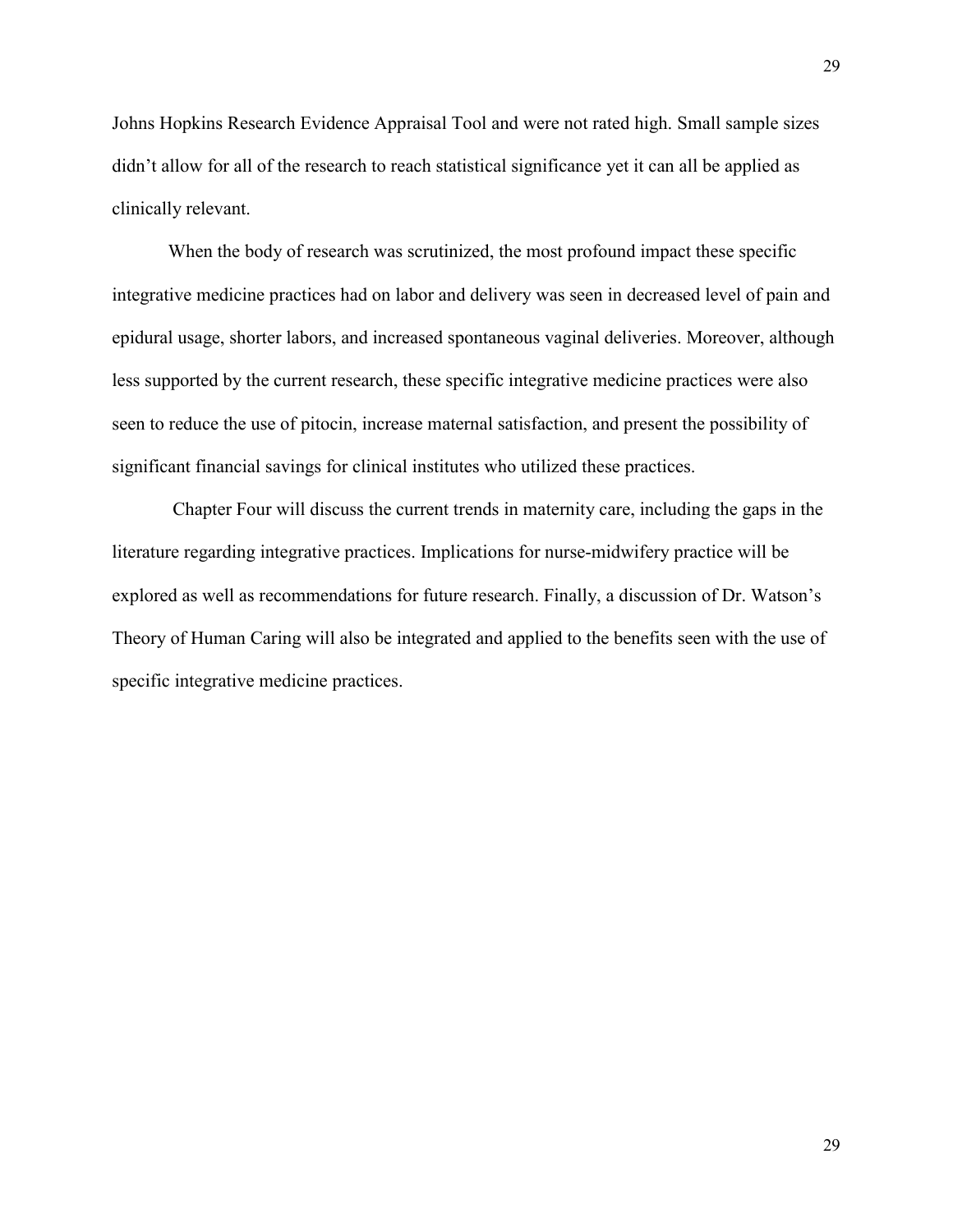#### **Chapter IV: Discussion, Implications, and Conclusions**

The purpose of this literature analysis was to discern if among pregnant women during labor and delivery will there be a difference in the use of the obstetric interventions such as epidural analgesia, pitocin use, and operative births comparing women who use specific integrative medicine and those who do not use these practices. Nineteen scholarly writings were selected for critique using the John Hopkins Research Evidence Appraisal Tool. The examination findings revealed current trends in research about integrative medicine practices as well as gaps in the literature. This final chapter will help to identify research findings that are important to integrate into midwifery practice as well as recommended areas of focus for future studies. Watson's Theory of Human Caring will also be integrated and applied to the benefits seen with the use of specific integrative medicine practices.

### **Literature Synthesis**

The fundamental question for this critical literature review was to discern if the use of specific integrative medicine practices including the mind-body practices of yoga and breathing techniques as well as the energy practices of acupuncture and acupressure, affects the use of obstetric intervention in labor and delivery. Many outcome variables were taken into consideration, and the findings did reveal a decrease in obstetric intervention in labor and delivery with the use of integrative medicine practices, but in some cases without statistically significant differences. Primary outcomes showed a profoundly decreased level of pain and epidural usage, shorter labors, and increased spontaneous vaginal deliveries when these integrative medicine practices were utilized. Moreover, there was reduced use of pitocin for inductions as a result of yoga practices and reduced use of pitocin for augmentations as a result of acupressure practices. Additionally although less supported by research, these specific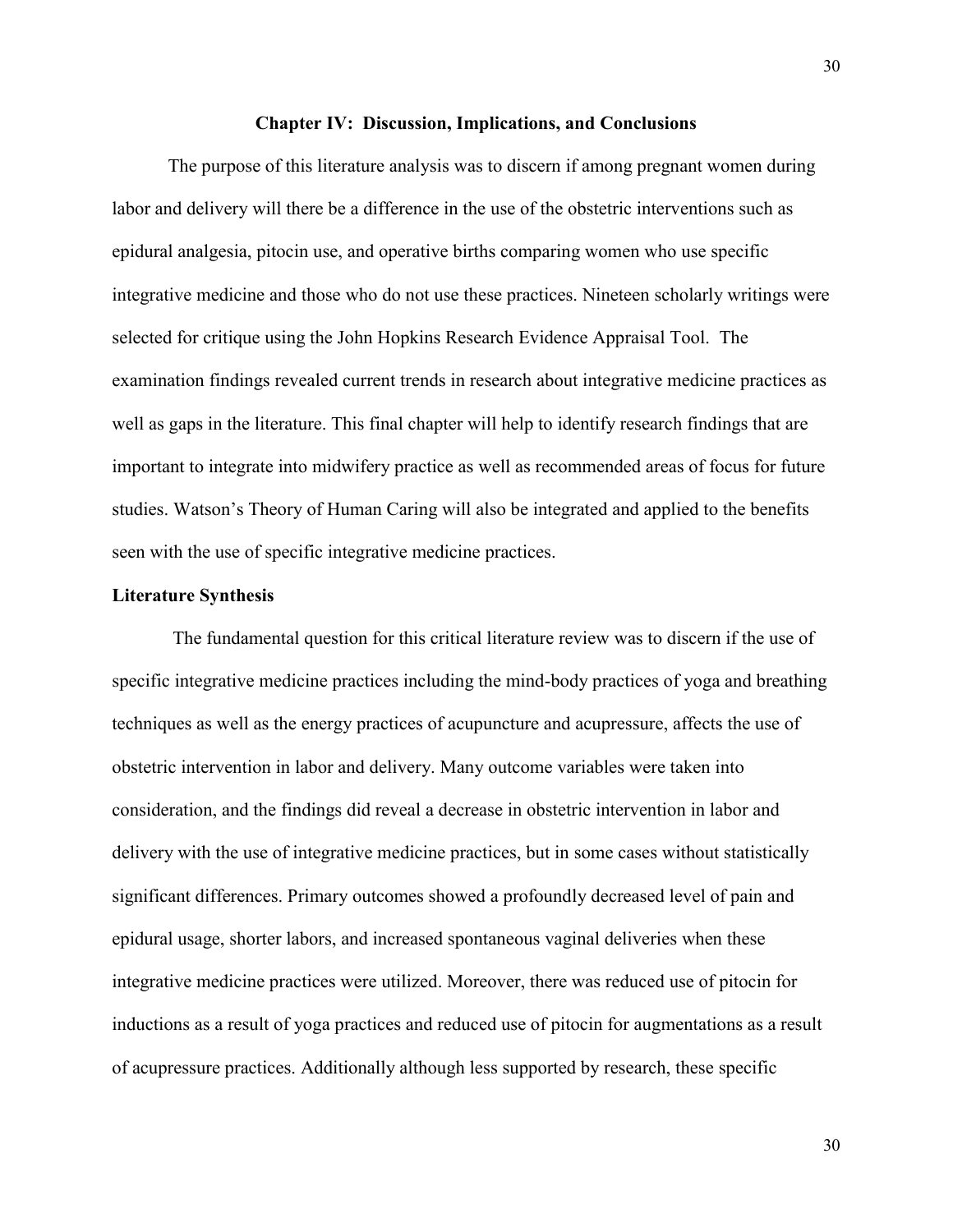integrative practices also showed an increase in maternal satisfaction and presented the possibility of significant financial savings for clinical facilities when utilized.

### **Trends and Gaps**

Leading organizations in American maternity care, have called for the identification and implementation of evidence-based maternity care practices to reduce cesarean rates and other obstetric interventions (Simkin, 2017). This has motivated an increase for research on this topic. A systematic review was done by ACOG comparing the benefits of different approaches to childbirth education looking for practices to implement towards meeting this goal. Little insight was gained due to the vast diversity in the trials and the educational curriculum itself (Simkin, 2017). However, through this research useful knowledge was gained through findings of published trials involving integrative medicine practices and their effects on birth outcomes.

Integrative medicine practices have been a subject of study since the 1950s (Simkin, 2017). The initial research was not focused on pregnancy, but within the last several decades the focus has shifted due to increased interest from women and providers. Initially, the comparisons were looking specifically at the impact of integrative medicine practices on patient's reported pain levels and intrapartum analgesia use. These subjects continue to be ongoing areas of significant research yet there has been an expanding lens. The scope of pain studies has expanded to include not only the use of pharmacological interventions and levels of reported pain but also maternal satisfaction in labor. Additionally, research has expanded to look at integrative medicine practice effects on mode of delivery, use of pitocin, length of labor, rate of exclusive breastfeeding, partner satisfaction and cost-saving strategies for labor. This expansion of research is the result of earlier research, which indicated that integrative medicine practices had the potential to bring about more significant benefits (ACNM, 2011).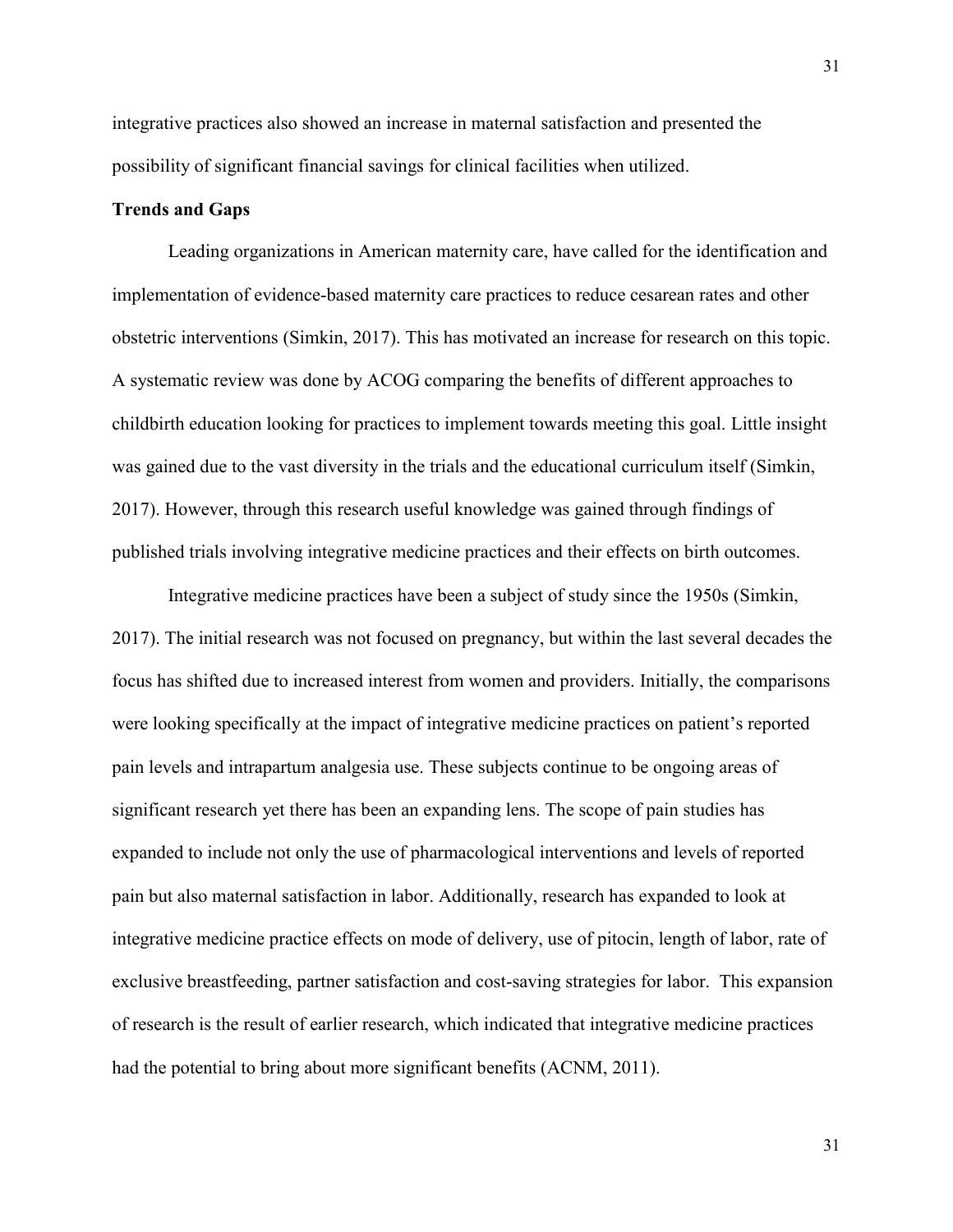Despite the valuable knowledge that has been gained regarding integrative medicine practices during pregnancy and birth, many areas still require further investigation. Gaps remain in considering how the use of integrative medicine practices impacts women in a variety of birth settings. Current research focuses on assessments within hospital settings; therefore there is no ability for comparison when these practices are employed outside of the hospital. Also, there is a limited understanding of women's perspective on the use of these integrative medicine practices as well as how provider type and health care team attitudes impact how they are employed. Finally, more studies are needed in each area with a more extensive trial size to provide additional data and support for these interventions.

### **Recommendations for Future Research**

Current research surrounding integrative medicine practices has a solid base for demonstrating the positive effects it can have for women within pregnancy as well as during labor and birth. Further research can provide strength for this platform. Recommendations for future research should focus on expanding the depth of knowledge on all different categories of integrative medicine practices and especially creating studies with larger sample sizes. Also research should assess the use of these integrative medicine practices inside and outside of a hospital setting, the potential improvements for vulnerable populations, and the extent of fiscal implications.

Additionally, there needs to be an expanded examination into the understanding of how provider type and health care team attitudes impact integrative medicine practices use and how this plays into the mother's birthing experience. It is only with a deeper understanding of these details, examined within the context of the emerging birthing trends, that a full comprehension of the potential positive impact of integrative medicine practices can be obtained. Extensive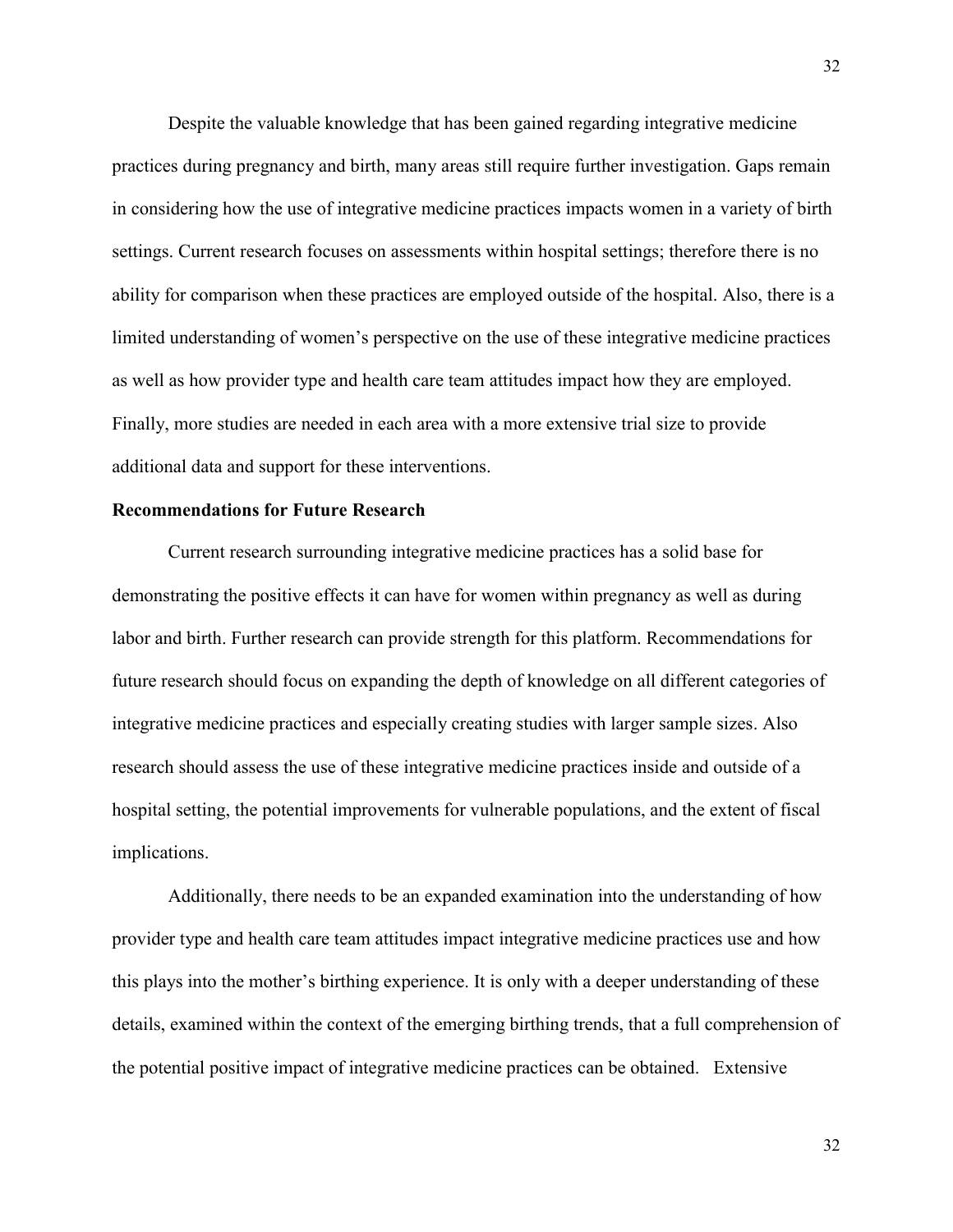exploration has not yet occurred concerning the effect of integrative medicine practices on institutional and personal family financial implications. The political landscape and its consequences on health care reimbursement and research cannot be ignored. Ever-rising health care costs, combined with poor maternal and neonatal outcomes, necessitate change. The most impactful research would be to understand the root cause delaying the implementation of integrative medicine practices as a standard practice when they have been identified as effective tools to improve labor and delivery outcomes (Simkin, 2017).

#### **Implications for Nurse-Midwifery Practice**

This critical appraisal of the literature surrounding integrative medicine practices provides a comprehensive and succinct evaluation of the available scientific evidence. The midwifery community cannot disregard the positive effects integrative medicine practices have on birth, with no known negative impact. The Core Competencies for Basic Midwifery Practice outline the Hallmarks of Midwifery, which includes the standard for midwives to evaluate and incorporate scientific evidence into clinical practice (ACNM, 2012). Therefore, it is imperative that providers have a comprehensive understanding of the benefits of integrative medicine practices, allowing them to provide guidance and counseling to their patients so they can make educated, informed choices (ACNM, 2012).

Midwives are also responsible for supporting the advancement of national goals and objectives for health promotion. With the use of integrative medicine practices endorsed by the ACNM, ACOG, and SMFM, it is the professional responsibility of midwives to support legislation and policy initiatives that promote the use of these practices. The movement towards institutional practice standards that fund professional training for antenatal education and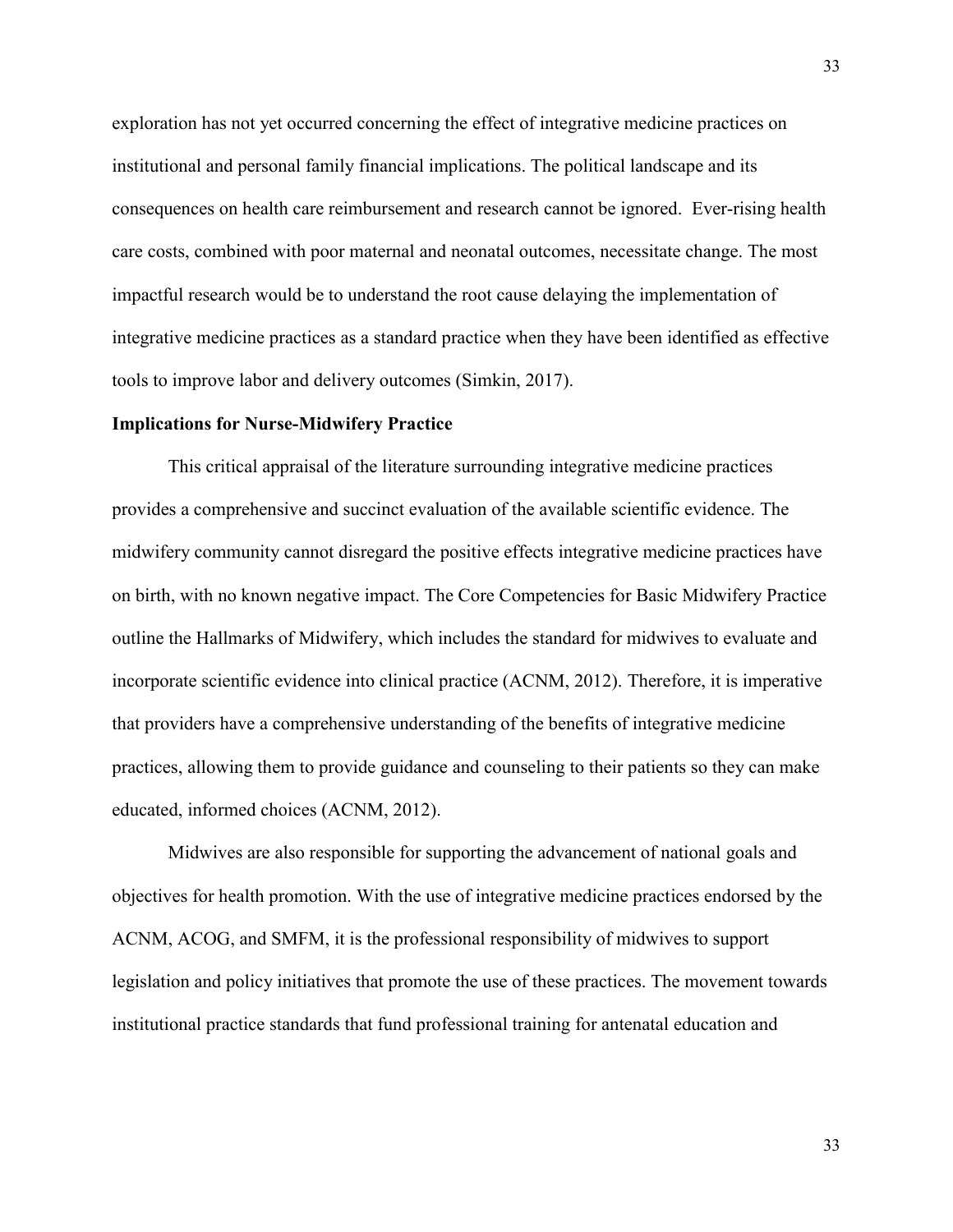integrative medicine practices can help bridge the divide for women who could be utilizing these practices in pregnancy as well as labor and delivery.

#### **Application and Integration of Theoretical Framework**

Dr. Watson's Theory of Human Caring clearly defines and explains the value of holistic caring. This theory guides our understanding of how looking at a person's whole self including mind, body, and spirit can allow for a vision of care that cannot be accomplished by the most cutting-edge scientific, technological advances. The Theory of Human Caring integrates both art and science into its framework with the foundation of understanding that caring is outside of curing. In this human caring process, integrative medicine practices can open up an avenue for providers to connect with the mother, her environment, and the universe (Ozan, Okumus,  $\&$ Lash, 2015). When providers utilize integrative medicine practices in pregnancy or labor and delivery, they allow for greater choice, power and meaning to be placed into the hands of the pregnant woman.

The significant and authentic human experience that a mother can have when utilizing integrative medicine practices cannot be completely articulated or measured in studies like those reviewed in this paper. There is a greater benefit than simply helping to decrease obstetric intervention. Positive birthing outcomes can come in so many forms when we utilize integrative medicine practices to truly care for women. As well as working to encourage a practice that holds the essence of wholeness including love, trust, respect and a sense of security, Watson's theory provides a wonderful blanket for us to use when providing any kind of midwifery care in the future.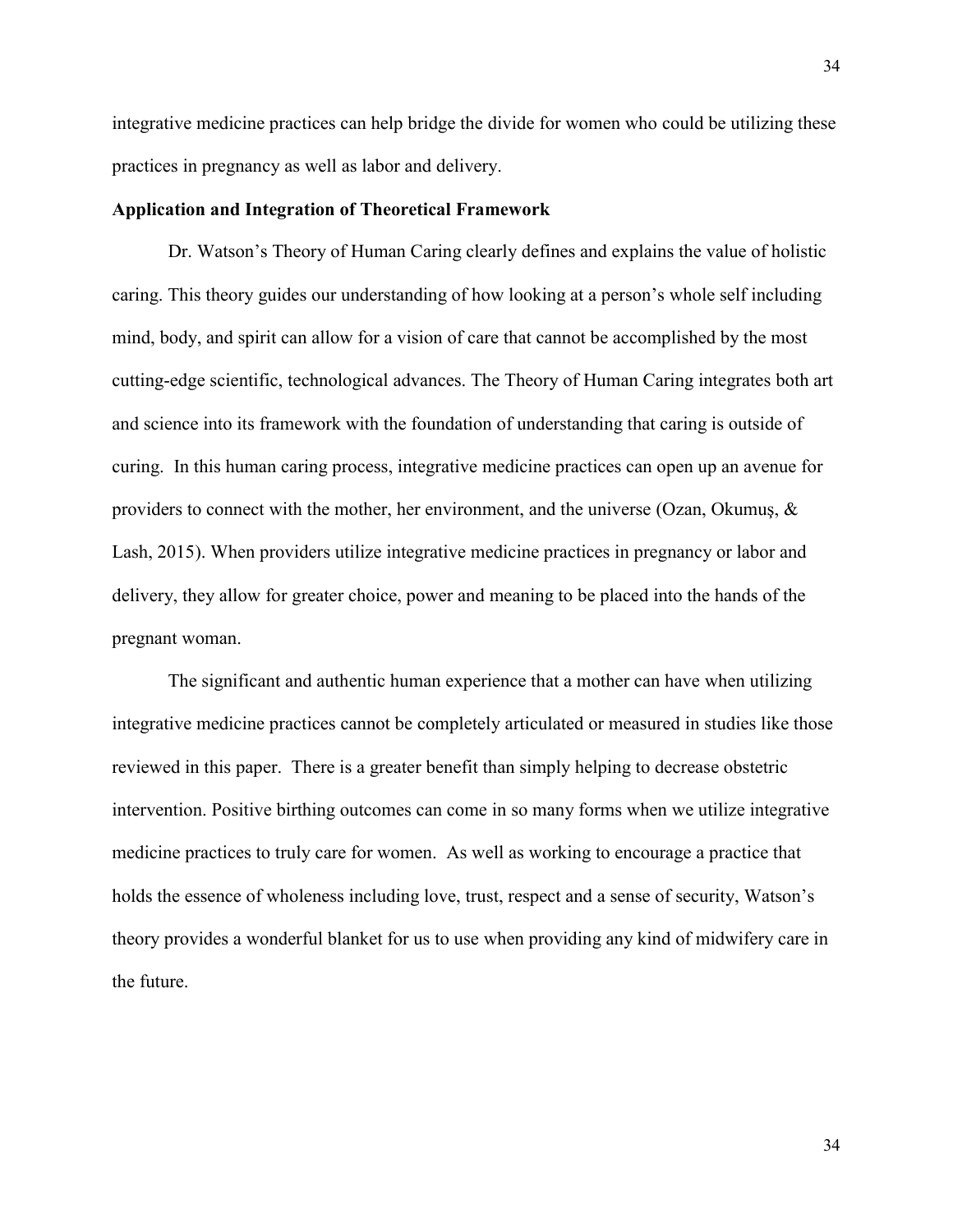Akbarzadeh, M., Masoudi, Z., Hadianfard, M. J., Kasraeian, M., & Zare, N. (2014). Comparison of the effects of maternal supportive care and acupressure (BL32 acupoint) on pregnant women's pain intensity and delivery outcome. *Journal of Pregnancy*. https://doi.org/10.1155/2014/129208

- Akbarzadeh, M., Moradi, Z., Jowkar, A., Zare, N., & Hadianfard, M. J. (2015). Comparing the effects of acupressure at the jian jing-gall bladder meridian (GB-21) point on the severity of labor pain, duration and cesarean rate in mono-and bi-stage interventions. *Women's Health Bulletin*, *2*(1). https://doi.org/10.17795/whb-24981
- American College of Nurse Midwives. (2012). *Core competencies for basic midwifery practice*. Retrieved from

http://www.midwife.org/ACNM/files/ACNMLibraryData/UPLOADFILENAME/000000 000050/Core%20Comptencies%20Dec%202012.pdf

- American College of Nurse Midwives. (2013). Supporting healthy and normal physiologic childbirth: A consensus statement by ACNM, MANA, and NACPM. *The Journal of Perinatal Education*, *22*(1), 14–18. https://doi.org/10.1891/1058-1243.22.1.14
- American College of Obstetricians and Gynecologists. (2017, September). Labor induction. Retrieved from https://www.acog.org/Patients/FAQs/Labor-

Induction?IsMobileSet=false#what

American College of Obstetricians and Gynecologists. (2017, May). Medications for pain relief during labor and delivery. Retrieved from https://www.acog.org/Patients/FAQs/Medications-for-Pain-Relief-During-Labor-and-Delivery?IsMobileSet=false#risks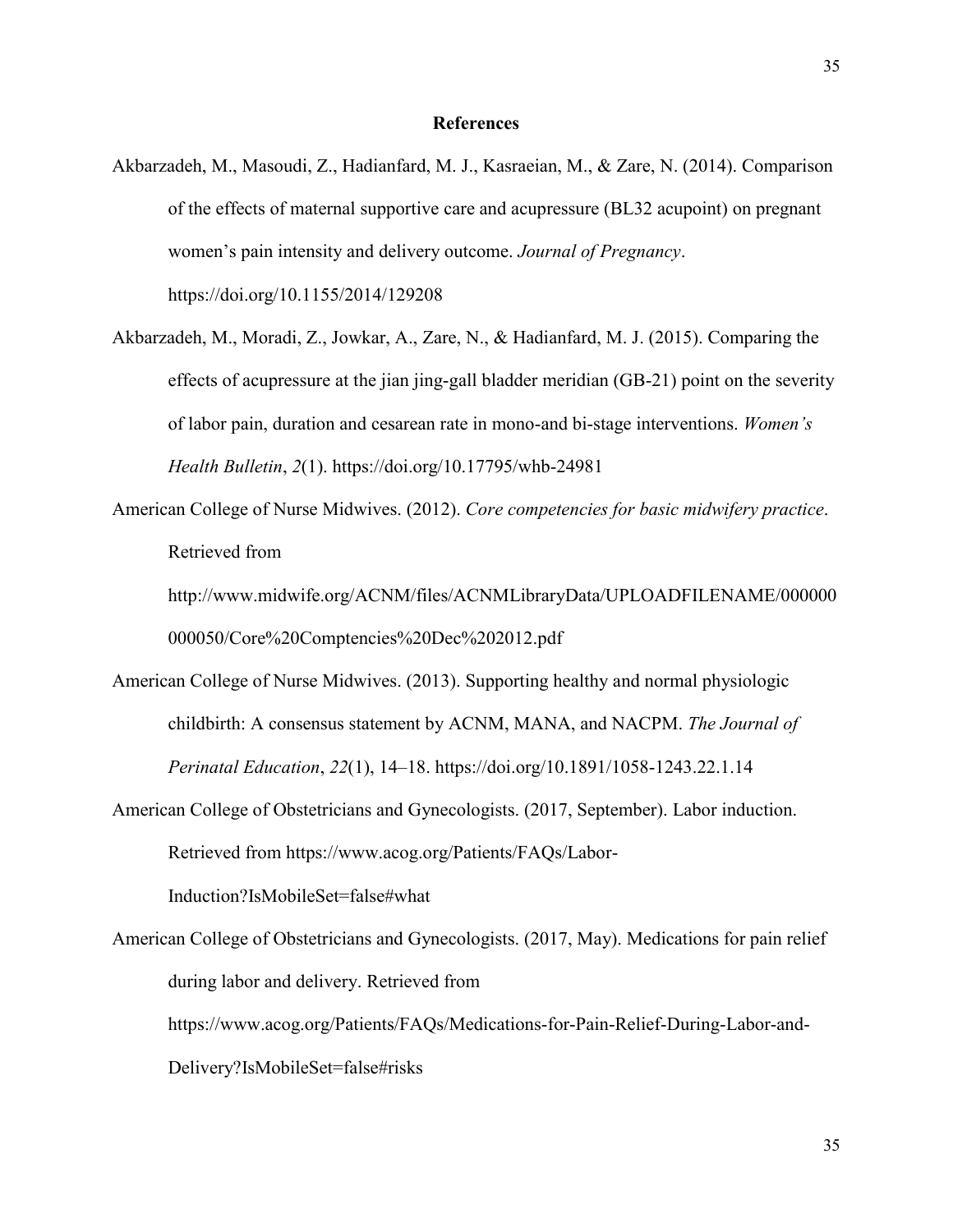- Bagharpoosh, M., & Goodarzi, G. S. M. (2006). Effect of progressive muscle relaxation technique on pain relief during labor. *Acta Medica Iranica*, 187–190.
- Bastani, F., Hidarnia, A., Montgomery, K. S., Aguilar-Vafaei, M. E., & Kazemnejad, A. (2006). Does relaxation education in anxious primigravid Iranian women influence adverse pregnancy outcomes?: a randomized controlled trial. *The Journal of Perinatal & Neonatal Nursing*, *20*(2), 138–146.
- Beddoe, A. E., & Lee, K. A. (2008). Mind-body interventions during pregnancy. *Journal of Obstetric, Gynecologic, and Neonatal Nursing: JOGNN*, *37*(2), 165–175. https://doi.org/10.1111/j.1552-6909.2008.00218.x
- Bolanthakodi, C., Raghunandan, C., Saili, A., Mondal, S., & Saxena, P. (2018). Prenatal yoga: Effects on alleviation of labor pain and birth outcomes. *The Journal of Alternative and Complementary Medicine*, *24*(12), 1181–1188. https://doi.org/10.1089/acm.2018.0079
- Borup, L., Wurlitzer, W., Hedegaard, M., Kesmodel, U. S., & Hvidman, L. (2009). Acupuncture as pain relief during delivery: a randomized controlled trial. *Birth (Berkeley, Calif.)*, *36*(1), 5–12. https://doi.org/10.1111/j.1523-536X.2008.00290.x
- Chauhan, S. P., & Ananth, C. V. (2012). Induction of labor in the United States: A critical appraisal of appropriateness and reducibility. *Seminars in Perinatology*, *36*(5), 336–343. https://doi.org/10.1053/j.semperi.2012.04.016
- Chung, U.-L., Hung, L.-C., Kuo, S.-C., & Huang, C.-L. (2003). Effects of LI4 and BL 67 acupressure on labor pain and uterine contractions in the first stage of labor. *The Journal of Nursing Research: JNR*, *11*(4), 251–260.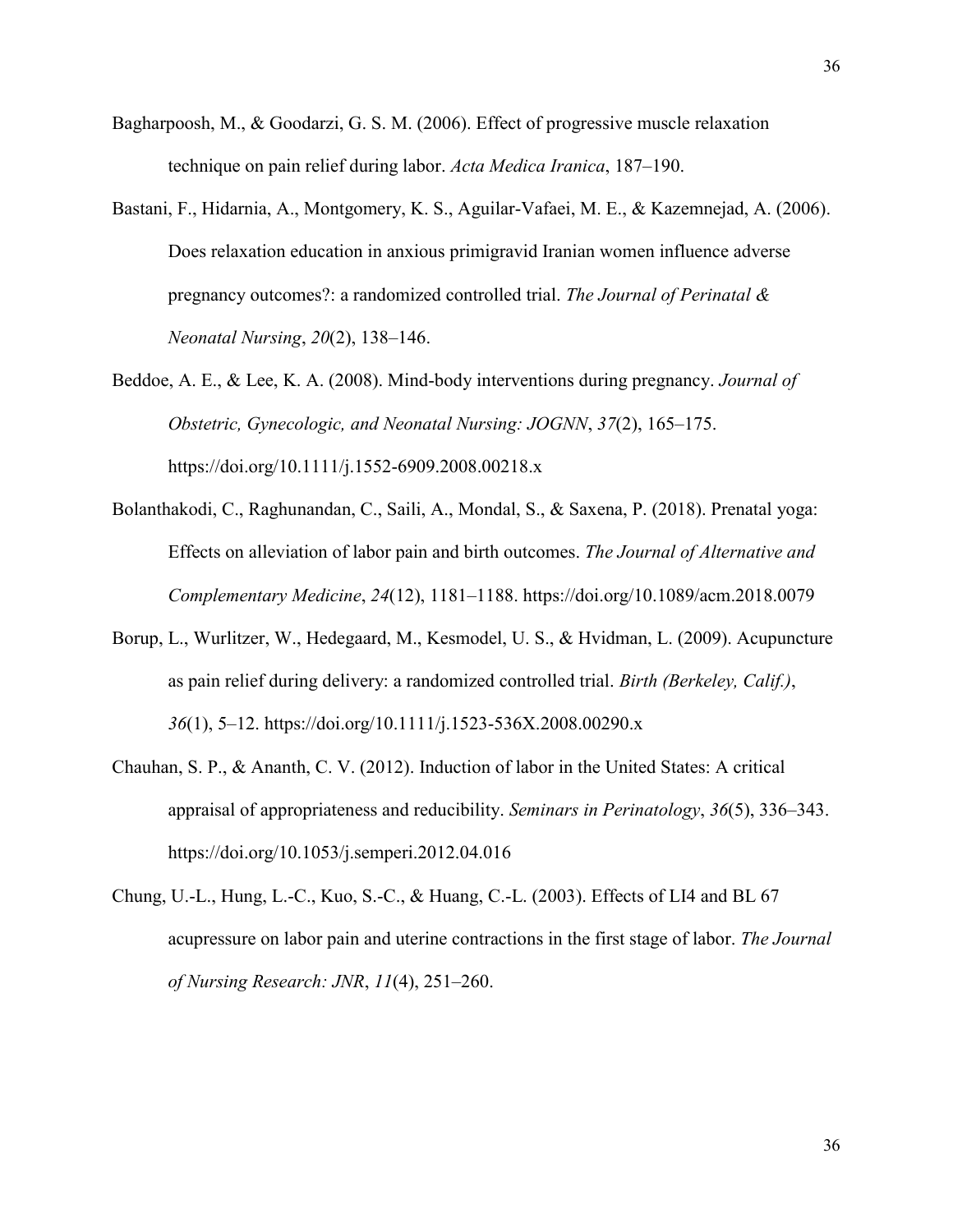- Chuntharapat, S., Petpichetchian, W., & Hatthakit, U. (2008). Yoga during pregnancy: effects on maternal comfort, labor pain, and birth outcomes. *Complementary Therapies in Clinical Practice*, *14*(2), 105–115. https://doi.org/10.1016/j.ctcp.2007.12.007
- Citkovitz, C., Klimenko, E., Bolyai, M., Applewhite, L., Julliard, K., & Weiner, Z. (2009). Effects of acupuncture during labor and delivery in a U.S. hospital setting: A case– control pilot study. *The Journal of Alternative and Complementary Medicine*, *15*(5), 501– 505. https://doi.org/10.1089/acm.2008.0422
- Dearholt, S. L., & Dang, D. (Eds.). (2012). *Johns Hopkins nursing evidence-based practice: Model and guidelines* (2nd ed.). Indianapolis, IN: Sigma Theta Tau International
- Duncan, L. G., Cohn, M. A., Chao, M. T., Cook, J. G., Riccobono, J., & Bardacke, N. (2017). Benefits of preparing for childbirth with mindfulness training: a randomized controlled trial with active comparison. *BMC Pregnancy and Childbirth*, *17*(1). https://doi.org/10.1186/s12884-017-1319-3
- Eisenberg, D., Davis, R., & Ettner, S. (1999). Trends in alternative medicine use in the United States, 1990–1997: Results of a follow-up national survey. Complementary Therapies in Medicine, 7(3), 191-192. doi:10.1016/s0965-2299(99)80132-0
- El Fadeel Abd El Hamid, N. A., Obaya, H. E., & Gaafar, H. M. (2013). Effect of acupressure on labor pain and duration of delivery among laboring women attending Cairo University hospital. *Indian Journal of Physiotherapy and Occupational Therapy - An International Journal*, *7*(2), 76. https://doi.org/10.5958/j.0973-5674.7.2.016
- Gu, V., Feeley, N., Gold, I., Hayton, B., Robins, S., Mackinnon, A., … Zelkowitz, P. (2016). Intrapartum synthetic oxytocin and its effects on maternal well-being at 2 months postpartum. *Birth*, *43*(1), 28–35. https://doi.org/10.1111/birt.12198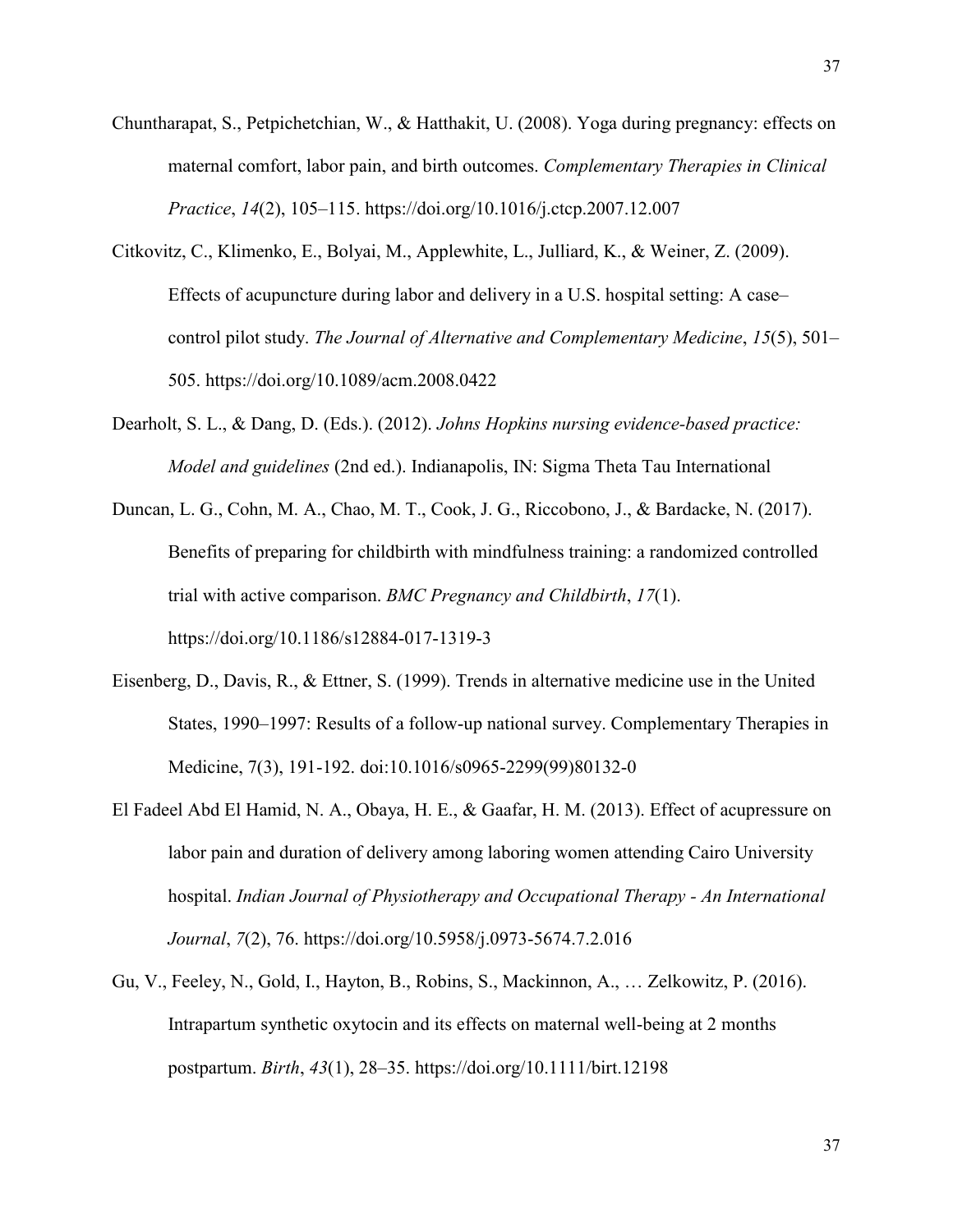- Jahdi, F., Sheikhan, F., Haghani, H., Sharifi, B., Ghaseminejad, A., Khodarahmian, M., & Rouhana, N. (2017). Yoga during pregnancy: The effects on labor pain and delivery outcomes (A randomized controlled trial). *Complementary Therapies in Clinical Practice*, *27*, 1–4. https://doi.org/10.1016/j.ctcp.2016.12.002
- Jain, P., Srivastava, H., Goel, N., Khaliq, F., Dewan, P., Sharma, R., & Bhartiya, V. (2017). Effect of antenatal exercises on pulmonary functions and labour outcome in uncomplicated primigravida women: a randomized controlled study. *International Journal of Reproduction, Contraception, Obstetrics and Gynecology*, *4*(5), 1478–1484. https://doi.org/10.18203/2320-1770.ijrcog20150732
- King, T. & Brucker, M. (Eds.) (2011). Pharmacology for women's health. Sudbury, MA: Jones and Bartlett Publishers.
- Levett, K. M., Smith, C. A., Bensoussan, A., & Dahlen, H. G. (2016). Complementary therapies for labour and birth study: a randomised controlled trial of antenatal integrative medicine for pain management in labour. *BMJ Open*, *6*(7). https://doi.org/10.1136/bmjopen-2015- 010691
- Mafetoni, R. R., & Shimo, A. K. K. (2015). Effects of acupressure on progress of labor and cesarean section rate: randomized clinical trial. *Revista De Saude Publica*, *49*, 9.
- Makvandi, S., Mirzaiinajmabadi, K., Sadeghi, R., Mahdavian, M., & Karimi, L. (2016). Metaanalysis of the effect of acupressure on duration of labor and mode of delivery. *International Journal of Gynaecology and Obstetrics: The Official Organ of the International Federation of Gynaecology and Obstetrics*, *135*(1), 5–10. https://doi.org/10.1016/j.ijgo.2016.04.017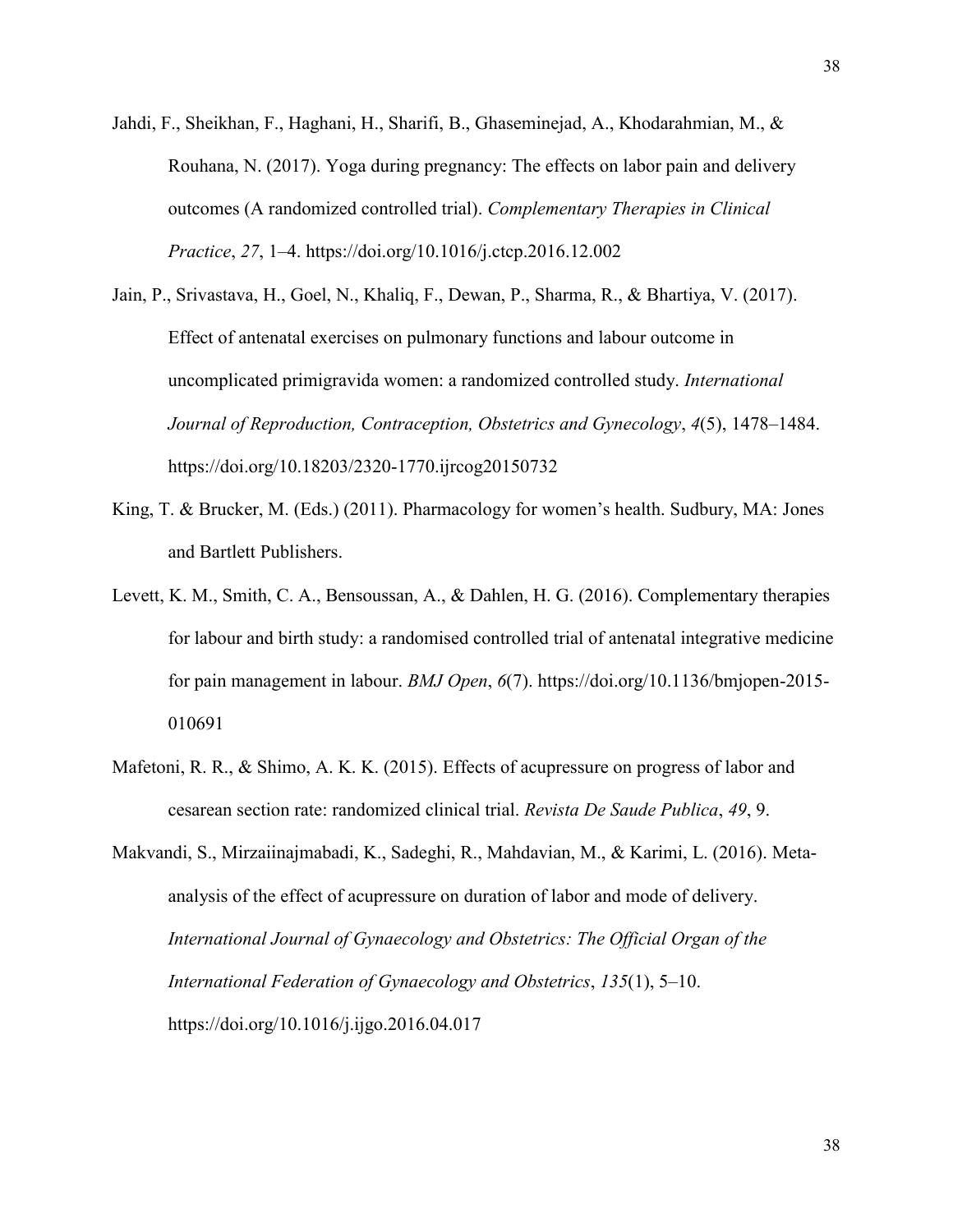- Martin, J., Hamilton, B., Osterman, M., Driscoll, A., & Drake, P. (2018). National vital statistics reports. *Center for Disease Control and Prevention*, *67*(1), 1–55.
- National Center for Complementary and Integrative Health. (2011). About NCCIH. Retrieved from NCCIH website: https://nccih.nih.gov/about
- National Center for Complementary and Integrative Health. (2011, November 11). Complementary, alternative, or integrative health. Retrieved from NCCIH website: https://nccih.nih.gov/health/integrative-health
- Osterman, M., & Martin, J. (2011). National vital statistics reports. *Center for Disease Control and Prevention*, *59*(5), 14.
- Ozan, Y. D., Okumuş, H., & Lash, A. A. (2015). Implementation of Watson's theory of human caring: A case study. *International Journal of Caring Sciences*, *8*(1), 11.
- Simkin, P. (2017). Should ACOG support childbirth education as another means to improve obstetric outcomes? *Birth: Issues in Perinatal Care*, *44*(4), 293–297. https://doi.org/10.1111/birt.12306
- Smith, C. A., Collins, C. T., Crowther, C. A., & Levett, K. M. (2011). Acupuncture or acupressure for pain management in labour. *The Cochrane Database of Systematic Reviews*, (7), CD009232. https://doi.org/10.1002/14651858.CD009232
- Smith, C. A., Levett, K. M., Collins, C. T., & Crowther, C. A. (2011). Relaxation techniques for pain management in labour. *The Cochrane Database of Systematic Reviews*, (12), CD009514. https://doi.org/10.1002/14651858.CD009514
- Watson, J. (2012). *Human caring science: a theory of nursing* (2nd ed.). Sudbury, MA: Jones & Bartlett Learning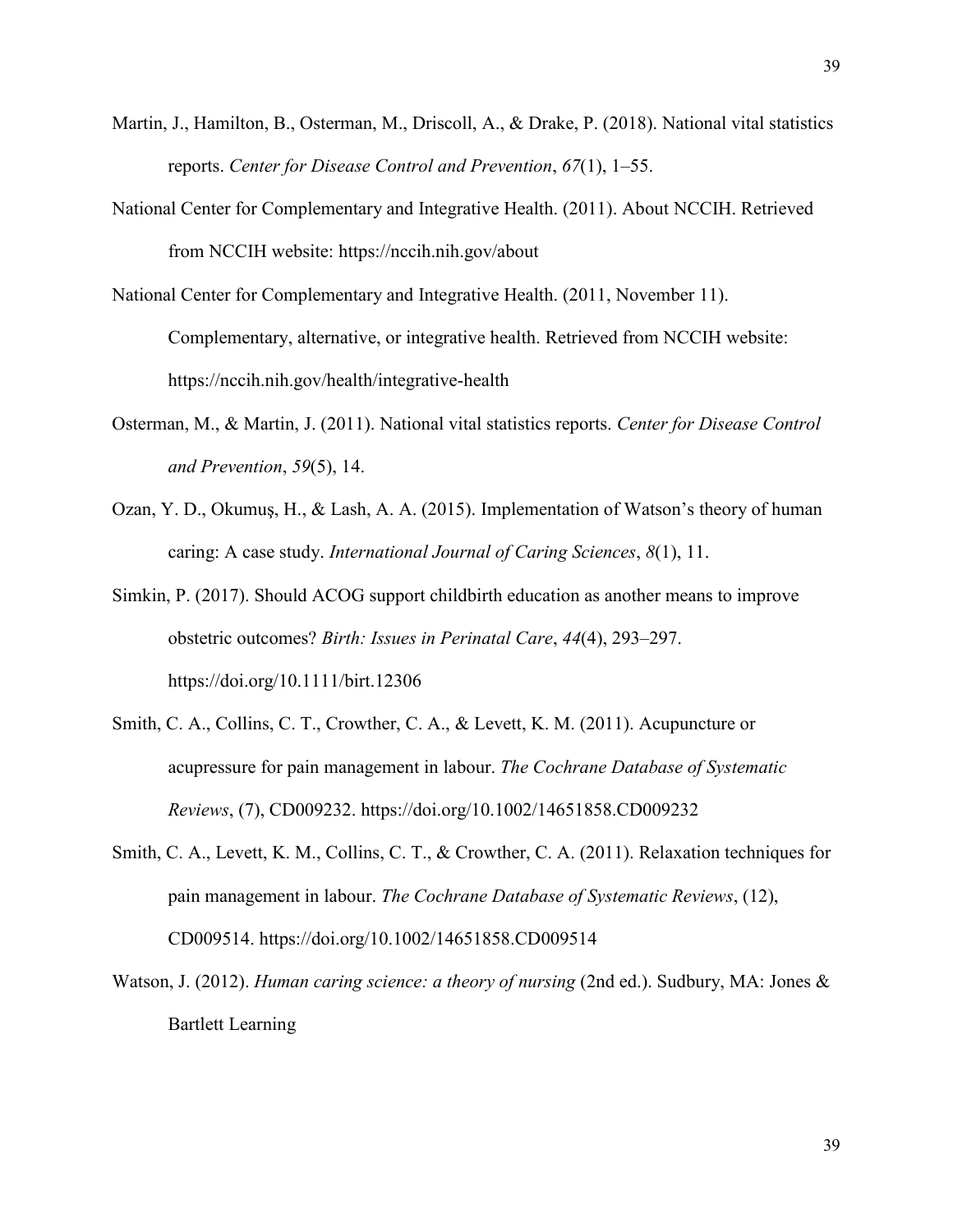Akbarzadeh, M., Masoudi, Z., Hadianfard, M. J., Kasraeian, M., & Zare, N. (2014). Comparison of the effects of maternal supportive care and acupressure (BL32 acupoint) on pregnant women's pain intensity and delivery outcome. *Journal of Pregnancy*. https://doi.org/10.1155/2014/129208

### **Johns Hopkins Evidence Appraisal:**

Strength: Level I

| <b>Purpose/Sample</b>  | Design                    | <b>Results/Conclusion</b>    | <b>Strengths/Limitations</b> |
|------------------------|---------------------------|------------------------------|------------------------------|
|                        | (Method/Instruments)      |                              |                              |
| Purpose: To            | Design was a              | There is significant         | <b>Strengths:</b>            |
| compare the effects    | randomized controlled     | difference among the 3       | This study described the     |
| of supportive care     | trial. The subjects were  | groups regarding the         | specific interventions       |
| (use of a doula) and   | selected through simple   | intensity of pain after the  | that each group of           |
| acupressure at the     | random sampling and       | intervention. After the      | women would receive          |
| BL32 acupoint on the   | were divided into         | intervention the intensity   | and followed these           |
| pain intensity and     | supportive care,          | of pain in the supportive    | descriptions. The            |
| delivery outcome of    | acupressure and control   | care $(3.54 + -1.328)$ and   | Visual Analogue Scale        |
| pregnant moms.         | groups using stratified   | acupressure groups (3.44)    | was used to help obtain      |
|                        | block randomization.      | $+/- 0.907$ ) compared to    | information as to the        |
| Sample/Setting:        |                           | the control group (9.40)     | intensity of pain. This      |
| The trial was          | The study data was        | $+/- 1.010$ ). This          | trial was registered with    |
| conducted in Iran      | collected using           | difference was               | the Iranian Registry of      |
| within the delivery    | interview form            | statistically significant (p | Clinical Trials.             |
| ward of the selected   | (including                | $< 0.001$ ). The rate of     |                              |
| educational center of  | demographic, health       | natural vaginal birth was    | <b>Limitations:</b>          |
| Shiraz University of   | history and pregnancy     | highest in the supportive    | This trial only looked at    |
| Medical Sciences.      | information),             | group (94%) second           | very low risk mothers        |
| The sample included    | observation form          | being the acupressure        | and was only a sample        |
| 150 pregnant women     | (evaluating)              | group $(92%)$ and only       | size of 150 women.           |
| age 18-35 years who    | contractions, fetal heart | $60\%$ in the control group. | Therefore the sample         |
| were of term           | rate, labor progress and  | Making the highest           | size and characteristics     |
| gestation with a non-  | delivery outcome) and     | cesarean rate was in the     | don't allow for the          |
| complicated singleton  | Visual Analogue Scale     | control group at 40%         | results to be applied to a   |
| pregnancy. The fetus   | looking at pain           | $(p<0.001)$ .                | wide population.             |
| also must be in vertex | intensity.                |                              |                              |
| presentation.          |                           | Both maternal supportive     |                              |
|                        |                           | care and acupressure         |                              |
|                        |                           | during labor reduced the     |                              |
|                        |                           | intensity of pain and        |                              |
|                        |                           | improved the delivery        |                              |
|                        |                           | outcomes for moms.           |                              |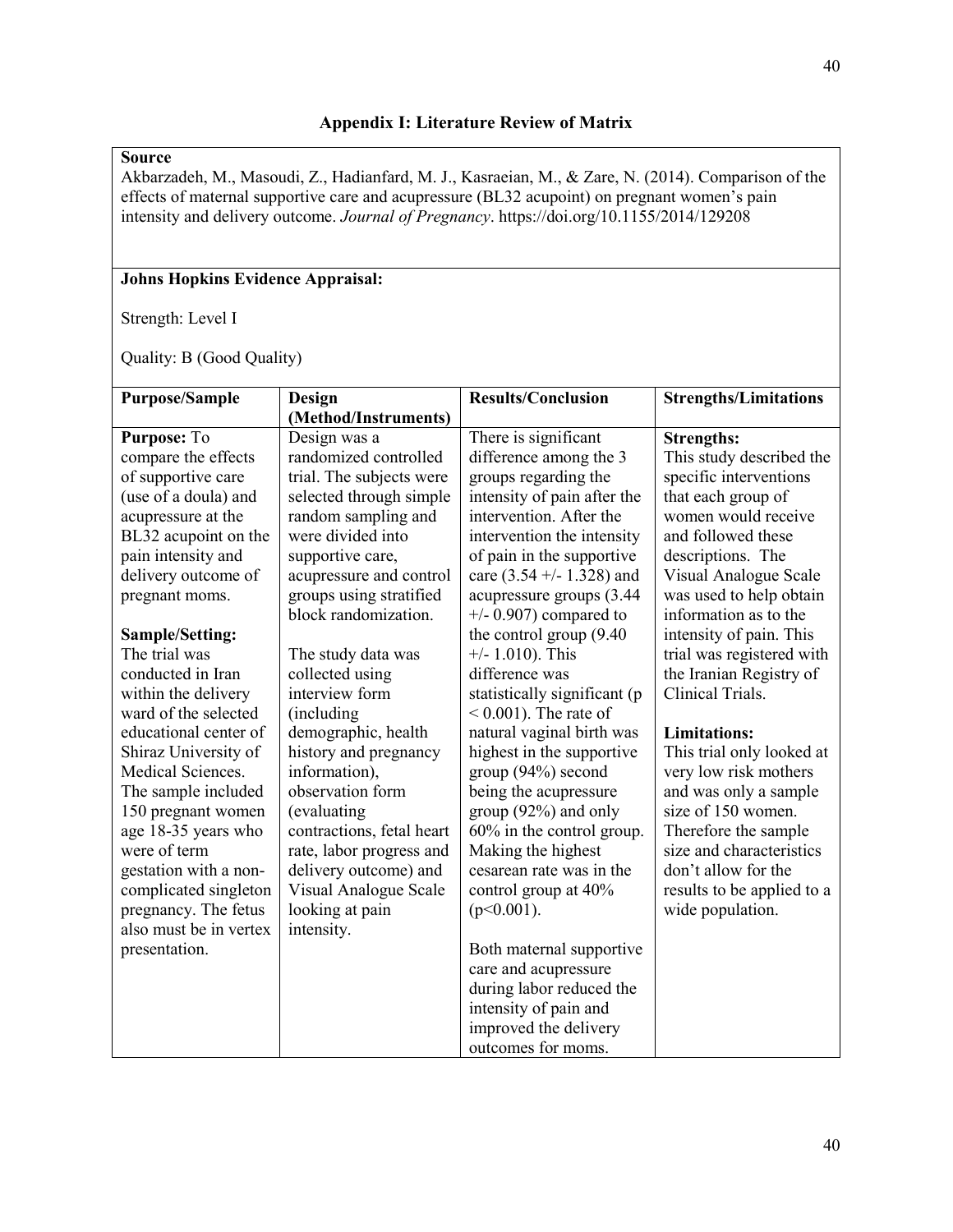Akbarzadeh, M., Moradi, Z., Jowkar, A., Zare, N., & Hadianfard, M. J. (2015). Comparing the effects of acupressure at the jian jing-gall bladder meridian (GB-21) point on the severity of labor pain, duration and cesarean rate in mono-and bi-stage interventions. *Women's Health Bulletin*, *2*(1). https://doi.org/10.17795/whb-24981

# **Johns Hopkins Evidence Appraisal:**

Strength: Level II

| <b>Purpose/Sample</b> | Design                  | <b>Results/Conclusion</b>      | <b>Strengths/Limitations</b> |
|-----------------------|-------------------------|--------------------------------|------------------------------|
|                       | (Method/Instruments)    |                                |                              |
| <b>Purpose:</b>       | The design was a        | Pain severity between the      | <b>Strengths:</b>            |
| To compare            | quasi-experimental uni- | intervened groups              | This study looked at         |
| acupressure at the    | blind study. The        | compared with the              | comparing both mono-         |
| GB-21 point on the    | subjects were selected  | control group at 3-4cm         | stage and bi-stage           |
| severity of pain and  | through convenient      | dilation was statically        | intervention of              |
| the delivery outcome  | sampling and divided    | significantly less             | acupressure. The data        |
| for women in labor.   | into intervention verse | $(P<0.001)$ . Also the         | for this study was           |
|                       | control groups using    | duration of first stage of     | analyzed using a SPSS        |
| Sample/Setting:       | the table of random     | labor was less in the          | software therefore bias      |
| Study conducted with  | numbers and             | mono-stage intervention        | could be removed from        |
| 150 nulliparous       | permutation block       | group $(3.06 + / -1.02$ hours) | the interpretation of        |
| women between the     | randomization during    | and bi-stage intervention      | results.                     |
| ages of 18 and 35     | research.               | $(2.86 +/-1.08$ hours)         |                              |
| years old who had a   |                         | compared to the control        | <b>Limitations:</b>          |
| singleton pregnancy.  |                         | group $(3.61 + / - 0.67)$      | This is not a                |
| Women also were       |                         | hours) (P<0.001). The          | randomized control trial     |
| considered if they    |                         | rate of cesarean section       | therefore doesn't have       |
| had normal,           |                         | was less in the                | as much strength in          |
| uncomplicated full    |                         | intervention groups            | evidential research          |
| term pregnancies      |                         | where only 1.0% of             |                              |
| between 37-41 weeks   |                         | women received a               |                              |
| gestation and the     |                         | cesarean section versus        |                              |
| fetus must present in |                         | 10% if the control group       |                              |
| vertex position. This |                         | $(P<0.001)$ .                  |                              |
| study took place in   |                         |                                |                              |
| Iran where women      |                         | Acupuncture, specifically      |                              |
| were laboring at      |                         | that at the GB-21 point is     |                              |
| Shiraz Hafez and      |                         | effective in reducing          |                              |
| Shoshtari Hospitals.  |                         | pain, duration of labor        |                              |
|                       |                         | and the rate of cesarean       |                              |
|                       |                         | sections. Pain is seen to      |                              |
|                       |                         | be reduced in mothers by       |                              |
|                       |                         | increasing the frequency       |                              |
|                       |                         | of intervention.               |                              |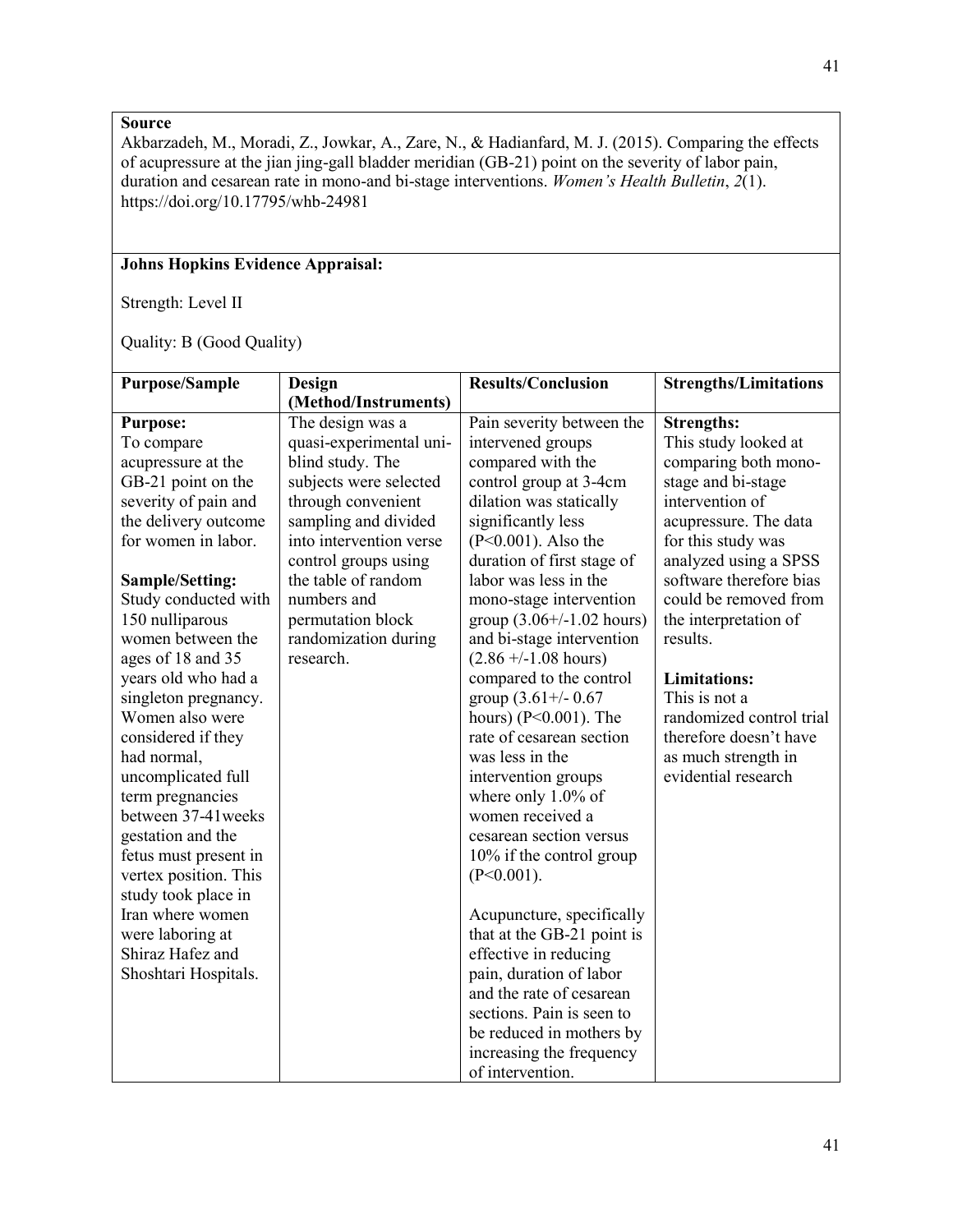Borup, L., Wurlitzer, W., Hedegaard, M., Kesmodel, U. S., & Hvidman, L. (2009). Acupuncture as pain relief during delivery: a randomized controlled trial. *Birth (Berkeley, Calif.)*, *36*(1), 5–12. https://doi.org/10.1111/j.1523-536X.2008.00290.x

# **Johns Hopkins Evidence Appraisal:**

Strength: Level I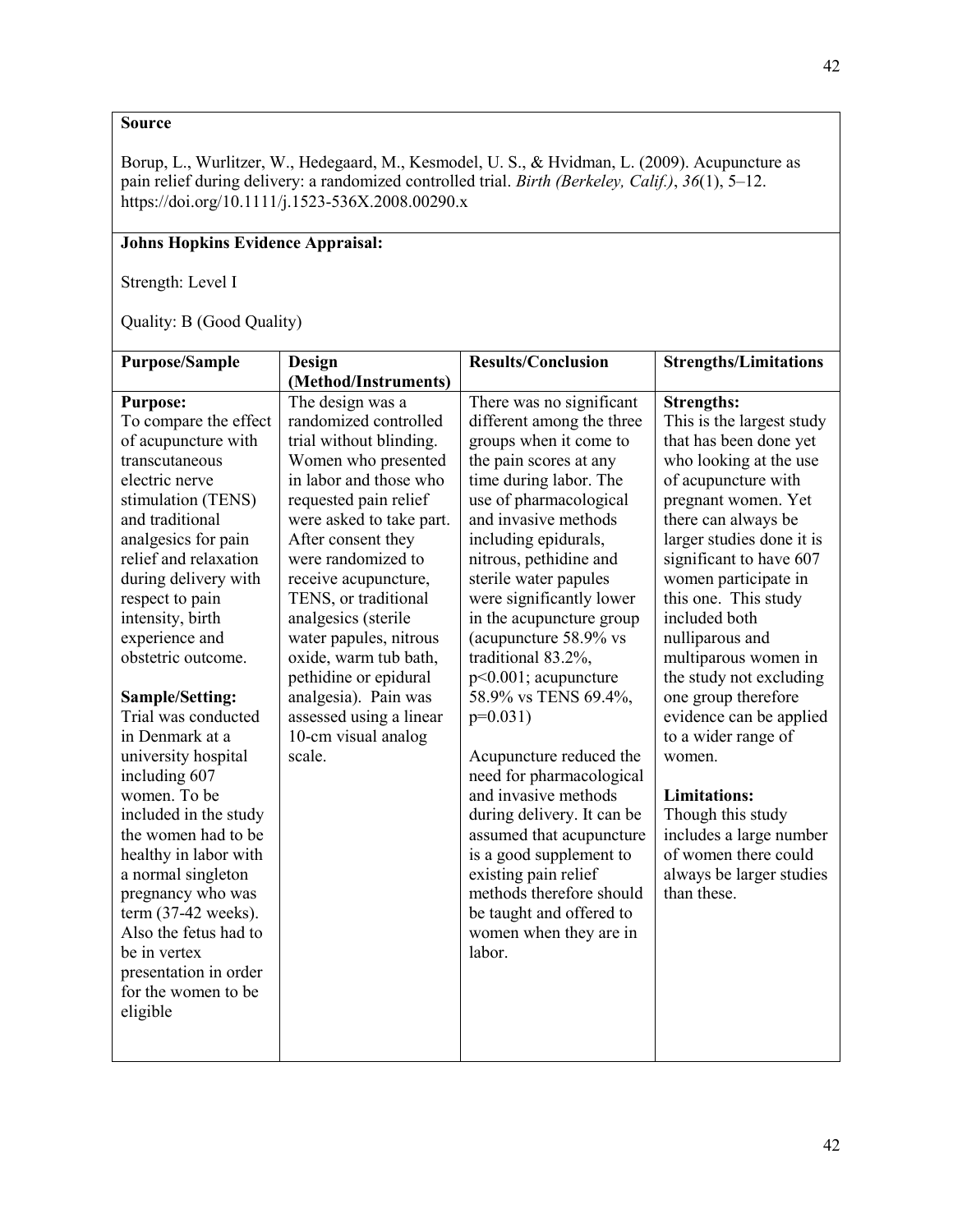Chung, U.-L., Hung, L.-C., Kuo, S.-C., & Huang, C.-L. (2003). Effects of LI4 and BL 67 acupressure on labor pain and uterine contractions in the first stage of labor. *The Journal of Nursing Research: JNR*, *11*(4), 251–260.

# **Johns Hopkins Evidence Appraisal:**

Strength: Level I

| <b>Purpose/Sample</b>                | <b>Design</b>                              | <b>Results/Conclusion</b>                             | <b>Strengths/Limitations</b> |
|--------------------------------------|--------------------------------------------|-------------------------------------------------------|------------------------------|
|                                      | (Method/Instruments)                       |                                                       |                              |
| <b>Purpose:</b>                      | The design was a                           | Results indicated that                                | <b>Strengths:</b>            |
| To determine the                     | randomized control                         | there was a significant                               | Being a randomized           |
| effect of LI4 and                    | trial where women                          | difference in decreased                               | control trial, allows for    |
| BL67 acupressure on                  | were assigned into one                     | labor pain during the                                 | blind drawing and            |
| labor pain and uterine               | of three different                         | active phase of the first                             | placement of women           |
| contractions during                  | groups. Each group                         | stage of labor between                                | into each intervention       |
| the first stage of                   | received only one of                       | the intervention groups.                              | group. This helps to         |
| labor.                               | the following                              | The number was                                        | remove un-intended           |
|                                      | treatments, LI4 and                        | statistically significant                             | bias from the study and      |
| Sample/Setting:                      | BL67 acupressure,                          | $(p=0.017)$ decrease in                               | create more accurate         |
| This study was done                  | light skin stroking or                     | labor pain during the                                 | results. The education       |
| in Taiwan including a                | no treatment/                              | active phase of the first                             | provided for the five        |
| total of 127 parturient              | conversation only.                         | stage of labor when                                   | nurse-midwives               |
| women who met the                    |                                            | providing acupressure to                              | participating in the         |
| following criteria;                  | Data was collected                         | LI4 and BL67 points.                                  | study were thoroughly        |
| had an estimated                     | using the visual                           |                                                       | trained and educated         |
| gestational age of the               | analogue scale (VAS)                       | Yet this study reported                               | about how to provide         |
| fetus between 37 and                 | and external fetal                         | that there was no                                     | acupressure at these         |
| 42 weeks, not a high-                | monitoring strips were<br>also used within | significant difference in<br>effectiveness of uterine | specific points.             |
| risk pregnancy,<br>carrying only one | analysis.                                  | contractions during the                               | <b>Limitations:</b>          |
| fetus and were able to               |                                            | first stage of labor among                            | With a small sample          |
| interact verbally in                 |                                            | the groups.                                           | size the results can be      |
| Chinese.                             |                                            |                                                       | more difficult to utilize    |
|                                      |                                            | Conclusion confirms that                              | when applying on a           |
|                                      |                                            | using acupressure at the                              | large scale.                 |
|                                      |                                            | LI4 and BL67 points                                   |                              |
|                                      |                                            | during the active phase of                            |                              |
|                                      |                                            | labor can help to reduce                              |                              |
|                                      |                                            | labor pains.                                          |                              |
|                                      |                                            |                                                       |                              |
|                                      |                                            |                                                       |                              |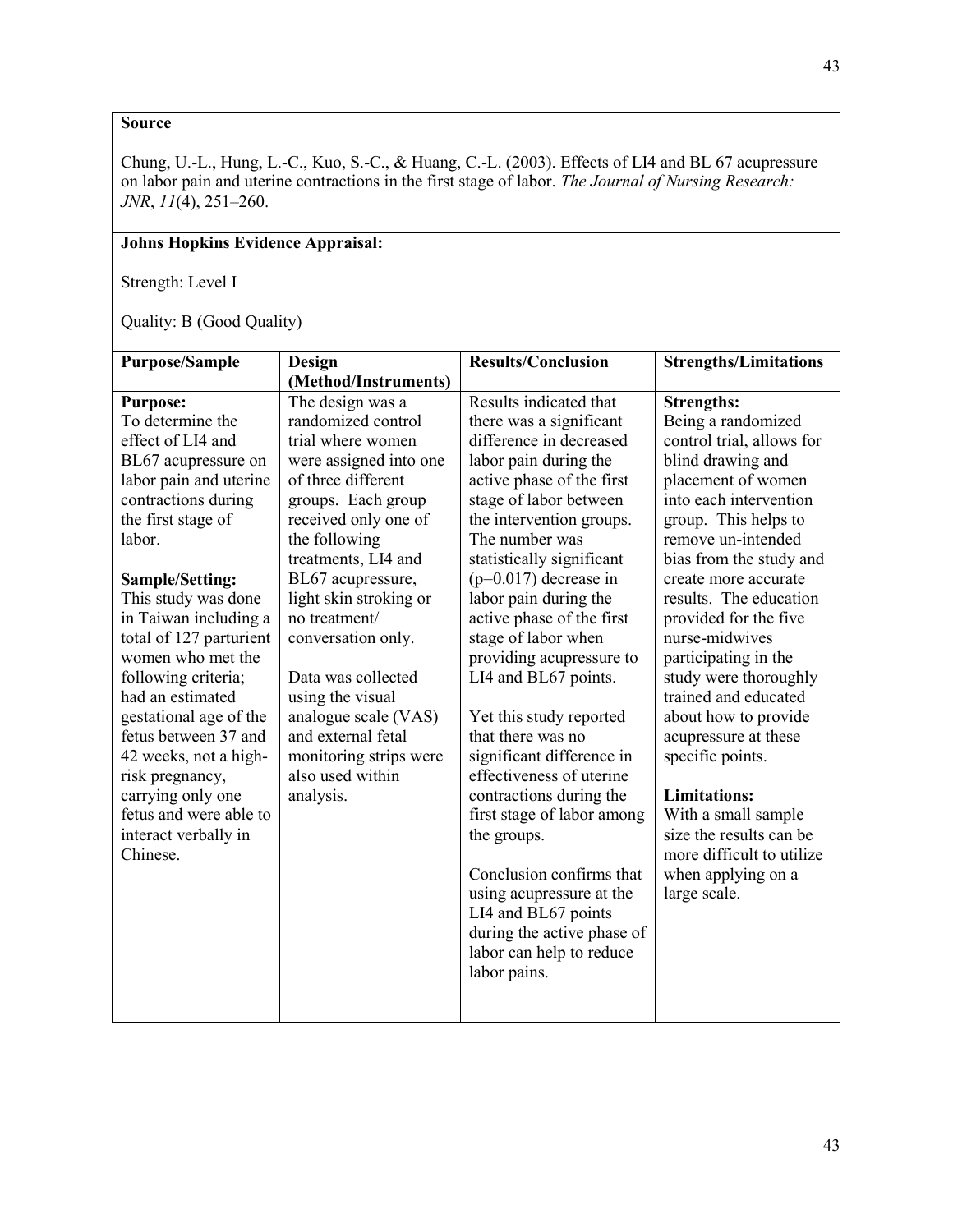Citkovitz, C., Klimenko, E., Bolyai, M., Applewhite, L., Julliard, K., & Weiner, Z. (2009). Effects of acupuncture during labor and delivery in a U.S. hospital setting: A case–control pilot study. *The Journal of Alternative and Complementary Medicine*, *15*(5), 501–505. https://doi.org/10.1089/acm.2008.0422

### **Johns Hopkins Evidence Appraisal:**

Strength: Level II

| <b>Purpose/Sample</b>   |                         | <b>Results/Conclusion</b>  |                              |
|-------------------------|-------------------------|----------------------------|------------------------------|
|                         | Design                  |                            | <b>Strengths/Limitations</b> |
|                         | (Method/Instruments)    |                            |                              |
| <b>Purpose:</b>         | A case-control pilot    | Acupuncture patients       | <b>Strengths:</b>            |
| To assess clinical      | study. The patients who | underwent significantly    | There were five              |
| effects of              | received acupuncture    | fewer cesarean sections    | licensed acupuncturists      |
| acupuncture given       | were matched with 1-3   | $(7\%$ versus $20\%$ , p   | who were trained in an       |
| during labor and        | patients (127 total)    | $=0.004$ ). No significant | alike manner within          |
| delivery including the  | historical patients)    | differences were seen in   | <b>Traditional Chinese</b>   |
| incidence of cesarean   | drawn in reverse        | other clinical end points  | Medicine acupuncture         |
| section, amount of      | chronological orders on |                            | treatment. The study         |
| parenteral opioids      | the basis of matching   | Concluding that            | protocol manual              |
| used, use of epidural   | parameters from labor   | acupuncture is well        | allowed for a                |
| anesthesia, and         | and delivery cases      | tolerated by patients and  | standardized approach.       |
| duration of labor       | completed during the    | medical staff during labor |                              |
|                         | acupuncture study       | and delivery with good     | <b>Limitations:</b>          |
| Sample/Setting:         | period. Controls were   | benefit to reducing the    | This was a case-control      |
| Study was conducted     | matching according to   | cesarean rates. There is   | pilot study therefore its    |
| with 45 patients in a   | four parameters         | be further evaluation      | ability to remove bias       |
| New York urban          | deemed most likely to   | used big study numbers     | was low. The process of      |
| community hospital      | affect the clinical     | to evaluate acupuncture    | looking at the controlled    |
| admitted in labor       | outcomes being studied  | for its promising          | matches was specific         |
| with a normal term      | including, maternal     | potential to reduce the    | but these results do not     |
| pregnancy (37-41        | age, gestational age,   | incidence of cesarean      | completely allow for         |
| weeks) with a fetus in  | parity, and use of      | section.                   | standardization of           |
| vertex position and     | oxytocin (augmentation  |                            | results.                     |
| cervical dilation of 2- | and induction were      |                            |                              |
| 5 cm when admission     | matched separately).    |                            |                              |
| to the hospital         |                         |                            |                              |
| occurred. These         | Statistical analyses    |                            |                              |
| patients also were      | were performed using    |                            |                              |
|                         | GLIMMIX macro,          |                            |                              |
| required to be          |                         |                            |                              |
| between the ages of     | SAS Institute, Cary,    |                            |                              |
| 18 and 40 years old.    | NC.                     |                            |                              |
|                         |                         |                            |                              |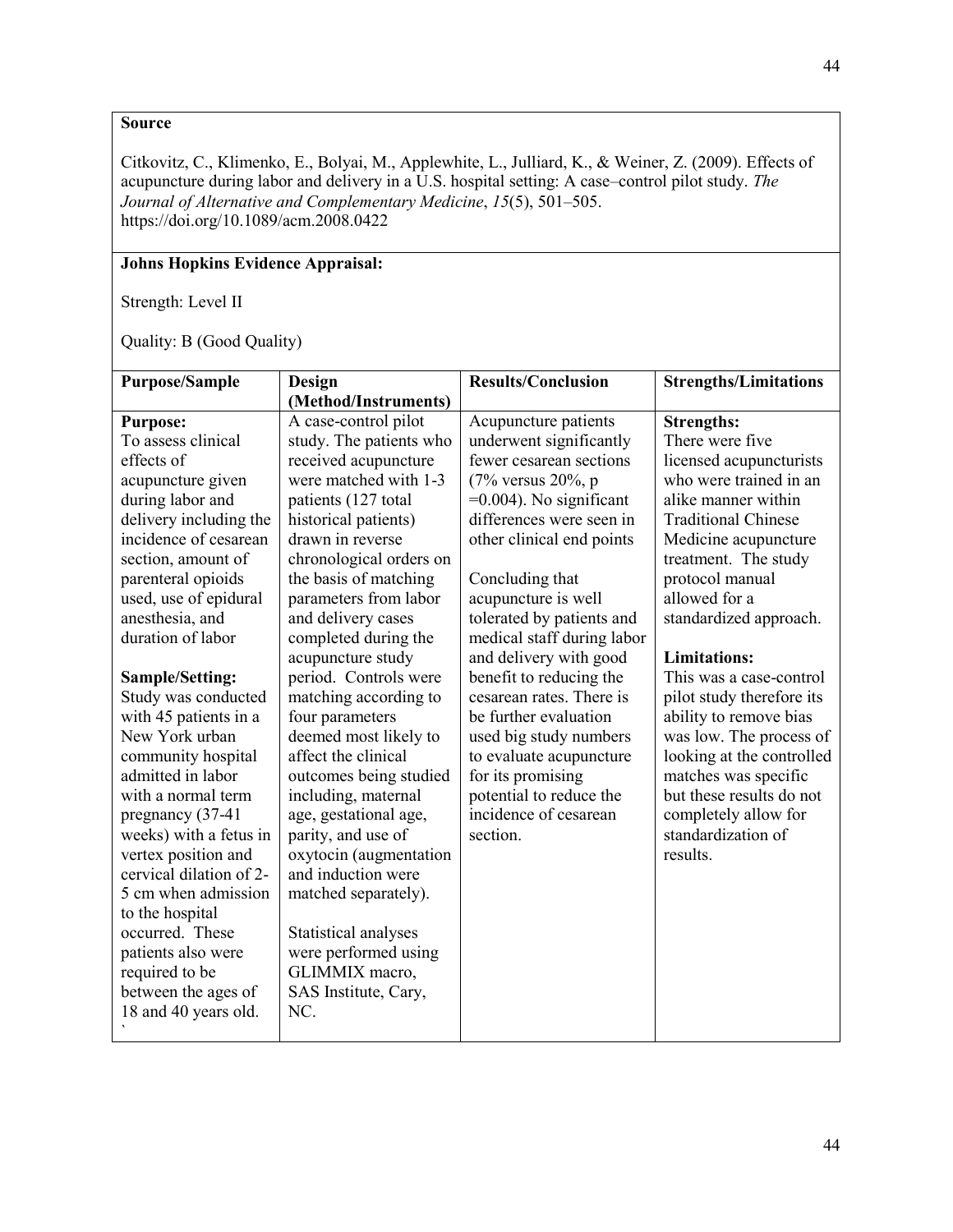El Fadeel Abd El Hamid, N. A., Obaya, H. E., & Gaafar, H. M. (2013). Effect of acupressure on labor pain and duration of delivery among laboring women attending Cairo University hospital. *Indian Journal of Physiotherapy and Occupational Therapy - An International Journal*, *7*(2), 76. https://doi.org/10.5958/j.0973-5674.7.2.016

# **Johns Hopkins Evidence Appraisal:**

Strength: Level II

| <b>Purpose/Sample</b> | Design                    | <b>Results/Conclusion</b>     | <b>Strengths/Limitations</b> |
|-----------------------|---------------------------|-------------------------------|------------------------------|
|                       | (Method/Instruments)      |                               |                              |
| <b>Purpose:</b>       | This design was a         | Results found between         | <b>Strengths:</b>            |
| To examine the effect | quasi-experimental trial  | intervention group and        | Within this study results    |
| of acupressure at     | where the women were      | control group labor pain      | of pain was observed at      |
| sanyinjiao point      | randomly assigned into    | was lower immediately         | more than one point; it      |
| (SP6) on labor pain   | either the study group    | after ( $p=0.004$ ), after 30 | was studied before,          |
| and the duration of   | or control group. An      | minutes ( $p=0.002$ ), after  | immediately after, as        |
| delivery in           | official permission       | 60 minutes ( $p=0.02$ ) and   | well as 30, 60 and 120       |
| primigravida women.   | acceptance was            | after 120 minutes             | minutes after a women        |
|                       | obtained from all         | $(p=0.03)$ . Also the study   | received the                 |
| Sample/Setting:       | women who met the         | group had a shorter           | intervention. With           |
| The study was         | inclusion criteria and    | duration of labor during      | multiple data points it      |
| conducted on a labor  | informed them about       | both the first and second     | allows for a broader         |
| and delivery unit at  | the purpose of the trial. | stages of labor than          | understand the result of     |
| Cairo University      |                           | women in the control          | acupressure intervention     |
| Hospital, Egypt.      | Data was collected        | group with a mean of          | and stronger conclusion.     |
| Included 100 healthy  | from structured           | $6.02+1.07$ hours in the      |                              |
| women in labor, 50 in | interviewing              | study group compared to       | <b>Limitations:</b>          |
| the study group and   | questionnaire including   | a mean of $9.45 + 2.71$       | A quasi-experimental         |
| 50 in the control     | personal data and         | hours in the control group    | trial is not as strong as a  |
| group. The women      | obstetrical data,         | during the first stage        | randomized control trial     |
| had to be with a      | partogarph and visual     | $(p=0.002)$ and means of      | and doesn't allow for        |
| singleton fetus,      | analogue scale for        | $23.42+12.00$ minutes and     | bias reduction to occur.     |
| gestational age       | assessment of pain        | 34.89+9.53 minutes for        | Also a sample size of        |
| between 37 and 40     | (VAS): before             | the study and control         | only 100 women is not        |
| weeks, normal fetal   | intervention,             | groups respectively           | a very large study           |
| heart rate, intact    | immediately after the     | during second stage ( $p$ <   | sample.                      |
| membranes, in early   | intervention, 30          | $0.04$ ).                     |                              |
| active acceleration   | minutes, 60 minutes       |                               |                              |
| phase $(3-4)$ cm      | and 120 minutes after     | SP6 acupressure is            |                              |
| dilation), maternal   | intervention.             | effective in reducing         |                              |
| age between 20-30     |                           | labor pains and duration      |                              |
| years old and could   |                           | of labor. Therefore           |                              |
| read and write.       |                           | acupressure could be          |                              |
|                       |                           | used as pain                  |                              |
|                       |                           | management.                   |                              |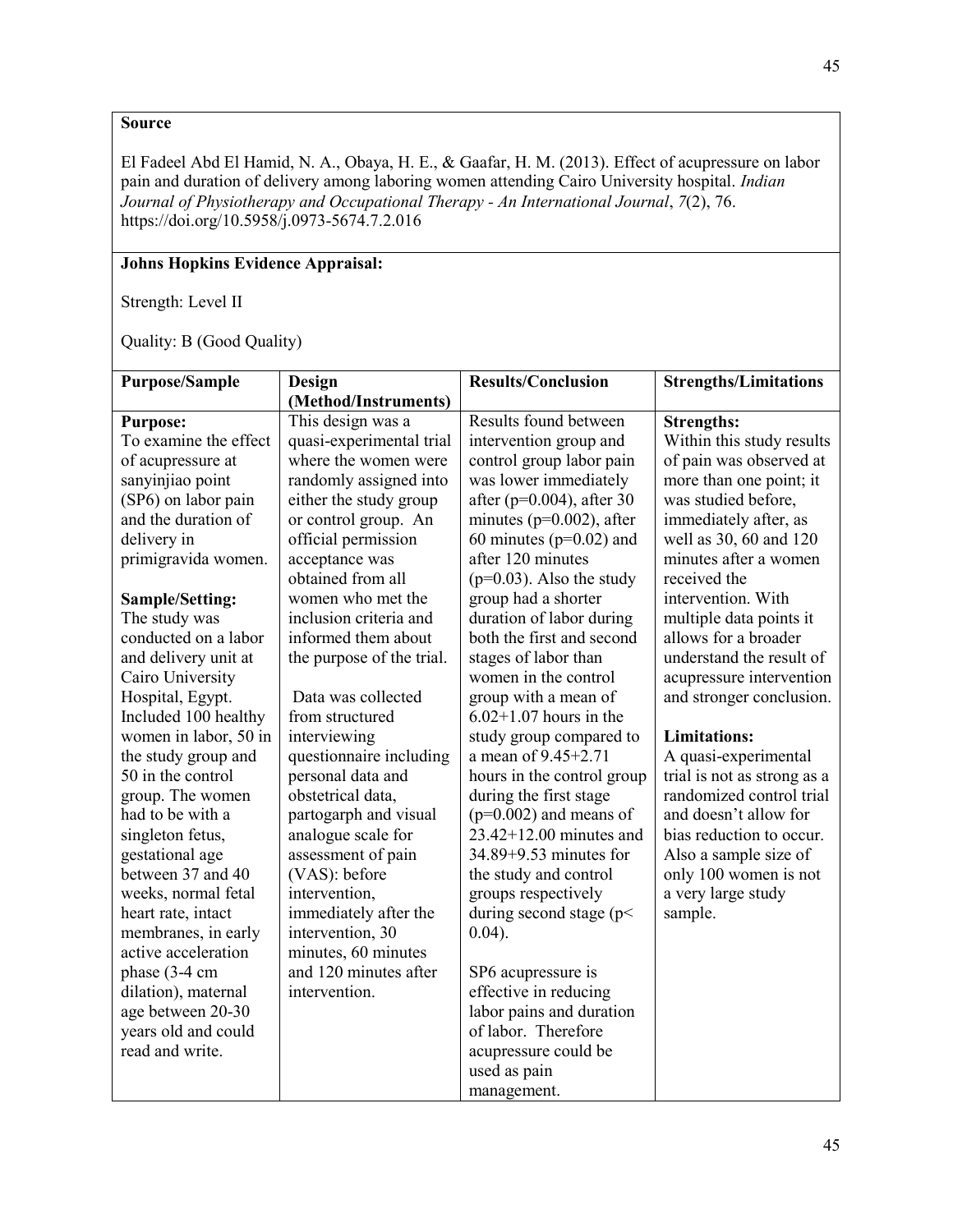Mafetoni, R. R., & Shimo, A. K. K. (2015). Effects of acupressure on progress of labor and cesarean section rate: randomized clinical trial. *Revista De Saude Publica*, *49*, 9.

# **Johns Hopkins Evidence Appraisal:**

Strength: Level 1

| <b>Purpose/Sample</b>  | <b>Design</b>            | <b>Results/Conclusion</b>           | <b>Strengths/Limitations</b> |
|------------------------|--------------------------|-------------------------------------|------------------------------|
|                        | (Method/Instruments)     |                                     |                              |
| <b>Purpose:</b>        | A randomized             | The average labor                   | <b>Strengths:</b>            |
| To analyze the effects | controlled trail that is | duration was significantly          | The researchers              |
| of acupressure at the  | double-blind. The        | different between the               | responsible for applying     |
| SP6 point on the       | participants were        | intervention group who              | the acupression              |
| duration of labor and  | allocated using a        | received acupressure at             | techniques underwent         |
| the cesarean section   | selection list of random | the SP6 point $[221.5 \text{ min}]$ | 32 hours of training.        |
| rates                  | numbers and divided      | $(SD=162.4)$ ] compared to          | Also the interventions       |
|                        | into three groups;       | the placebo [397.9 min]             | given were standardized      |
| Sample/Setting:        | acupressure group        | $(SD=265.6)$ ] and                  | by the researcher using      |
| The study includes     | (SP6G), touch group      | compared to the control             | a cushioned electronic       |
| 156 patients we are    | (placebo group) and      | $[381.9 \text{ min} (SD=358.3)]$    | child anthropometric         |
| 37 weeks gestation or  | control group.           | $(P=0.0047)$                        | scale in practice until      |
| greater who have had   |                          | However there was no                | they could securely          |
| a normal pregnancy     | For collecting           | statistical significance            | maintain the pressure        |
| and they present in    | sociodemographic and     | regarding the cesarean              | and consistency desired      |
| labor at least 4cm     | clinical data a          | section rates and the               | for SP6G.                    |
| dilated as well as at  | questionnaire was        | intervention group.                 |                              |
| least 2 contractions   | prepared and submitted   |                                     | <b>Limitations:</b>          |
| every 10 minutes.      | for validation of        | The SP6 acupressure                 | With a sample size it is     |
| Women who were         | content by five judges   | point has proven. Be a              | needed to have               |
| excluded; pre-         | with experience in both  | good complementary                  | additional research in       |
| eclampsia, placenta    | obstetrics and           | measure to help induce              | order to be able to          |
| previa, two or more    | traditional Chinese      | progression in labor and            | generalize the results to    |
| previous cesarean      | Medicine. And the        | also may shorten the total          | the general population.      |
| sections or immediate  | quantitative variables   | duration of labor without           | Also there is no ability     |
| indication for         | were compared            | causing adverse effects to          | to apply this                |
| surgical mode of       | between the groups       | mother or newborn. More             | information to women         |
| delivery. These        | using the Kruskal-Wllis  | research is needed to               | who have high risk           |
| women are at the       | test.                    | evaluate the exact                  | pregnancies because all      |
| university hospital in |                          | response of the SP6                 | were excluded from the       |
| the state of São       |                          | pressure point.                     | study sample.                |
| Paulo, Brazil.         |                          |                                     |                              |
|                        |                          |                                     |                              |
|                        |                          |                                     |                              |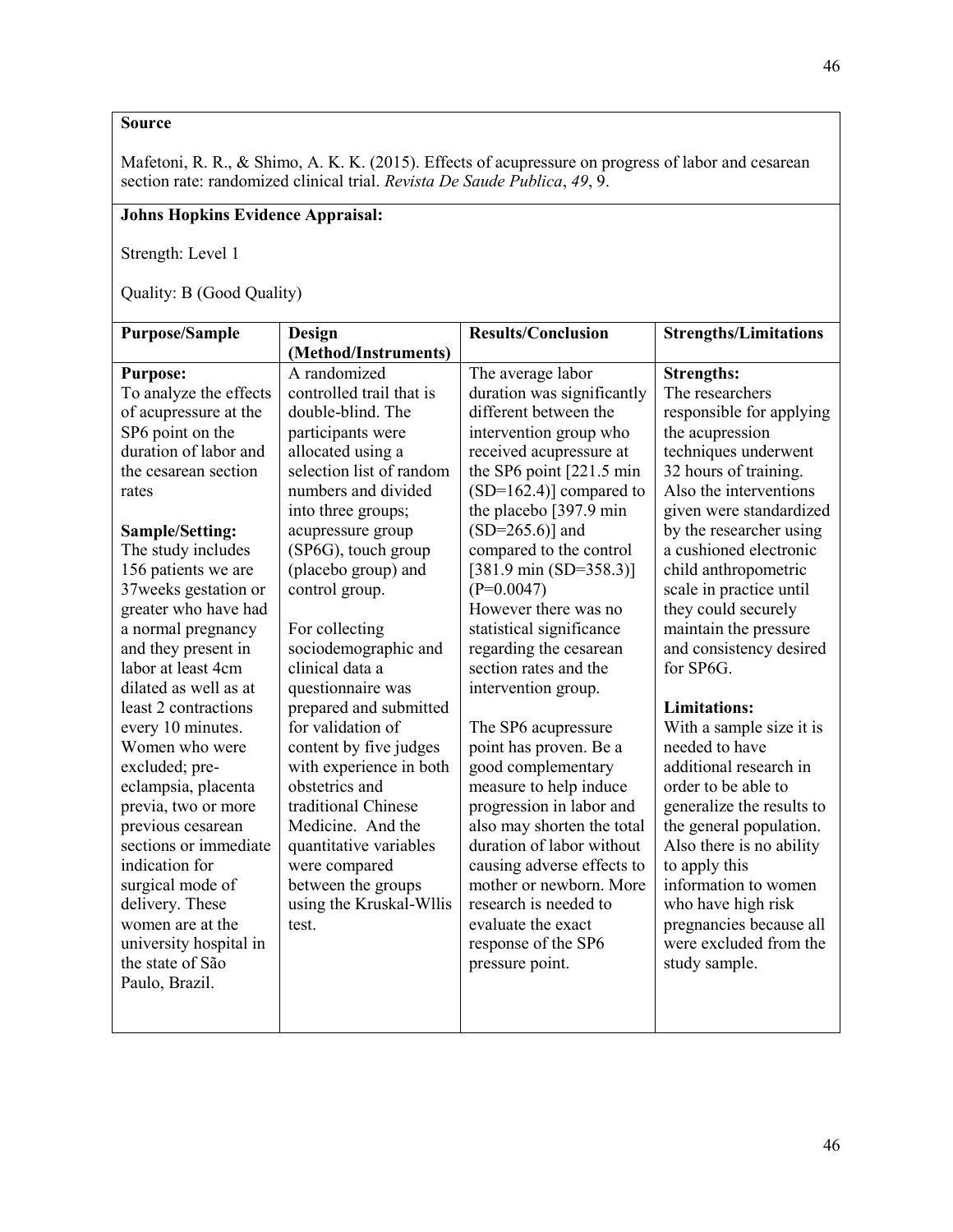Makvandi, S., Mirzaiinajmabadi, K., Sadeghi, R., Mahdavian, M., & Karimi, L. (2016). Meta-analysis of the effect of acupressure on duration of labor and mode of delivery. *International Journal of Gynaecology and Obstetrics: The Official Organ of the International Federation of Gynaecology and Obstetrics*, *135*(1), 5–10. https://doi.org/10.1016/j.ijgo.2016.04.017

### **Johns Hopkins Evidence Appraisal:**

Strength: Level I

| Purpose/Sample         | Design                  | <b>Results/Conclusion</b>   | <b>Strengths/Limitations</b> |
|------------------------|-------------------------|-----------------------------|------------------------------|
|                        | (Method/Instruments)    |                             |                              |
| <b>Purpose:</b>        | A systematic review of  | Acupressure increases the   | <b>Strengths:</b>            |
| To summarize and       | randomized controlled   | chance of vaginal           | This systematic review       |
| assess the evidence    | trials with a meta-     | delivery when compared      | allows for us to look at     |
| regarding the effects  | analysis. Data          | with placebo or no          | a greater array of trials    |
| of acupressure on the  | extraction was          | interventions. (Odds ratio  | and evaluate the effect      |
| duration of labor and  | performed by two        | 2.329, 95% confidence       | of acupressure instead       |
| the mode of delivery   | independent reviewers   | interval 1.348-4.024,       | of just a trial that stands  |
| within randomized      | using a form that had   | $P=0.002$ ; risk difference | alone. Our n-value is        |
| control trials.        | been specifically       | 8.9%, 95% CI 2.7%-          | much larger when             |
|                        | designing for this      | $15.0\%$ , P=0.005)         | utilizing this systematic    |
| <b>Sample/Setting:</b> | purpose. First author's | Acupressure decreased       | review as well.              |
| Four major databases   | name, year of           | the duration of the active  |                              |
| and Google scholar     | publication, country,   | phase by 1.310 hours        | <b>Limitations:</b>          |
| was searched and       | participants, type of   | (P<0.001)                   | The included trials only     |
| found 13 randomized    | intervention and        |                             | allowed for lower risk       |
| controlled trials that | comparison and          | Acupressure could have a    | pregnancies. Therefore       |
| examined the effects   | outcomes were           | great role in reducing the  | we have no evidence of       |
| of acupressure at any  | extracted.              | rate of cesarean delivery   | what these same              |
| acupoint during        |                         | and decreasing the          | intervention could           |
| childbirth on the      |                         | duration of labor for       | create as result for         |
| duration of labor and  |                         | moms. Yet there is a need   | women who are higher         |
| /or mode of delivery.  |                         | for more reliable           | risk. Also there is no       |
| Eligible studies could |                         | randomized controlled       | conversation as to how       |
| include nulliparous or |                         | trials.                     | these acupressure might      |
| multiparous women      |                         |                             | be effected by patient       |
| who health full-term   |                         |                             | bias.                        |
| pregnancies in the     |                         |                             |                              |
| first stage of labor.  |                         |                             |                              |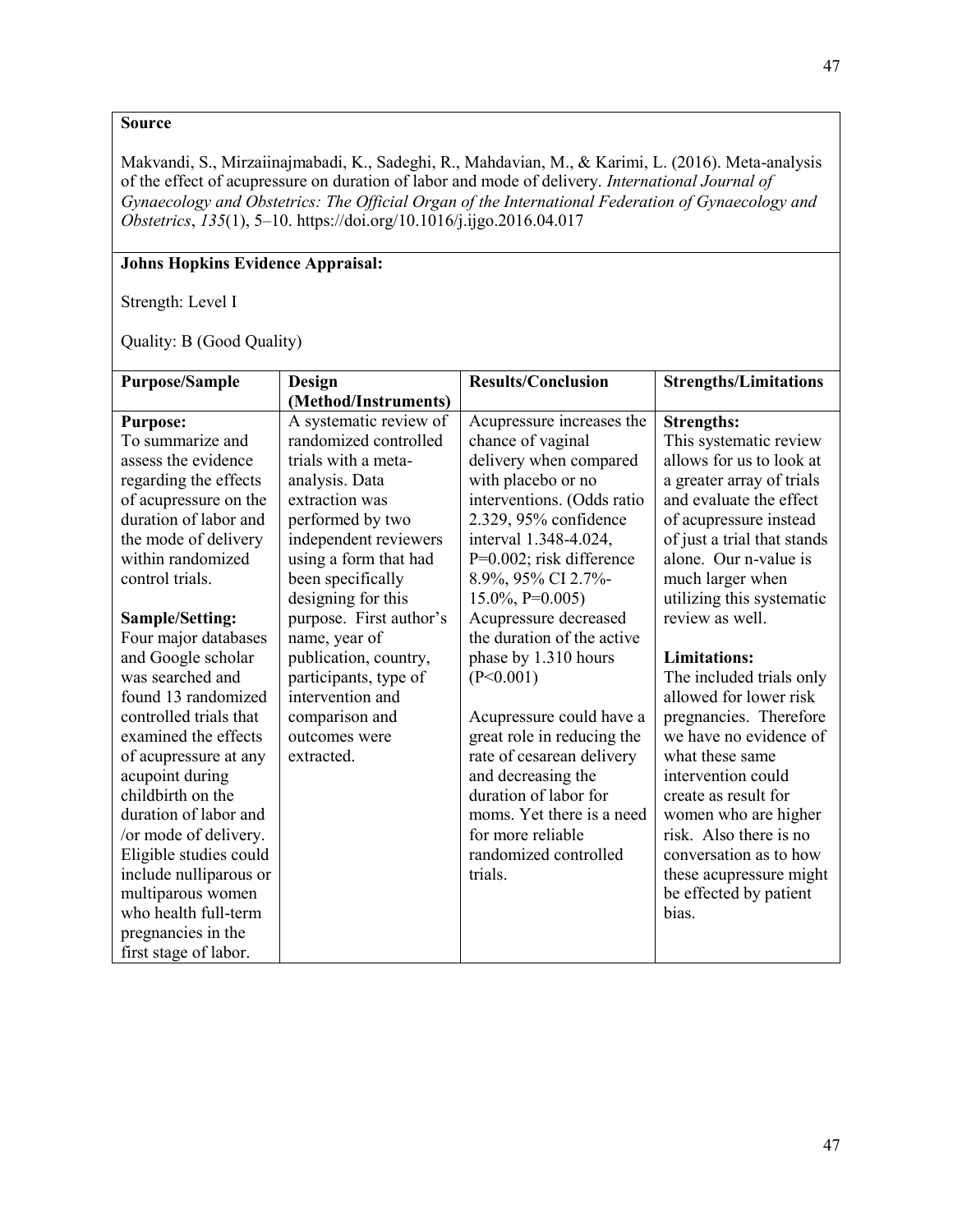Smith, C. A., Collins, C. T., Crowther, C. A., & Levett, K. M. (2011). Acupuncture or acupressure for pain management in labour. *The Cochrane Database of Systematic Reviews*, (7), CD009232. https://doi.org/10.1002/14651858.CD009232

# **Johns Hopkins Evidence Appraisal:**

Strength: Level 1

| <b>Purpose/Sample</b>  | Design                  | <b>Results/Conclusion</b>   | <b>Strengths/Limitations</b> |
|------------------------|-------------------------|-----------------------------|------------------------------|
|                        | (Method/Instruments)    |                             |                              |
| <b>Purpose:</b>        | A systematic review of  | Acupressure increases the   | <b>Strengths:</b>            |
| To summarize and       | randomized controlled   | chance of vaginal           | This systematic review       |
| assess the evidence    | trials with a meta-     | delivery when compared      | allows for us to look at     |
| regarding the effects  | analysis. Data          | with placebo or no          | a greater array of trials    |
| of acupressure on the  | extraction was          | interventions. (Odds ratio  | and evaluate the effect      |
| duration of labor and  | performed by two        | 2.329, 95% confidence       | of acupressure instead       |
| the mode of delivery   | independent reviewers   | interval 1.348-4.024,       | of just a trial that stands  |
| within randomized      | using a form that had   | $P=0.002$ ; risk difference | alone. Our n-value is        |
| control trials.        | been specifically       | 8.9%, 95% CI 2.7%-          | much larger when             |
|                        | designing for this      | $15.0\%$ , P=0.005)         | utilizing this systematic    |
| <b>Sample/Setting:</b> | purpose. First author's | Acupressure decreased       | review as well.              |
| Four major databases   | name, year of           | the duration of the active  |                              |
| and Google scholar     | publication, country,   | phase by 1.310 hours        | <b>Limitations:</b>          |
| was searched and       | participants, type of   | (P<0.001)                   | The included trials only     |
| found 13 randomized    | intervention and        |                             | allowed for lower risk       |
| controlled trials that | comparison and          | Acupressure could have a    | pregnancies. Therefore       |
| examined the effects   | outcomes were           | great role in reducing the  | we have no evidence of       |
| of acupressure at any  | extracted.              | rate of cesarean delivery   | what these same              |
| acupoint during        |                         | and decreasing the          | intervention could           |
| childbirth on the      |                         | duration of labor for       | create as result for         |
| duration of labor and  |                         | moms. Yet there is a need   | women who are higher         |
| /or mode of delivery.  |                         | for more reliable           | risk. Also there is no       |
| Eligible studies could |                         | randomized controlled       | conversation as to how       |
| include nulliparous or |                         | trials.                     | these acupressure might      |
| multiparous women      |                         |                             | be effected by patient       |
| who health full-term   |                         |                             | bias.                        |
| pregnancies in the     |                         |                             |                              |
| first stage of labor.  |                         |                             |                              |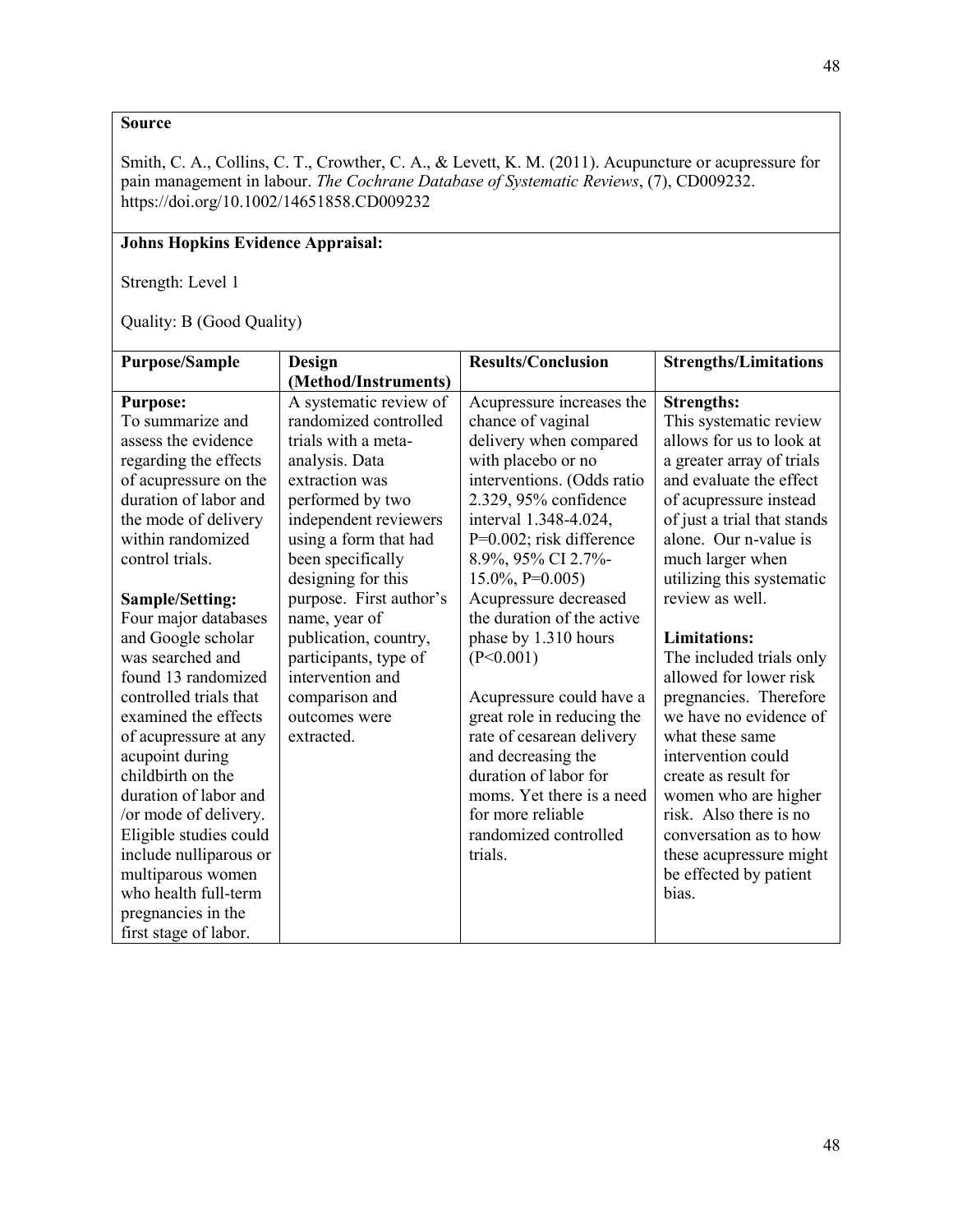Bagharpoosh, M., & Goodarzi, G. S. M. (2006). Effect of progressive muscle relaxation technique on pain relief during labor. *Acta Medica Iranica*, 187–190.

# **Johns Hopkins Evidence Appraisal:**

Strength: Level 1

| <b>Purpose/Sample</b>                                                                                                                      | Design                                                                                                                                                                                                                            | <b>Results/Conclusion</b>                                                                                                                                                                                                                                                           | <b>Strengths/Limitations</b>                                                                                                             |
|--------------------------------------------------------------------------------------------------------------------------------------------|-----------------------------------------------------------------------------------------------------------------------------------------------------------------------------------------------------------------------------------|-------------------------------------------------------------------------------------------------------------------------------------------------------------------------------------------------------------------------------------------------------------------------------------|------------------------------------------------------------------------------------------------------------------------------------------|
|                                                                                                                                            | (Method/Instruments)                                                                                                                                                                                                              |                                                                                                                                                                                                                                                                                     |                                                                                                                                          |
| <b>Purpose:</b><br>To determine the<br>effect of relaxation<br>techniques on pain                                                          | This study was a<br>matched-pairs<br>randomized clinical<br>trial. The 62 women                                                                                                                                                   | Pain severity between<br>the intervened groups<br>compared with the<br>control group at 3-4cm                                                                                                                                                                                       | <b>Strengths:</b><br>This study looked at<br>comparing both mono-<br>stage and bi-stage                                                  |
| relief during labor<br>including progressive<br>muscle relaxation.                                                                         | who participated were<br>allocated randomly into<br>two groups, the test and<br>control groups.                                                                                                                                   | dilation was statically<br>significantly less<br>$(P<0.001)$ . Also the<br>duration of first stage of                                                                                                                                                                               | intervention of<br>acupressure. The data<br>for this study was<br>analyzed using a SPSS                                                  |
| <b>Sample/Setting:</b><br>This study is carried<br>out in the Fatemieh<br>hospital (Hamadan,<br>Iran) with 62                              | During labor the test<br>group followed the<br>instructions for<br>relaxation under the                                                                                                                                           | labor was less in the<br>mono-stage intervention<br>group $(3.06 + (-1.02$<br>hours) and bi-stage<br>intervention $(2.86 +/-$                                                                                                                                                       | software therefore bias<br>could be removed from<br>the interpretation of<br>results.                                                    |
| women. The women<br>were between the<br>ages of 20-30 years<br>old, primiparous,<br>educated and without<br>any obstetric<br>complication. | supervision of one of<br>the researchers, but the<br>women in the control<br>group did their labor<br>without any supervised<br>relaxation. A standard<br>pain number rating scale<br>was used to assess the<br>severity of pain. | 1.08 hours) compared to<br>the control group<br>$(3.61 + / - 0.67$ hours)<br>$(P<0.001)$ . The rate of<br>cesarean section was less<br>in the intervention<br>groups where only 1.0%<br>of women received a<br>cesarean section versus<br>10% if the control group<br>$(P<0.001)$ . | <b>Limitations:</b><br>This is not a<br>randomized control trial<br>therefore doesn't have<br>as much strength in<br>evidential research |
|                                                                                                                                            |                                                                                                                                                                                                                                   | Acupuncture,<br>specifically that at the<br>GB-21 point is effective<br>in reducing pain,<br>duration of labor and the<br>rate of cesarean sections.<br>Pain is seen to be<br>reduced in mothers by<br>increasing the frequency<br>of intervention (one vs.<br>two stages).         |                                                                                                                                          |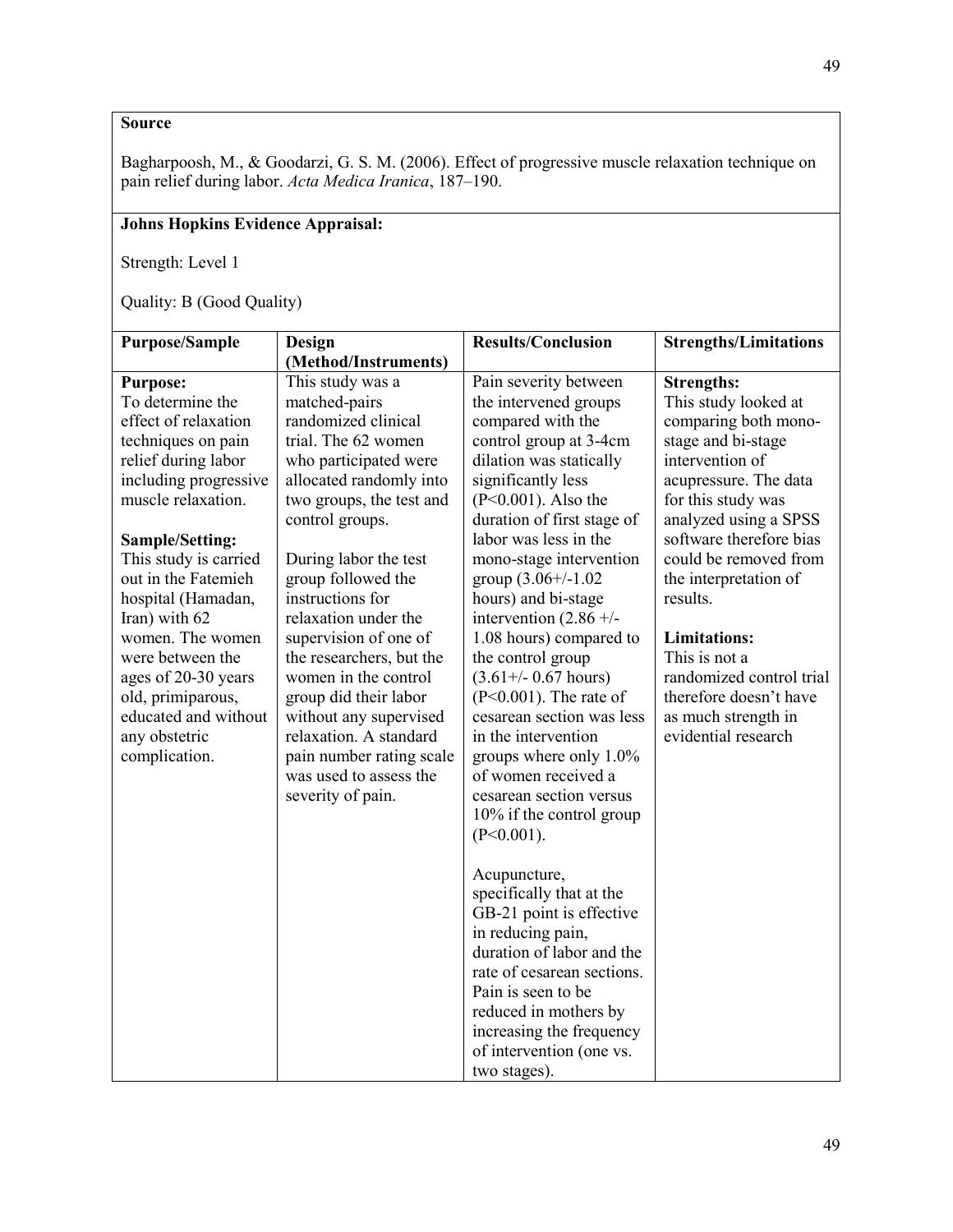Bastani, F., Hidarnia, A., Montgomery, K. S., Aguilar-Vafaei, M. E., & Kazemnejad, A. (2006). Does relaxation education in anxious primigravid Iranian women influence adverse pregnancy outcomes?: a randomized controlled trial. *The Journal of Perinatal & Neonatal Nursing*, *20*(2), 138–146

# **Johns Hopkins Evidence Appraisal:**

Strength: Level 1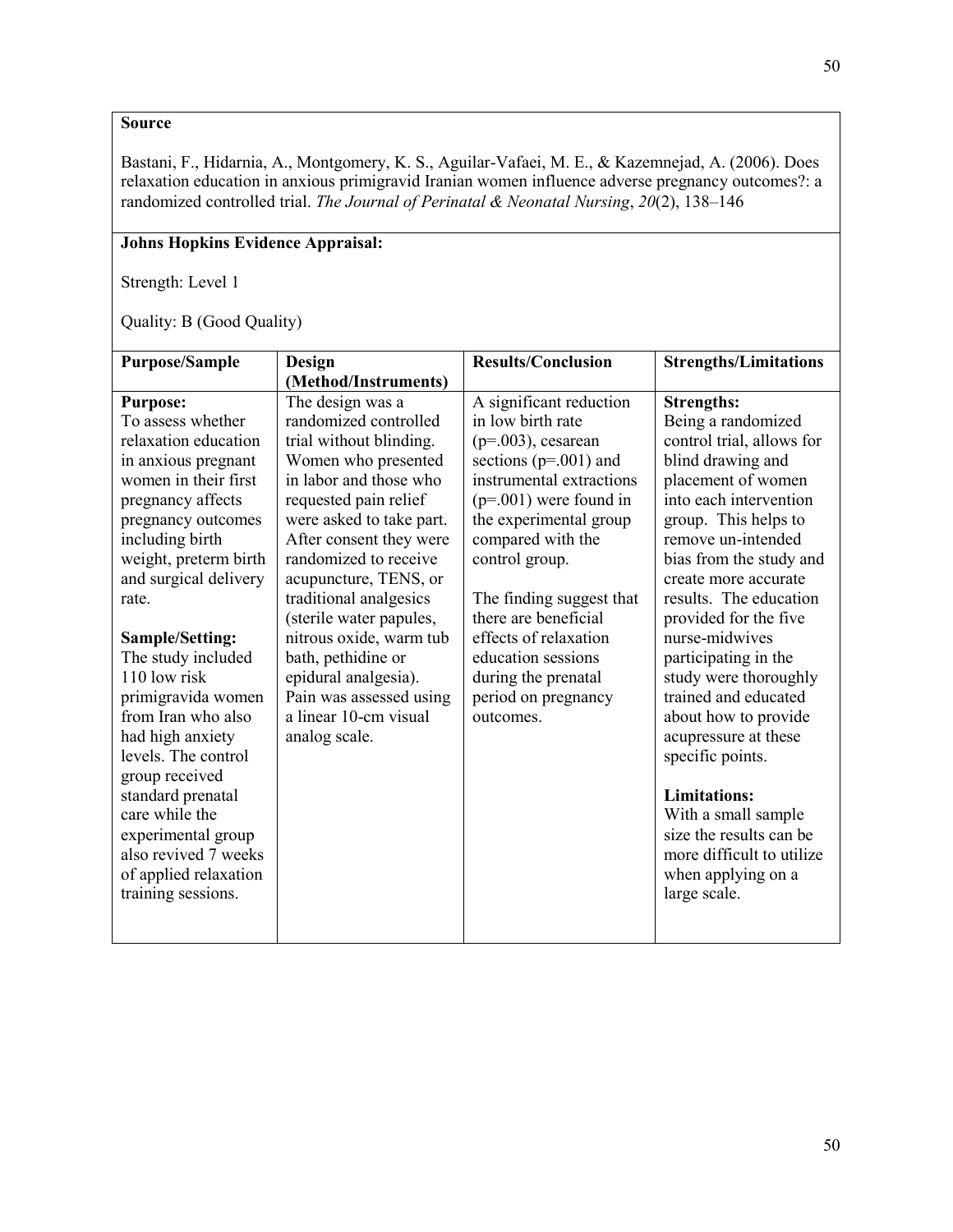Beddoe, A. E., & Lee, K. A. (2008). Mind-body interventions during pregnancy. *Journal of Obstetric, Gynecologic, and Neonatal Nursing: JOGNN*, *37*(2), 165–175. https://doi.org/10.1111/j.1552- 6909.2008.00218.x

# **Johns Hopkins Evidence Appraisal:**

Strength: Level 1

| <b>Purpose/Sample</b> | <b>Design</b>             | <b>Results/Conclusion</b>  | <b>Strengths/Limitations</b> |
|-----------------------|---------------------------|----------------------------|------------------------------|
|                       | (Method/Instruments)      |                            |                              |
| <b>Purpose:</b>       | A systematic review of    | The outcomes of 12         | <b>Strengths:</b>            |
| To examine evidence   | mixed studies. A          | trials which involved      | This systematic review       |
| from published        | systematic review of      | several different mind-    | allows for us to look at     |
| reviews on the        | randomized controlled     | body interventions used    | a greater array of trials    |
| effectiveness of      | trials with a meta-       | during pregnancy and in    | and evaluate the effect      |
| mind-body             | analysis. Data extraction | labor. Five of the trials  | of acupressure instead       |
| interventions         | was performed by two      | including a total of 335   | of just a trial that stands  |
| including             | independent reviewers     | women looked at the use    | alone. Our n-value is        |
| psychoeducation,      | using a form that had     | of yoga in pregnancy.      | much larger when             |
| relaxation and yoga   | been specifically         | The intervention groups    | utilizing this systematic    |
| on the perceived      | designing for this        | had a 23% cesarean rate    | review as well.              |
| stress, mood and      | purpose. First author's   | versus 33% for the         |                              |
| perinatal outcomes in | name, year of             | control group. This        | <b>Limitations:</b>          |
| pregnancy             | publication, country,     | difference is clinically   | Further research is          |
|                       | and participants, type of | relevant regardless of the | needed to assert to build    |
| Sample/Setting:       | intervention and          | fact of not attaining      | on these studies in order    |
| The review included   | comparison and            | statistical significance   | to predict characteristics   |
| 12 published          | outcomes were             |                            | of subgroups that might      |
| intervention studies, | extracted.                | There is evidence that     | benefit from mind-body       |
| all of which          |                           | pregnant women have        | practices and examine        |
| investigated a mind-  |                           | health benefits from       | cost effectiveness of        |
| body modality with    |                           | mind-body therapies        | these interventions on       |
| adult pregnant        |                           | including                  | perinatal outcomes.          |
| women, were           |                           | psychoeducation,           |                              |
| prospective in        |                           | relaxation and yoga used   |                              |
| design, original      |                           | in conjunction with        |                              |
| research, contained   |                           | conventional prenatal      |                              |
| quantitative data,    |                           | care.                      |                              |
| were published in     |                           |                            |                              |
| English in peer-      |                           |                            |                              |
| reviewed journals,    |                           |                            |                              |
| and contained a       |                           |                            |                              |
| measured variable     |                           |                            |                              |
| related to            |                           |                            |                              |
| psychological stress. |                           |                            |                              |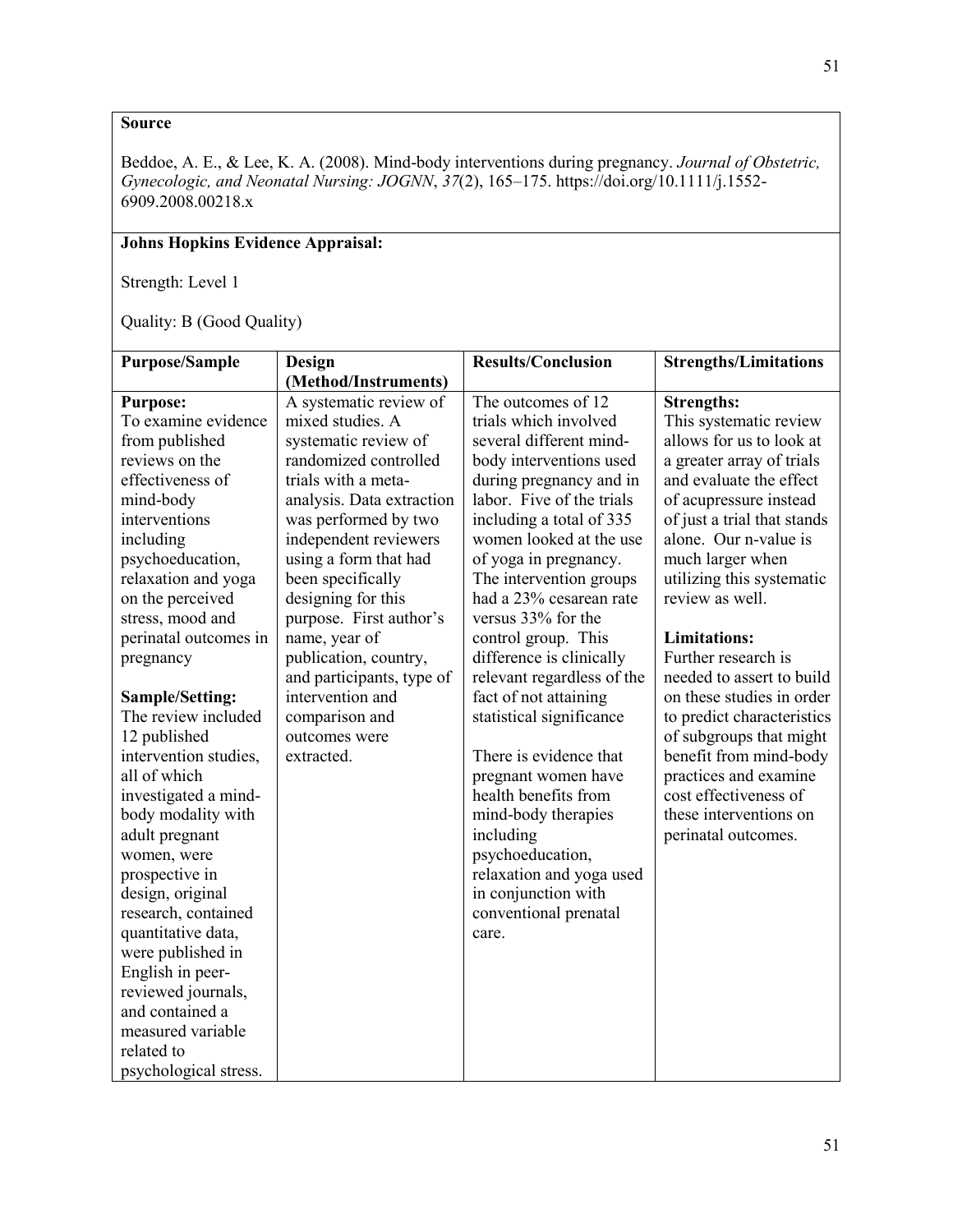Bolanthakodi, C., Raghunandan, C., Saili, A., Mondal, S., & Saxena, P. (2018). Prenatal yoga: Effects on alleviation of labor pain and birth outcomes. *The Journal of Alternative and Complementary Medicine*, *24*(12), 1181–1188. https://doi.org/10.1089/acm.2018.0079

# **Johns Hopkins Evidence Appraisal:**

Strength: Level I

| <b>Purpose/Sample</b>  | Design                    | <b>Results/Conclusion</b>   | <b>Strengths/Limitations</b> |
|------------------------|---------------------------|-----------------------------|------------------------------|
|                        | (Method/Instruments)      |                             |                              |
| <b>Purpose:</b>        | A Randomized              | The requirement of          | <b>Strengths:</b>            |
| To assess the effect   | controlled trial. The     | induction of labor and      | This study described the     |
| that prenatal yoga     | study data was collected  | analgesics was              | specific interventions       |
| exercises have on      | using interview form      | significantly less in the   | that each group of           |
| alleviating labor pain | (including demographic,   | study group ( $p<0.044$ ,   | women would receive          |
| and improving birth    | health history and        | $p<0.045$ ). There was also | and followed these           |
| outcomes, by           | pregnancy information),   | significantly more          | descriptions. The            |
| comparing pregnant     | observation form          | normal vaginal deliveries   | Visual Analogue Scale        |
| women undertaking      | (evaluating contractions, | $(p<0.037)$ and less        | was used to help obtain      |
| yoga with a control    | fetal heart rate, labor   | Caesarean sections          | information as to the        |
| group.                 | progress and delivery     | $(p<0.048)$ , shorter first | intensity of pain.           |
|                        | outcome) and Visual       | stage of labor $(p<0.0003)$ |                              |
| Sample/Setting:        | Analogue Scale looking    | in the group that           | <b>Limitations:</b>          |
| The study involved     | at pain intensity.        | participated in yoga        | This trial only looked at    |
| 200 primigravid        |                           |                             | very low risk mothers        |
| women of 30 weeks      |                           | The results show that       | and was only a sample        |
| gestation onward       |                           | yoga is a great and easy    | size of 200 women.           |
| who were 20-30         |                           | noninvasive mind-body       | Therefore the sample         |
| years of age and had   |                           | exercise that shows good    | size and characteristics     |
| no prior yoga          |                           | results in alleviating      | don't allow for the          |
| experience. The        |                           | labor pains, and            | results to be applied to a   |
| women also had to      |                           | improving birth             | wide population.             |
| have an                |                           | outcomes by decreasing      |                              |
| uncomplicated          |                           | the need for obstetrical    |                              |
| singleton pregnancy.   |                           | interventions               |                              |
| The experiment         |                           |                             |                              |
| group consisted of a   |                           |                             |                              |
| series of 30 minute    |                           |                             |                              |
| sessions at weeks 30,  |                           |                             |                              |
| 32, 34, 36, 36, 38,    |                           |                             |                              |
| and 39.                |                           |                             |                              |
|                        |                           |                             |                              |
|                        |                           |                             |                              |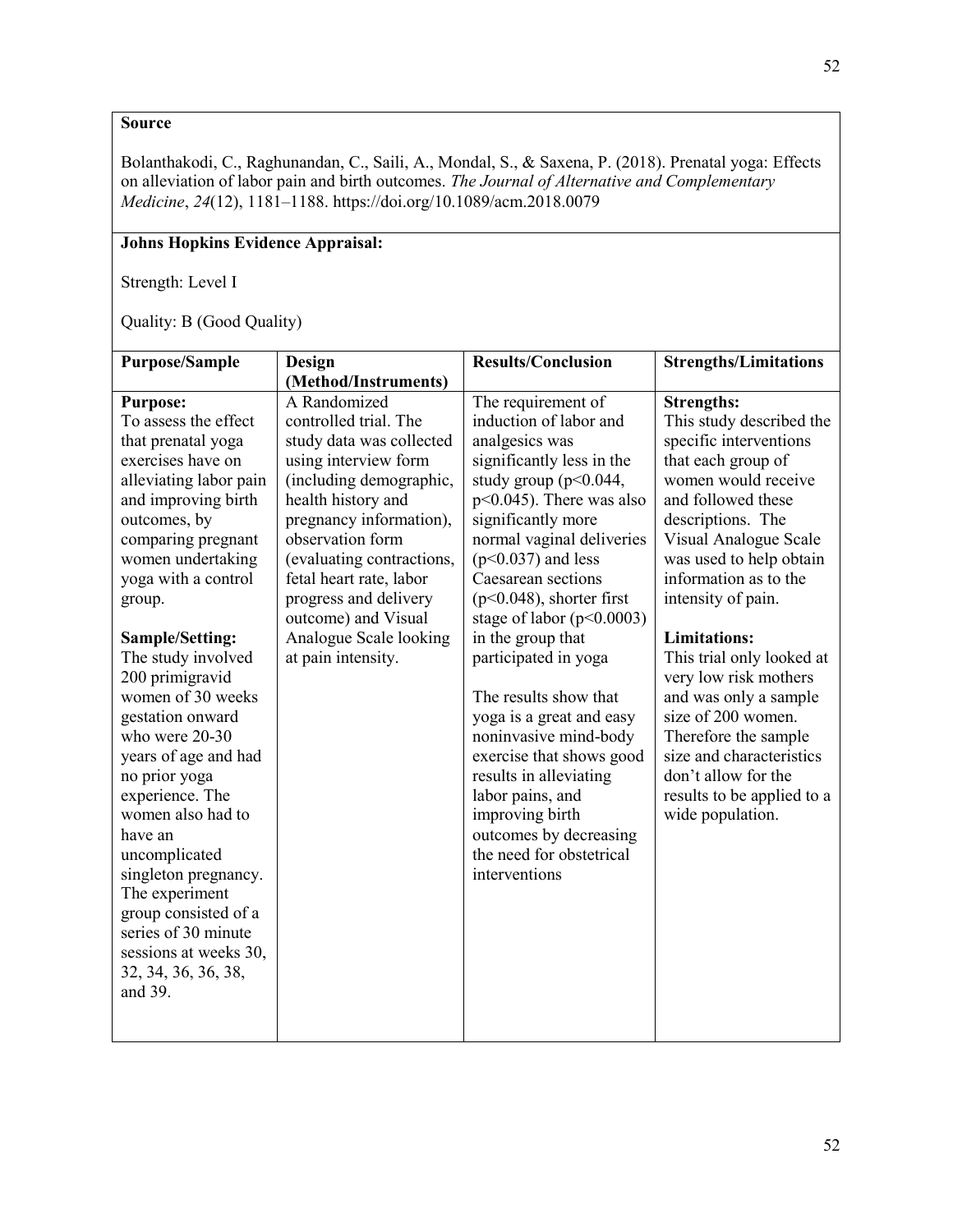Chuntharapat, S., Petpichetchian, W., & Hatthakit, U. (2008). Yoga during pregnancy: effects on maternal comfort, labor pain and birth outcomes. *Complementary Therapies in Clinical Practice*, *14*(2), 105–115. https://doi.org/10.1016/j.ctcp.2007.12.007

# **Johns Hopkins Evidence Appraisal:**

Strength: Level I

| <b>Purpose/Sample</b>                                                                                                                                                                                                                                                                                                                                                                                                                                                        | Design                                                                                                                                                                                                                                                                                                                                                                                                                                                 | <b>Results/Conclusion</b>                                                                                                                                                                                                                                                                                                                                                                                                                                                                                                                                                                                                                                                                                                                                | <b>Strengths/Limitations</b>                                                                                                                                                                                                                                                                                                                                                                                                                                                                                                                                                                                                                                                                                                                              |
|------------------------------------------------------------------------------------------------------------------------------------------------------------------------------------------------------------------------------------------------------------------------------------------------------------------------------------------------------------------------------------------------------------------------------------------------------------------------------|--------------------------------------------------------------------------------------------------------------------------------------------------------------------------------------------------------------------------------------------------------------------------------------------------------------------------------------------------------------------------------------------------------------------------------------------------------|----------------------------------------------------------------------------------------------------------------------------------------------------------------------------------------------------------------------------------------------------------------------------------------------------------------------------------------------------------------------------------------------------------------------------------------------------------------------------------------------------------------------------------------------------------------------------------------------------------------------------------------------------------------------------------------------------------------------------------------------------------|-----------------------------------------------------------------------------------------------------------------------------------------------------------------------------------------------------------------------------------------------------------------------------------------------------------------------------------------------------------------------------------------------------------------------------------------------------------------------------------------------------------------------------------------------------------------------------------------------------------------------------------------------------------------------------------------------------------------------------------------------------------|
|                                                                                                                                                                                                                                                                                                                                                                                                                                                                              | (Method/Instruments)                                                                                                                                                                                                                                                                                                                                                                                                                                   |                                                                                                                                                                                                                                                                                                                                                                                                                                                                                                                                                                                                                                                                                                                                                          |                                                                                                                                                                                                                                                                                                                                                                                                                                                                                                                                                                                                                                                                                                                                                           |
| <b>Purpose:</b><br>To examine the<br>effects of yoga during<br>pregnancy on that of<br>maternal comfort,<br>labor pain and birth<br>outcomes.<br>Sample/Setting:<br>The study included<br>74 primigravid Thai<br>women from two<br>public hospitals in<br>southern Thailand.<br>The women had to be<br>at least 18 years old,<br>without serious<br>illness and an<br>uncomplicated<br>pregnancy. As the<br>women were without<br>prior experience with.<br>Practicing yoga. | A randomized<br>controlled trial. The<br>yoga program involved<br>six, 1 hour sessions at<br>prescribed weeks<br>gestation.<br>The study data was<br>collected using<br>interview form<br>(including)<br>demographic, health<br>history and pregnancy<br>information),<br>observation form<br>(evaluating)<br>contractions, fetal heart<br>rate, labor progress and<br>delivery outcome) and<br>Visual Analogue Scale<br>looking at pain<br>intensity. | The Experimental group<br>was found to have higher<br>levels of maternal<br>comfort during labor and<br>2 hours post labor<br>$(p<0.05)$ . Also the yoga<br>group had shorter<br>duration of first stage of<br>labor (mean= $519.88$ ,<br>$SD = 185.68$ ) versus the<br>control group<br>(mean=659.79,<br>$SD=272.79$ ) as well as<br>the total time of labor<br>was decreased in the<br>yoga group ( $p<0.05$ )<br>The finding show that<br>yoga practiced<br>throughout the pregnancy<br>is an effective<br>complementary means<br>for facilitating maternal<br>comfort, decreasing pain<br>during labor and 2 hours<br>post delivery, and<br>shortening the length of<br>labor. Therefore yoga<br>could improve maternal<br>and fetal health overall. | <b>Strengths:</b><br>Within this study results<br>of pain was observed at<br>more than one point; it<br>was studied before,<br>immediately after, as<br>well as 30, 60 and 120<br>minutes after a women<br>received the<br>intervention. With<br>multiple data points it<br>allows for a broader<br>understand the result of<br>acupressure intervention<br>and stronger conclusion.<br><b>Limitations:</b><br>A sample size of only<br>74 women is not a very<br>large study sample. Not<br>allowing for a large<br>amount of bias to be<br>eliminated. Additional<br>research should be done<br>on a larger scale to<br>continue evaluating the<br>benefits of yoga in labor<br>as well as to better<br>elucidate physiological<br>mechanism underlying |
|                                                                                                                                                                                                                                                                                                                                                                                                                                                                              |                                                                                                                                                                                                                                                                                                                                                                                                                                                        |                                                                                                                                                                                                                                                                                                                                                                                                                                                                                                                                                                                                                                                                                                                                                          | pain relief during labor<br>and delivery                                                                                                                                                                                                                                                                                                                                                                                                                                                                                                                                                                                                                                                                                                                  |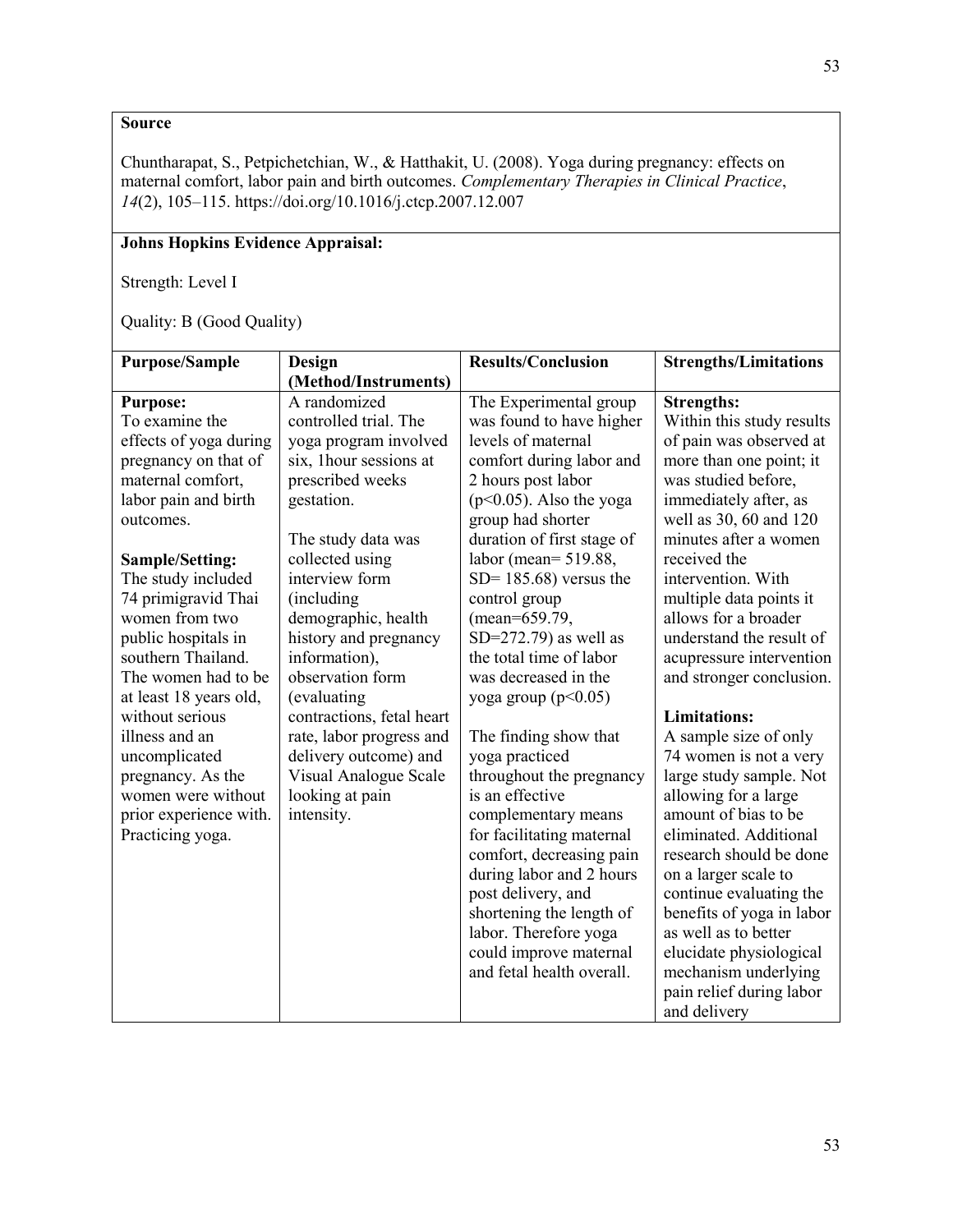Duncan, L. G., Cohn, M. A., Chao, M. T., Cook, J. G., Riccobono, J., & Bardacke, N. (2017). Benefits of preparing for childbirth with mindfulness training: a randomized controlled trial with active comparison. *BMC Pregnancy and Childbirth*, *17*(1). https://doi.org/10.1186/s12884-017-1319-3

# **Johns Hopkins Evidence Appraisal:**

Strength: Level I

| <b>Purpose/Sample</b>  | Design                  | <b>Results/Conclusion</b>     | <b>Strengths/Limitations</b> |
|------------------------|-------------------------|-------------------------------|------------------------------|
|                        | (Method/Instruments)    |                               |                              |
| <b>Purpose:</b>        | A randomized            | The mindfulness-based         | <b>Strengths:</b>            |
| To assess the benefits | controlled trial with   | childbirth education          | Being a randomized           |
| of preparing for       | blind selection.        | improved women's              | control trial, allows for    |
| childbirth with        |                         | childbirth related            | blind drawing and            |
| mindfulness training   | For collecting          | appraisals and                | placement of women           |
| versus standard        | sociodemographic and    | psychological                 | into each intervention       |
| childbirth preparation | clinical data a         | functioning compared to       | group. This helps to         |
| and how it affects     | questionnaire was       | standard childbirth           | remove un-intended           |
| intrapartum and        | prepared and submitted  | education. Also the rate      | bias from the study and      |
| postpartum attitudes   | for validation of       | of narcotic use within the    | create more accurate         |
| for women              | content by five judges  | mindfulness group was         | results. The education       |
|                        | with experience in both | 30.8% versus within the       | provided for the five        |
| Sample/Setting:        | obstetrics and          | control group it was          | nurse-midwives               |
| To study included 30   | mindfulness training.   | 61.5%. Despite have a         | participating in the         |
| women who were         | And the quantitative    | large risk ratio $(RR = .50)$ | study were thoroughly        |
| randomly placed in     | variables were          | the difference showed a       | trained and educated         |
| either standard        | compared between the    | trend towards statistical     | about how to provide         |
| childbirth education   | groups using the        | significance                  | acupressure at these         |
| or a short time-       | Kruskal-Wllis test.     |                               | specific points.             |
| intensive, 2.5 day     |                         | Mindfulness training that     |                              |
| mindfulness-based      |                         | is tailored to address fear   | <b>Limitations:</b>          |
| childbirth preparation |                         | and pain in childbirth        | With a small sample          |
| course. Women were     |                         | may lead to important         | size the results can be      |
| first time moms in     |                         | maternal benefits such as     | more difficult to utilize    |
| the 3rd trimester who  |                         | mental health and a           | when applying on a           |
| had a normal           |                         | decrease in use off           | large scale.                 |
| uncomplicated          |                         | systemic opioids pain         |                              |
| singleton pregnancy    |                         | medication. Yet a large       |                              |
|                        |                         | scale RCT that captures       |                              |
|                        |                         | real time pain during         |                              |
|                        |                         | labor and length of labor     |                              |
|                        |                         | is neede to provide more      |                              |
|                        |                         | definitive results            |                              |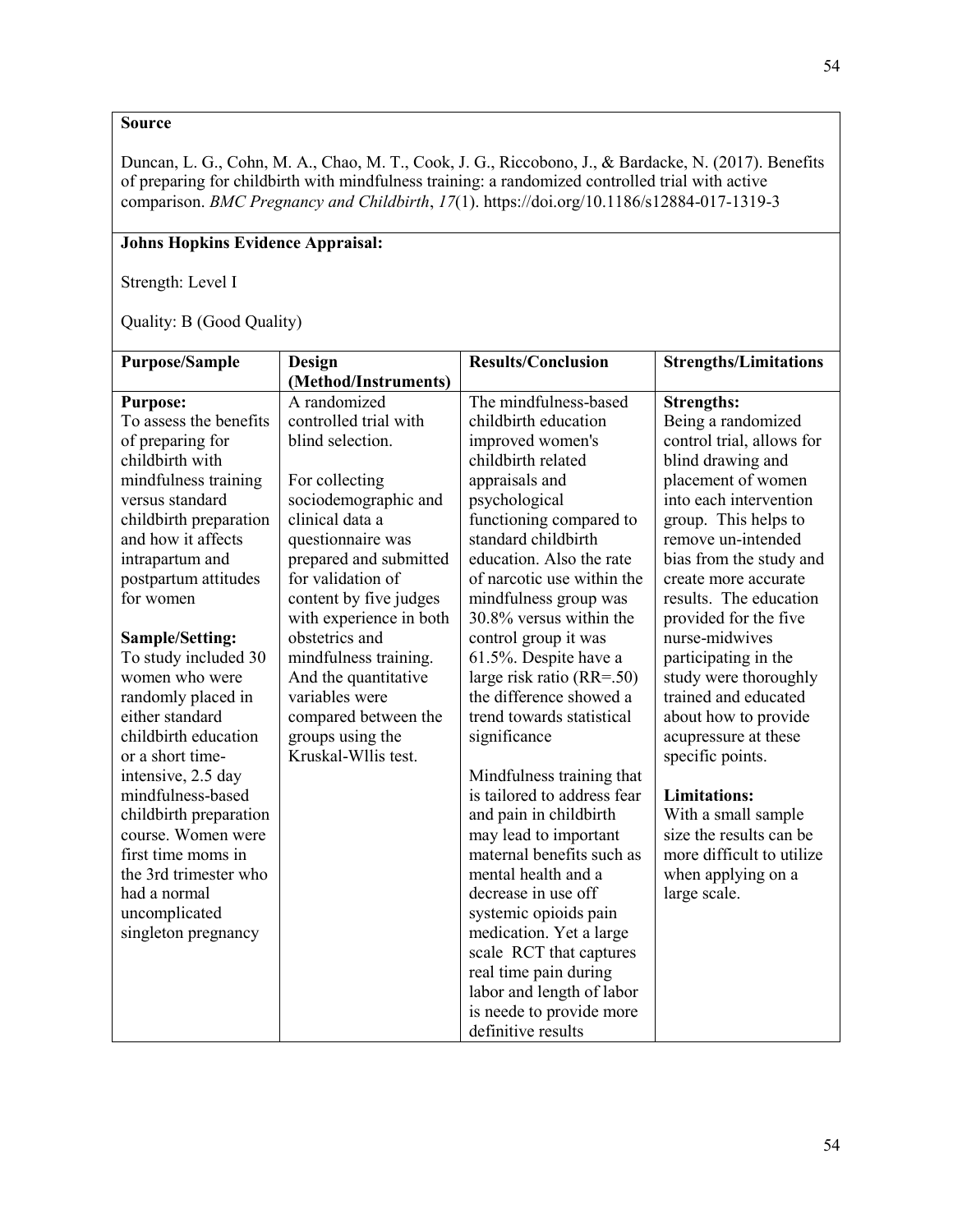Jahdi, F., Sheikhan, F., Haghani, H., Sharifi, B., Ghaseminejad, A., Khodarahmian, M., & Rouhana, N. (2017). Yoga during pregnancy: The effects on labor pain and delivery outcomes (A randomized controlled trial). *Complementary Therapies in Clinical Practice*, *27*, 1–4. https://doi.org/10.1016/j.ctcp.2016.12.002

# **Johns Hopkins Evidence Appraisal:**

Strength: Level I

| <b>Purpose/Sample</b>   | Design                   | <b>Results/Conclusion</b>    | <b>Strengths/Limitations</b> |
|-------------------------|--------------------------|------------------------------|------------------------------|
|                         | (Method/Instruments)     |                              |                              |
| <b>Purpose:</b>         | Design was a             | The participants in the      | <b>Strengths:</b>            |
| To evaluate the         | randomized controlled    | control group reported       | This study described the     |
| effects of an antenatal | trial. The subjects were | higher pain intensity        | specific interventions       |
| yoga program on         | selected through simple  | compared to                  | that each group of           |
| perceived maternal      | random sampling and      | experimental group at 3-4    | women would receive          |
| labor pain and          | were divided into        | cm dilation ( $p=0.01$ ) as  | and followed these           |
| delivery outcomes       | supportive care,         | well as at 2 and 4 hours     | descriptions. The            |
| compared it's a         | acupressure and control  | after the initial            | Visual Analogue Scale        |
| control group.          | groups using stratified  | assessment ( $p=0.000$ ).    | was used to help obtain      |
|                         | block randomization.     | Also the mode of             | information as to the        |
| Sample/Setting:         |                          | delivery of the              | intensity of pain. This      |
| The trail included 60   |                          | intervention group           | trial was registered with    |
| primigravid women       |                          | resulted in a lower          | the Iranian Registry of      |
| ages 18-35 in the       |                          | number of Caesarean          | Clinical Trials.             |
| Mirza Koochak Khan      |                          | sections compared to the     |                              |
| hospital Tehran, Iran.  |                          | control group ( $p=0.002$ ). | <b>Limitations:</b>          |
| the women had to be     |                          | Lastly the intervention.     | This trial only looked at    |
| healthy with an         |                          | Group experienced a          | very low risk mothers        |
| uncomplicated           |                          | shorter duration of the      | and was only a sample        |
| pregnancy. Also the     |                          | second and third stage in    | size of 60 women.            |
| women had to have       |                          | labor.                       | Therefore the sample         |
| no prior experience     |                          |                              | size and characteristics     |
| with yoga or other      |                          | Overall it is seen that      | don't allow for the          |
| forms of exercise       |                          | women who participate        | results to be applied to a   |
| such as Pilates or tai  |                          | in prenatal yoga may         | wide population.             |
| chi                     |                          | have a decrease in pain      |                              |
|                         |                          | intensity during labor as    |                              |
|                         |                          | well as have more            |                              |
|                         |                          | positive birth outcomes      |                              |
|                         |                          | with less caesarean          |                              |
|                         |                          | delivery                     |                              |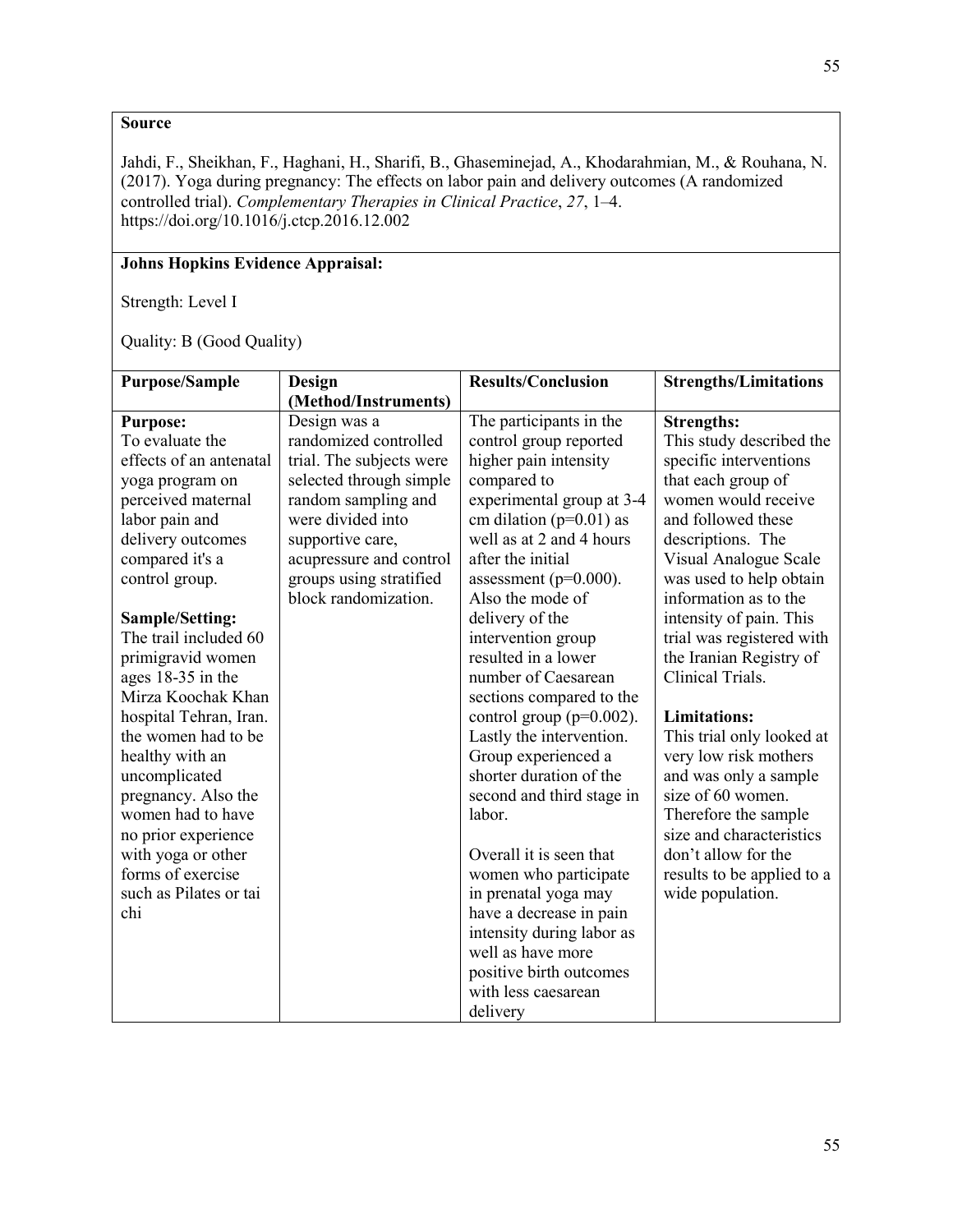Jain, P., Srivastava, H., Goel, N., Khaliq, F., Dewan, P., Sharma, R., & Bhartiya, V. (2017). Effect of antenatal exercises on pulmonary functions and labour outcome in uncomplicated primigravida women: a randomized controlled study. *International Journal of Reproduction, Contraception, Obstetrics and Gynecology*, *4*(5), 1478–1484. https://doi.org/10.18203/2320-1770.ijrcog20150732

# **Johns Hopkins Evidence Appraisal:**

Strength: Level I

| <b>Purpose/Sample</b>   | Design                  | <b>Results/Conclusion</b>                | <b>Strengths/Limitations</b> |
|-------------------------|-------------------------|------------------------------------------|------------------------------|
|                         | (Method/Instruments)    |                                          |                              |
| <b>Purpose:</b>         | The design was a        | Results indicated that                   | <b>Strengths:</b>            |
| To determine the        | randomized control      | there was a significant                  | Being a randomized           |
| effect antenatal        | trial where women       | difference in decreased                  | control trial, allows for    |
| exercise on             | were assigned into one  | labor pain during the                    | blind drawing and            |
| pulmonary function      | of three different      | active phase of the first                | placement of women           |
| in labor and the        | groups. Each group      | stage of labor between                   | into each intervention       |
| resulting outcomes.     | received only one of    | the intervention groups.                 | group. This helps to         |
|                         | the following           | The number was                           | remove un-intended           |
| Sample/Setting:         | treatments, training on | statistically significant                | bias from the study and      |
| This study was done     | breathing techniques or | $(p=0.017)$ decrease in                  | create more accurate         |
| in Taiwan including a   | no treatment/           | labor pain during the                    | results. The education       |
| total of 127 parturient | conversation only.      | active phase of the first                | provided for the five        |
| women who met the       |                         | stage of labor when                      | nurse-midwives               |
| following criteria;     | Data was collected      | providing acupressure to                 | participating in the         |
| had an estimated        | using the visual        | LI4 and BL67 points.                     | study were thoroughly        |
| gestational age of the  | analogue scale (VAS)    |                                          | trained and educated         |
| fetus between 37 and    | and external fetal      | Yet this study reported                  | about how to provide         |
| 42 weeks, not a high-   | monitoring strips were  | that there was no                        | acupressure at these         |
| risk pregnancy,         | also used within        | significant difference in                | specific points.             |
| carrying only one       | analysis.               | effectiveness of uterine                 |                              |
| fetus and were able to  |                         | contractions during the                  | <b>Limitations:</b>          |
| read and write.         |                         | first stage of labor among               | With a small sample          |
|                         |                         | the groups.                              | size the results can be      |
|                         |                         |                                          | more difficult to utilize    |
|                         |                         | Conclusion confirms that                 | when applying on a           |
|                         |                         | using acupressure at the                 | large scale.                 |
|                         |                         | LI4 and BL67 points                      |                              |
|                         |                         | during the active phase of               |                              |
|                         |                         | labor can help to reduce<br>labor pains. |                              |
|                         |                         |                                          |                              |
|                         |                         |                                          |                              |
|                         |                         |                                          |                              |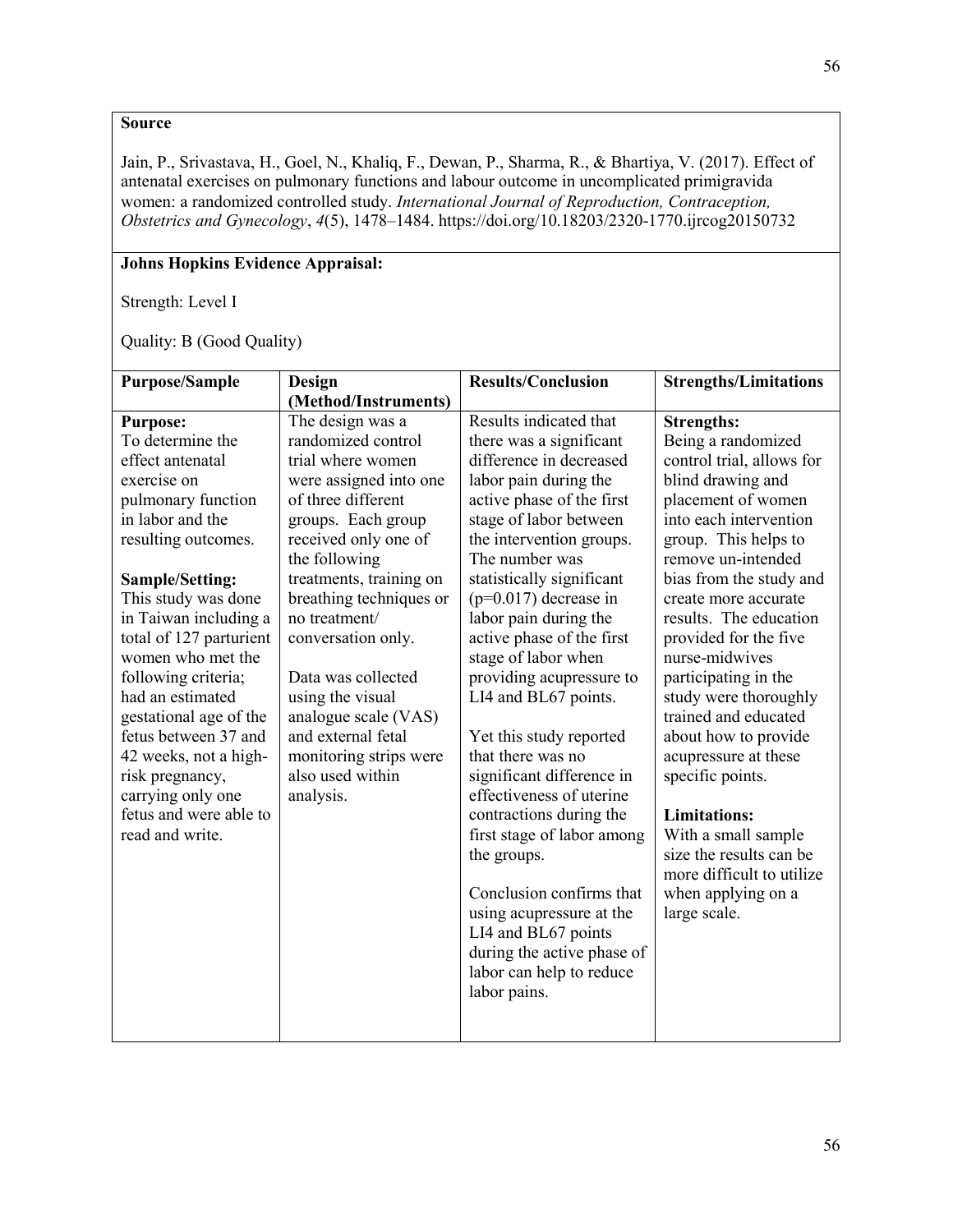Levett, K. M., Smith, C. A., Bensoussan, A., & Dahlen, H. G. (2016). Complementary therapies for labour and birth study: a randomised controlled trial of antenatal integrative medicine for pain management in labour. *BMJ Open*, *6*(7), e010691. https://doi.org/10.1136/bmjopen-2015-010691

# **Johns Hopkins Evidence Appraisal:**

Strength: Level I

Quality: C (Low Quality)

| <b>Purpose/Sample</b><br><b>Strengths/Limitations</b><br><b>Design</b><br>(Method/Instruments)<br>A blind randomized<br>There was a significant<br><b>Purpose:</b><br><b>Strengths:</b><br>To evaluate the<br>controlled trial. The<br>difference in epidural use<br>Within this study results<br>effects of antenatal<br>of pain was observed at<br>between the groups; the<br>design was a<br>randomized controlled<br>intervention group<br>integrative medicine<br>more than one point; it<br>education programs<br>trial without blinding.<br>$(23.9\%)$ versus standard<br>was studied before,<br>(including<br>Women who presented<br>immediately after, as<br>care (68.7%, risk ratio |
|-----------------------------------------------------------------------------------------------------------------------------------------------------------------------------------------------------------------------------------------------------------------------------------------------------------------------------------------------------------------------------------------------------------------------------------------------------------------------------------------------------------------------------------------------------------------------------------------------------------------------------------------------------------------------------------------------|
|                                                                                                                                                                                                                                                                                                                                                                                                                                                                                                                                                                                                                                                                                               |
|                                                                                                                                                                                                                                                                                                                                                                                                                                                                                                                                                                                                                                                                                               |
|                                                                                                                                                                                                                                                                                                                                                                                                                                                                                                                                                                                                                                                                                               |
|                                                                                                                                                                                                                                                                                                                                                                                                                                                                                                                                                                                                                                                                                               |
|                                                                                                                                                                                                                                                                                                                                                                                                                                                                                                                                                                                                                                                                                               |
|                                                                                                                                                                                                                                                                                                                                                                                                                                                                                                                                                                                                                                                                                               |
|                                                                                                                                                                                                                                                                                                                                                                                                                                                                                                                                                                                                                                                                                               |
| in labor and those who<br>well as 30, 60 and 120<br>0.37, $p<0.001$ ). Also the<br>acupressure,                                                                                                                                                                                                                                                                                                                                                                                                                                                                                                                                                                                               |
| visualization and<br>requested pain relief<br>intervention group had a<br>minutes after a women                                                                                                                                                                                                                                                                                                                                                                                                                                                                                                                                                                                               |
| reduced rate of<br>received the<br>relaxation, breathing,<br>were asked to take part.                                                                                                                                                                                                                                                                                                                                                                                                                                                                                                                                                                                                         |
| After consent they were<br>augmentation(rr=0.54,<br>intervention. With<br>massage, yoga, and                                                                                                                                                                                                                                                                                                                                                                                                                                                                                                                                                                                                  |
| randomized to receive<br>p<0.0001) and decreased<br>facilitated partner<br>multiple data points it                                                                                                                                                                                                                                                                                                                                                                                                                                                                                                                                                                                            |
| allows for a broader<br>caesarean rate (rr=0.52,<br>support) alongside<br>acupuncture, TENS, or                                                                                                                                                                                                                                                                                                                                                                                                                                                                                                                                                                                               |
| traditional analgesics<br>understand the result of<br>normal antepartum<br>$p=0.017$                                                                                                                                                                                                                                                                                                                                                                                                                                                                                                                                                                                                          |
| care compared with a<br>(sterile water papules,<br>acupressure                                                                                                                                                                                                                                                                                                                                                                                                                                                                                                                                                                                                                                |
| intervention and<br>nitrous oxide, warm tub<br>control group when<br>Including integrative                                                                                                                                                                                                                                                                                                                                                                                                                                                                                                                                                                                                    |
| medicine education,<br>it comes to the<br>bath, pethidine or<br>stronger conclusion.                                                                                                                                                                                                                                                                                                                                                                                                                                                                                                                                                                                                          |
| epidural analgesia).<br>specifically that of<br>outcome of                                                                                                                                                                                                                                                                                                                                                                                                                                                                                                                                                                                                                                    |
| Pain was assessed using<br>Complementary<br>intrapartum epidural<br><b>Limitations:</b>                                                                                                                                                                                                                                                                                                                                                                                                                                                                                                                                                                                                       |
| a linear 10-cm visual<br>Therapies for Labour and<br>A quasi-experimental<br>use.                                                                                                                                                                                                                                                                                                                                                                                                                                                                                                                                                                                                             |
| trial is not as strong as a<br>analog scale.<br>Birth, in antenatal care                                                                                                                                                                                                                                                                                                                                                                                                                                                                                                                                                                                                                      |
| randomized control trial<br>can significantly reduce<br>Sample/Setting:                                                                                                                                                                                                                                                                                                                                                                                                                                                                                                                                                                                                                       |
| and doesn't allow for<br>The trail included<br>the rates of epidural use                                                                                                                                                                                                                                                                                                                                                                                                                                                                                                                                                                                                                      |
| 176 nulliparous<br>and caesarean delivery.<br>bias reduction to occur.                                                                                                                                                                                                                                                                                                                                                                                                                                                                                                                                                                                                                        |
| women with low risk<br>This overall can improve<br>Also a sample size of                                                                                                                                                                                                                                                                                                                                                                                                                                                                                                                                                                                                                      |
| pregnancies within 2<br>maternal and fetal<br>only 100 women is not                                                                                                                                                                                                                                                                                                                                                                                                                                                                                                                                                                                                                           |
| a very large study<br>hospitals in Sydney<br>outcomes.<br>Australia.                                                                                                                                                                                                                                                                                                                                                                                                                                                                                                                                                                                                                          |
| sample                                                                                                                                                                                                                                                                                                                                                                                                                                                                                                                                                                                                                                                                                        |
| Complementary<br>therapies for labor                                                                                                                                                                                                                                                                                                                                                                                                                                                                                                                                                                                                                                                          |
| and birth protocol,                                                                                                                                                                                                                                                                                                                                                                                                                                                                                                                                                                                                                                                                           |
| based on the She                                                                                                                                                                                                                                                                                                                                                                                                                                                                                                                                                                                                                                                                              |
| Births and                                                                                                                                                                                                                                                                                                                                                                                                                                                                                                                                                                                                                                                                                    |
| acupressure for labor                                                                                                                                                                                                                                                                                                                                                                                                                                                                                                                                                                                                                                                                         |
| courses were used at                                                                                                                                                                                                                                                                                                                                                                                                                                                                                                                                                                                                                                                                          |
| a 2-day antenatal                                                                                                                                                                                                                                                                                                                                                                                                                                                                                                                                                                                                                                                                             |
| course.                                                                                                                                                                                                                                                                                                                                                                                                                                                                                                                                                                                                                                                                                       |